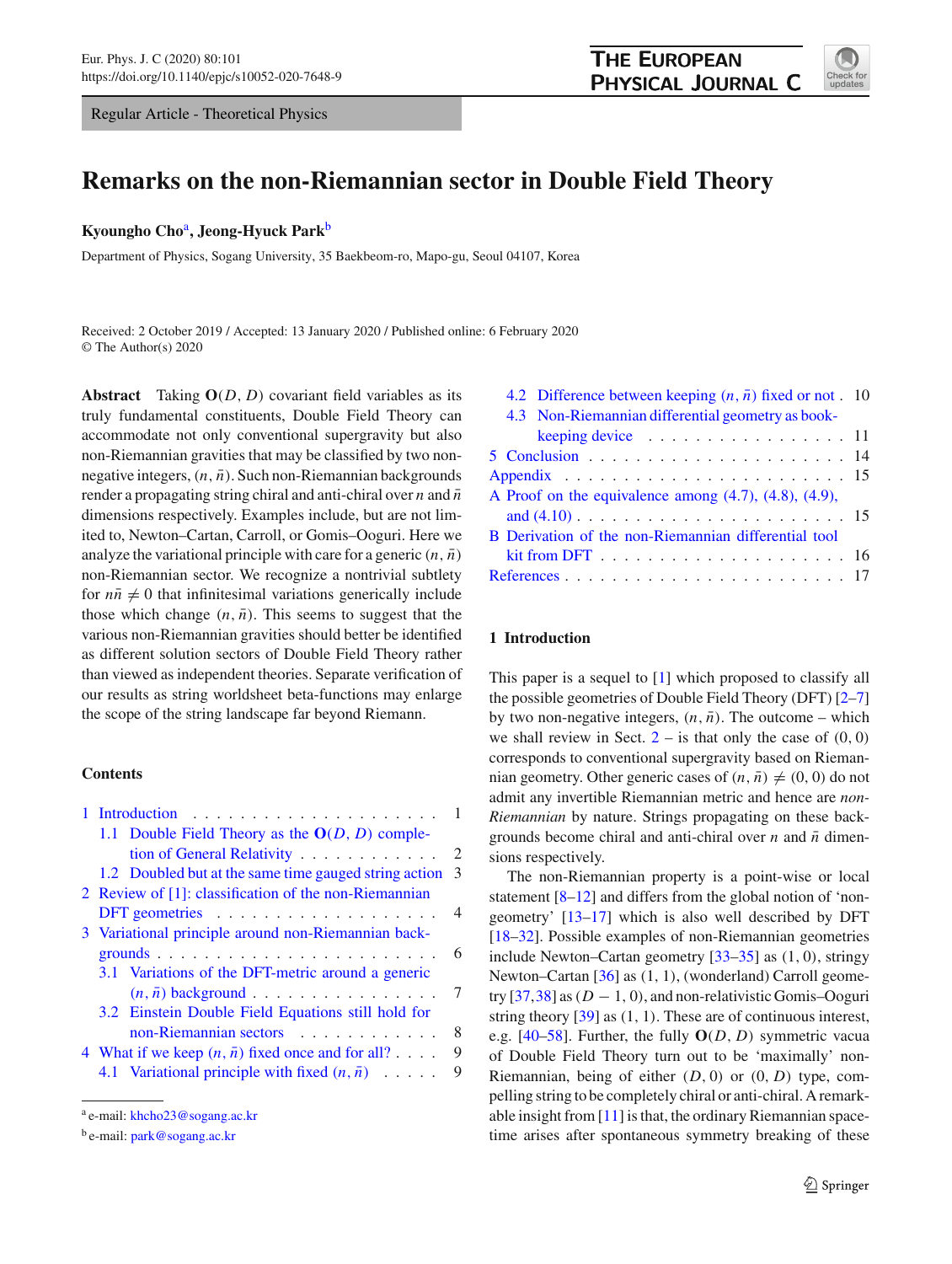fully  $O(D, D)$  symmetric vacua while identifying the Riemannian metric,  $g_{\mu\nu}$ , as a Nambu–Goldstone boson.

In this work we attempt to explore the dynamics of the generic  $(n, \bar{n})$  sector in Double Field Theory. We analyze with care the relevant variational principle and recognize a nontrivial subtlety: when  $n\bar{n} \neq 0$ , the resulting Euler– Lagrangian equations of motion depend whether the variations of the action keep the values of  $(n, \bar{n})$  fixed or not. This rather unexpected subtle discrepancy contrasts DFT with the traditional approaches to the various non-Riemannian gravities.

The organization of the present paper is as follows.

In the remaining of this Introduction, to put the present work into context and set up notation, we describe DFT as the **O**(*D*, *D*) completion of General Relativity along with a relevant doubled string action.

In Sect. [2,](#page-3-0) we review the  $(n, \bar{n})$  classification of the non-Riemannian DFT geometries from [\[1](#page-16-0)].

In Sect. [3,](#page-5-0) we revisit the variational principle in DFT and confirm that the known Euler–Lagrangian equations, or 'Einstein Double Field Equations' [\(1.3\)](#page-1-1) are still valid for non-Riemannian sectors.

In Sect. [4,](#page-8-0) now keeping  $(n, \bar{n})$  fixed, we reanalyze the variational principle and show that the full Einstein Double Equations are not necessarily implied when  $n\bar{n} \neq 0$ . We explain the discrepancy, and further propose a non-Riemannian differential tool kit as a 'bookkeeping device' to expound the equations.

We conclude in Sect. [5,](#page-13-0) followed by [A](#page-0-0)ppendix A and [B.](#page-3-0)

# <span id="page-1-0"></span>1.1 Double Field Theory as the **O**(*D*, *D*) completion of General Relativity

While the initial motivation of Double Field Theory was to reformulate supergravity in an  $O(D, D)$  manifest manner  $[2 [2-$ [7](#page-16-3)] ([\[59](#page-17-3)[–61\]](#page-17-4) for reviews), through subsequent further developments [\[62](#page-17-5)[–65\]](#page-17-6), DFT has evolved and can be now identified as a pure gravitational theory that string theory seems to predict foremost<sup>[1](#page-1-2)</sup> and may differ from General Relativity as it is capable of describing non-Riemannian geometries [\[1](#page-16-0)]. Specifically, DFT is the string theory based, **O**(*D*, *D*) completion of General Relativity (GR): taking the **O**(*D*, *D*) symmetry as the first principle, DFT geometrises not merely the Riemannian metric but the whole massless NS-NS sector of closed string as the fundamental gravitational multiplet, hence 'completing' GR. Further, the **O**(*D*, *D*) symmetry principle fixes its coupling to other superstring sectors (R-R [\[68](#page-17-7)[–71](#page-17-8)], R-NS [\[72\]](#page-17-9), and heterotic Yang-Mills [\[73](#page-17-10)– [75\]](#page-17-11)). Having said that, regardless of supersymmetry, it can also couple to various matter fields which may appear in lower dimensional effective field theories [\[72](#page-17-9)[,76](#page-17-12)[,77](#page-17-13)], just as

GR does so. In particular, supersymmetric extensions have been completed to the full (i.e. quartic) order in fermions for  $D = 10$  cases powered by '1.5 formalism' [\[78](#page-17-16),[79](#page-18-0)], and the pure Standard Model without any extra physical degrees of freedom can easily couple to DFT in an **O**(*D*, *D*) symmetric manner [\[80\]](#page-18-1).

Schematically, governed by the **O**(*D*, *D*) symmetry principle, DFT may couple to generic matter fields, say collectively  $\Upsilon$ , which should be also in  $O(D, D)$  representations:

<span id="page-1-3"></span>
$$
\int \frac{1}{16\pi G} e^{-2d} S_{(0)} + \mathcal{L}_{\text{matter}}(\Upsilon, \nabla_A \Upsilon). \tag{1.1}
$$

Here, *d* is the  $O(D, D)$  singlet DFT-dilaton,  $S_{(0)}$  is the DFT scalar curvature, and  $\nabla_A \Upsilon$  denotes the covariant derivative of a matter field. To manifest the **O**(*D*, *D*) symmetry, the action is equipped with an **O**(*D*, *D*) invariant metric,

$$
\mathcal{J}_{AB} = \begin{pmatrix} 0 & 1 \\ 1 & 0 \end{pmatrix},\tag{1.2}
$$

which, with its inverse  $\mathcal{J}^{AB}$ , is going to be always used to lower and raise the **O**(*D*, *D*) vector indices (Latin capital letters). It splits the doubled coordinates into two parts,  $x^A = (\tilde{x}_\mu, x^\nu)$  and  $\partial_A = (\tilde{\partial}^\mu, \partial_\nu)$ . Note that the doubling of the coordinates is crucial to manifest the  $O(D, D)$ symmetry in DFT. Like GR, the General Covariance (DFTdiffeomorphisms) of the action  $(1.1)$  naturally gives rise to the definitions of the  $O(D, D)$  completions of the Einstein curvature, *GAB* [\[81](#page-18-2)] and also the Energy-Momentum tensor, *TAB* [\[65\]](#page-17-6), of which the former and the latter are respectively off-shell and on-shell conserved. Equating the two, they comprise the  $O(D, D)$  completion of the Einstein field equations, or the Einstein Double Field Equations (EDFEs) [\[65](#page-17-6)[,82](#page-18-3)],

<span id="page-1-1"></span>
$$
G_{AB} = 8\pi G T_{AB}.
$$
\n
$$
(1.3)
$$

We summarize the basic geometrical notation of DFT in Table  $1<sup>2</sup>$  $1<sup>2</sup>$  $1<sup>2</sup>$  while the DFT-diffeomorphisms are generated by the so-called generalized Lie derivative [\[3](#page-16-16)[,7](#page-16-3)]: acting on a tensor density with weight  $\omega_T$ ,

<span id="page-1-5"></span>
$$
\delta_{\xi} T_{A_1 \cdots A_n} = \hat{\mathcal{L}}_{\xi} T_{A_1 \cdots A_n} = \xi^B \partial_B T_{A_1 \cdots A_n} + \omega_T \partial_B \xi^B T_{A_1 \cdots A_n}
$$

$$
+ \sum_{j=1}^n (\partial_{A_j} \xi_B - \partial_B \xi_{A_j}) T_{A_1 \cdots A_{j-1}}^B A_{j+1 \cdots A_n}.
$$
(1.4)

In particular, being a scalar density with weight one ( $\omega_T = 1$ ), the exponentiation  $e^{-2d}$  is the integral measure of DFT.

It is noteworthy and relevant to this work that, all the geometrical notation of the covariant derivative, ∇*A*, and the

<span id="page-1-2"></span><sup>&</sup>lt;sup>1</sup> At least formally let alone its phenomenological validity, c.f.  $[66, 67]$  $[66, 67]$ .

<span id="page-1-4"></span><sup>&</sup>lt;sup>2</sup> The expression of  $S_{AB}$  in Table [1](#page-2-1) is newly derived from [\[63\]](#page-17-17) using  $\Gamma_{ACD} \Gamma^{CBD} = \Gamma^{BCD} \Gamma_{CAD} = \frac{1}{2} \Gamma_{ACD} \Gamma^{BCD}$  and  $\Gamma_{CAD} \Gamma^{DBC} =$  $\Gamma_{CAD} \Gamma^{CBD} - \frac{1}{2} \Gamma_{ACD} \Gamma^{BCD}$  which hold due to the symmetric properties,  $\Gamma_{[ABC]} = 0$  and  $\Gamma_{A(BC)} = 0$ .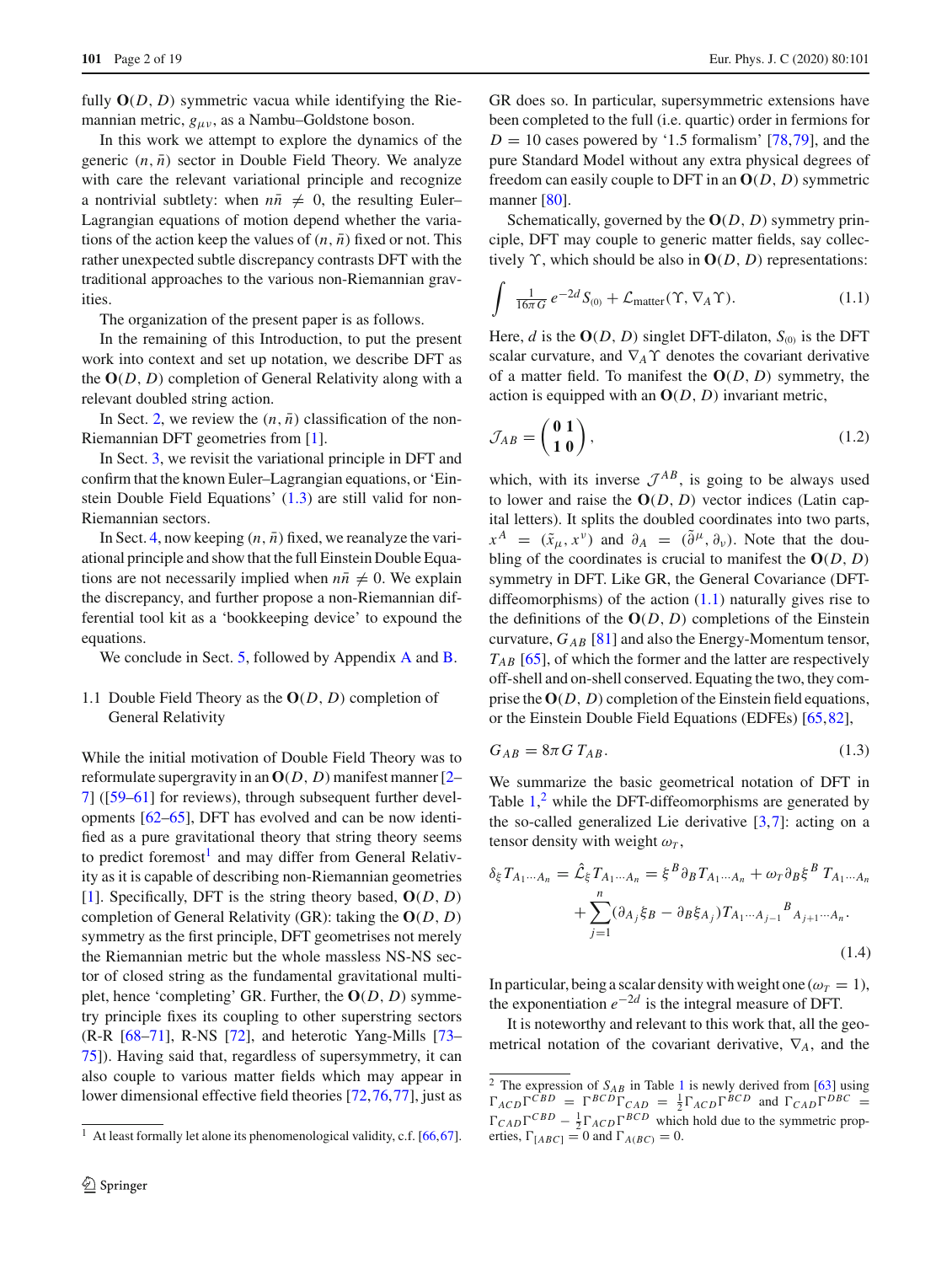<span id="page-2-1"></span>

| <b>Table 1</b> Geometric notation for DFT. For latest exposition see e.g. section 2 of [65] |
|---------------------------------------------------------------------------------------------|
|                                                                                             |

| Integral measure          | $e^{-2d}$ (weight one scalar density)                                                                                                                                                                                                                                                            |
|---------------------------|--------------------------------------------------------------------------------------------------------------------------------------------------------------------------------------------------------------------------------------------------------------------------------------------------|
| Projectors                | $P_{AB} = P_{BA} = \frac{1}{2}(\mathcal{J}_{AB} + \mathcal{H}_{AB}), \quad \bar{P}_{AB} = \bar{P}_{BA} = \frac{1}{2}(\mathcal{J}_{AB} - \mathcal{H}_{AB})$<br>$P_A{}^B P_B{}^C = P_A{}^C$ , $\overline{P}_A{}^B \overline{P}_B{}^C = \overline{P}_A{}^C$ , $P_A{}^B \overline{P}_B{}^C = 0$      |
| Christoffel symbols       | $\Gamma_{CAB} = 2 (P \partial_C P \bar{P})_{[AB]} + 2 (\bar{P}_{[A}{}^D \bar{P}_{B]}{}^E - P_{[A}{}^D P_{B]}{}^E) \partial_D P_{EC}$<br>$-4\left(\frac{1}{p_{1}M_{-1}}P_{C[A}P_{B]}^{D}+\frac{1}{p_{1}M_{-1}}\bar{P}_{C[A}\bar{P}_{B]}^{D}\right)(\partial_{D}d+(P\partial^{E}P\bar{P})_{[ED]})$ |
| Covariant derivatives     | $P_A C \bar{P}_P^D \nabla_C V_D$ , $\bar{P}_A C P_P^D \nabla_C V_D$ , $P^{AB} \nabla_A V_P$ , $\bar{P}^{AB} \nabla_A V_P$                                                                                                                                                                        |
| Semi-covariant derivative | $\nabla_C V_D = \partial_C V_D - \omega_V \Gamma^E{}_E_C V_D + \Gamma_C{}_D{}^E V_F$                                                                                                                                                                                                             |
| Compatibility             | $\nabla_{C} P_{AB} = \nabla_{C} \overline{P}_{AB} = \nabla_{C} \mathcal{J}_{AB} = 0, \ \nabla_{C} d = -\frac{1}{2} e^{2d} \nabla_{C} (e^{-2d}) = 0$                                                                                                                                              |
| Scalar curvature          | $S_{\omega} = \mathcal{H}^{AB} S_{AB}$                                                                                                                                                                                                                                                           |
| Ricci curvature           | $(PS\overline{P})_{AB} = P_A{}^C \overline{P}_B{}^D S_{CD}$                                                                                                                                                                                                                                      |
| Einstein curvature        | $G_{AB} = 4P_{A}{}^{C}P_{B1}{}^{D}S_{CD} - \frac{1}{2}J_{AB}S_{CD}$                                                                                                                                                                                                                              |
| Semi-covariant curvature  | $S_{AB} = 2\partial_A \partial_B d - e^{2d} \partial_C (e^{-2d} \Gamma_{(AB)}^C) + \frac{1}{2} \Gamma_{ACD}^{\phantom{ACD}C} \Gamma_B^{\phantom{ACD}C} - \frac{1}{2} \Gamma_{CDA}^{\phantom{CD}C} \Gamma_{B}^{CD}$                                                                               |
| Variational property      | $\delta S_{AB} = \nabla_{\text{LA}} \delta \Gamma_{\text{C1B}}{}^{\text{C}} + \nabla_{\text{LR}} \delta \Gamma_{\text{C1A}}{}^{\text{C}}$                                                                                                                                                        |
| Energy-Momentum tensor    | $T^{AB} = e^{2d} \left( 8 \bar{P}^{[A}{}_{C} P^{B]}{}_{D} \frac{\delta \mathcal{L}_{matter}}{\delta \mathcal{H}_{CD}} - \frac{1}{2} \mathcal{J}^{AB} \frac{\delta \mathcal{L}_{matter}}{\delta d} \right)$                                                                                       |
| Conservation              | $\nabla_{A} G^{AB} = 0$ (off-shell). $\nabla_{A} T^{AB} = 0$ (on-shell)                                                                                                                                                                                                                          |
| <b>EDFEs</b>              | $G_{AB} = 8\pi G T_{AB}$                                                                                                                                                                                                                                                                         |

curvatures,  $S_{(0)}$ ,  $G_{AB}$ , can be constructed strictly in terms of  $O(D, D)$  covariant field variables, notably the  $O(D, D)$ invariant DFT-dilaton,  $d$ , and the  $O(D, D)$  covariant DFTmetric,  $\mathcal{H}_{AB}$  ("generalized metric"), or more powerfully **O**(*D*, *D*) covariant DFT-vielbeins, without necessarily referring to conventional, undoubled  $O(D, D)$  breaking supergravity variables. Similarly, a doubled string action can be constructed in terms of **O**(*D*, *D*) covariant objects as we review below.

# <span id="page-2-0"></span>1.2 Doubled but at the same time gauged string action

One of the characteristics of DFT is the imposition of the 'section condition': acting on arbitrary functions in DFT, say  $\Phi_r$ , and their products like  $\Phi_s \Phi_t$ , the  $O(D, D)$  invariant Laplacian should vanish

<span id="page-2-5"></span>
$$
\partial_A \partial^A = 0 : \partial_A \partial^A \Phi_r = 0, \ \partial_A \Phi_s \partial^A \Phi_t = 0. \tag{1.5}
$$

We remind the reader that the  $O(D, D)$  indices are raised with  $\mathcal{J}^{AB}$ . Upon imposing the section condition, the generalized Lie derivative  $(1.4)$  is closed by commutators  $[3,7]$  $[3,7]$  $[3,7]$ ,

$$
\begin{aligned}\n\left[\hat{\mathcal{L}}_{\zeta}, \hat{\mathcal{L}}_{\xi}\right] &= \hat{\mathcal{L}}_{[\zeta, \xi]_{\mathcal{C}}}, \\
\left[\zeta, \xi\right]_{\mathcal{C}}^{M} &= \zeta^{N} \partial_{N} \xi^{M} - \xi^{N} \partial_{N} \zeta^{M} \\
&+ \frac{1}{2} \xi^{N} \partial^{M} \zeta_{N} - \frac{1}{2} \zeta^{N} \partial^{M} \xi_{N}.\n\end{aligned} \tag{1.6}
$$

The section condition is mathematically equivalent to the following translational invariance [\[8](#page-16-4),[83\]](#page-18-4),

$$
\Phi_r(x) = \Phi_r(x + \Delta), \quad \Delta^A \partial_A = 0,\tag{1.7}
$$

where the shift parameter,  $\Delta^A$ , is *derivative-index-valued*, meaning that its superscript index should be identifiable as a derivative index, for example  $\Delta^A = \Phi_s \partial^A \Phi_t$ . This insight on the section condition may suggest that the doubled coordinates of DFT are in fact gauged by an equivalence relation,

<span id="page-2-2"></span>
$$
x^A \sim x^A + \Delta^A, \quad \Delta^A \partial_A = 0. \tag{1.8}
$$

Each gauge orbit, i.e. equivalence class, represents a single physical point. As a matter of fact in DFT, the usual infinitesimal one-form of coordinates,  $dx^A$ , is not DFTdiffeomorphism covariant,

<span id="page-2-6"></span>
$$
\delta(\mathrm{d}x^A) = \mathrm{d}(\delta x^A) = \mathrm{d}\xi^A
$$
  
=  $\mathrm{d}x^B \partial_B \xi^A \neq \mathrm{d}x^B (\partial_B \xi^A - \partial^A \xi_B).$  (1.9)

However, if we gauge the one-form by introducing a derivative-index-valued connection, we can have a DFTdiffeomorphism covariant one-form, provided that the gauge potential transforms appropriately,

<span id="page-2-4"></span>
$$
Dx^{A} = dx^{A} - A^{A}, \quad A^{A}\partial_{A} = 0,
$$
  
\n
$$
\delta(Dx^{A}) = Dx^{B}(\partial_{B}\xi^{A} - \partial^{A}\xi_{B}),
$$
  
\n
$$
\delta A^{A} = Dx^{B}\partial^{A}\xi_{B}.
$$
\n(1.10)

It is also a singlet of the coordinate gauge symmetry [\(1.8\)](#page-2-2):  $\delta x^A = \Delta^A$ ,  $\delta A^A = d\Delta^A$ ,  $\delta (Dx^A) = 0$ . The gauged oneform then naturally allows to construct a perfectly symmetric doubled string action [\[8](#page-16-4)[,84](#page-18-5)],

<span id="page-2-3"></span>
$$
\frac{1}{4\pi\alpha'}\int d^2\sigma \left[ -\frac{1}{2}\sqrt{-h}h^{\alpha\beta}D_{\alpha}x^A D_{\beta}x^B \mathcal{H}_{AB} -\epsilon^{\alpha\beta}D_{\alpha}x^A \mathcal{A}_{\beta A} \right],
$$
\n(1.11)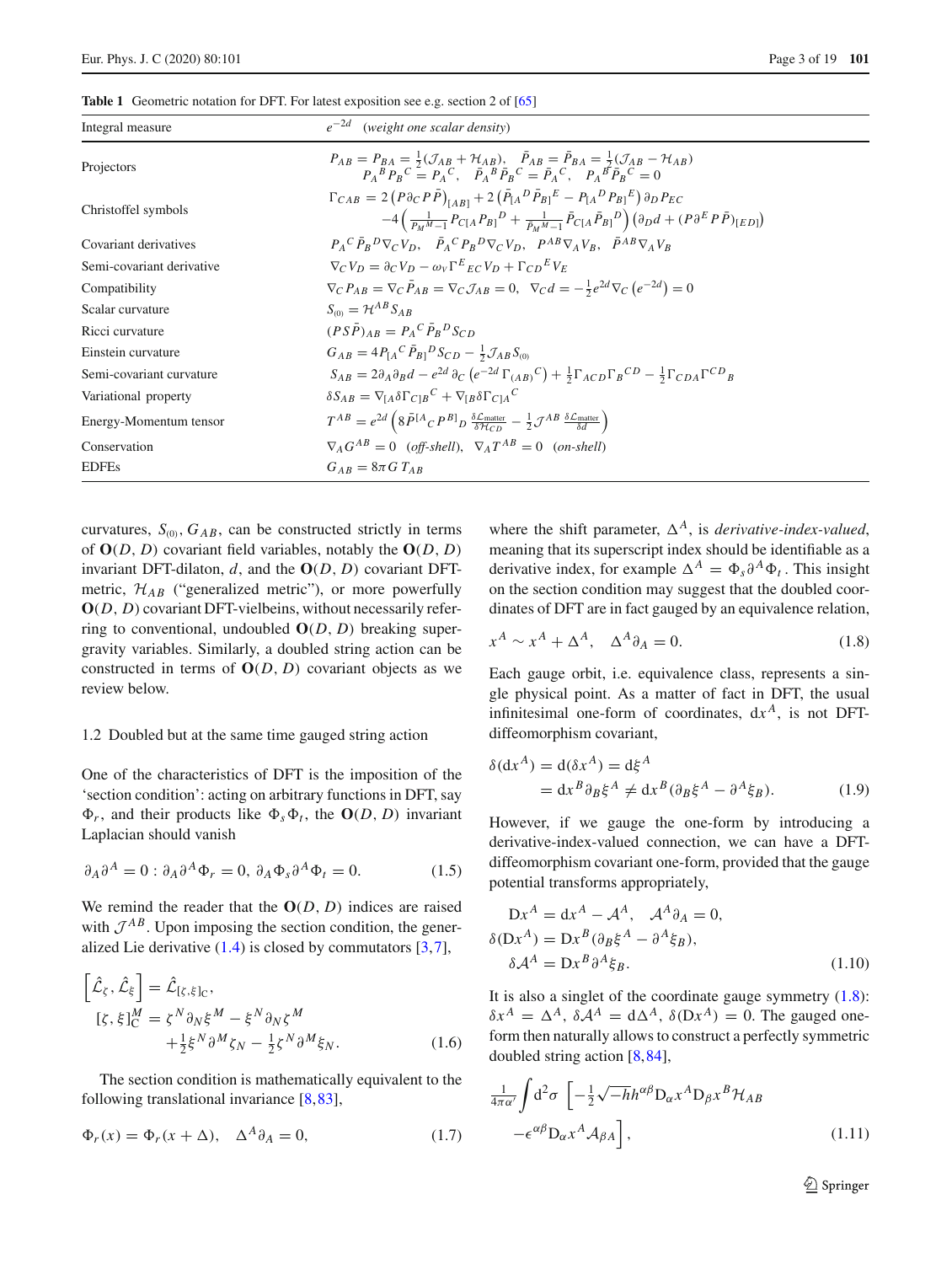which enjoys symmetries like global **O**(*D*, *D*), target spacetime DFT-diffeomorphisms, worldsheet diffeomorphisms, Weyl symmetry, and the coordinate gauge symmetry.<sup>[3](#page-3-1)</sup> All the background information is encoded in the DFT-metric,  $\mathcal{H}_{AB}$  .

# <span id="page-3-0"></span>**2 Review of [\[1\]](#page-16-0): classification of the non-Riemannian DFT geometries**

The section condition can be generically solved, up to  $O(D, D)$  rotations, by enforcing the tilde coordinate independency:  $\tilde{\partial}^{\mu} \equiv 0 \Rightarrow \partial_{A} \partial^{A} = 2 \partial_{\mu} \tilde{\partial}^{\mu} \equiv 0$ . Choosing  $\Delta^A = c_{\mu} \partial^A x^{\mu} = (c_{\mu}, 0)$  for [\(1.8\)](#page-2-2) and similarly  $A^A = A_\mu \partial^A x^\mu = (A_\mu, 0)$ , we note that the tilde coordinates are indeed gauged:  $(\tilde{x}_{\mu}, x^{\nu}) \sim (\tilde{x}_{\mu} + c_{\mu}, x^{\nu}),$  $Dx^A = (d\tilde{x}_\mu - A_\mu, dx^\nu)$ . With respect to this choice of the section, the well-known parametrization of the DFT-metric and the DFT-dilaton in terms of the conventional massless NS-NS field variables [\[88](#page-18-6)[,89](#page-18-7)],

<span id="page-3-2"></span>
$$
\mathcal{H}_{AB} = \begin{pmatrix} g^{\mu\nu} & -g^{\mu\sigma} B_{\sigma\lambda} \\ B_{\kappa\rho} g^{\rho\nu} & g_{\kappa\lambda} - B_{\kappa\rho} g^{\rho\sigma} B_{\sigma\lambda} \end{pmatrix},
$$
  
\n
$$
e^{-2d} = e^{-2\phi} \sqrt{|g|},
$$
\n(2.1)

does not allow any conventional or Riemannian interpretation at all. It is maximally non-Riemannian. Secondly, it is fully **O**(*D*, *D*) symmetric, being one of the two most symmetric vacua of DFT,  $\mathcal{H}_{AB} = \pm \mathcal{J}_{AB}$ . Thirdly, it is moduli-free since it does not admit any infinitesimal fluctuation,  $\delta \mathcal{H}_{AB} = 0$ [\[75](#page-17-11)].<sup>[4](#page-3-3)</sup> And lastly but not leastly, upon this background, the auxiliary gauge potential,  $A_{\mu}$ , appears linearly rather than quadratically in the doubled-yet-gauged string action [\(1.11\)](#page-2-3). Consequently it serves as a Lagrange multiplier to prescribe that all the untilde target spacetime coordinates should be chiral [\[8\]](#page-16-4) (c.f. [\[90,](#page-18-11)[91\]](#page-18-12)),

<span id="page-3-9"></span>
$$
\partial_{\alpha}x^{\mu} + \frac{1}{\sqrt{-h}} \epsilon_{\alpha}{}^{\beta} \partial_{\beta}x^{\mu} = 0. \tag{2.4}
$$

An intriguing insight from  $[11]$  $[11]$  is then that, the usual supergravity fields in [\(2.1\)](#page-3-2) would be the Nambu–Goldstone modes of the perfectly  $O(D, D)$  symmetric vacuum  $(2.3)$ .

Given the Riemannian and maximally non-Riemannian backgrounds,  $(2.1)$  v.s.  $(2.3)$ , one may wonder about the existence of more generic non-Riemannian geometries (c.f. [\[8,](#page-16-4) [10](#page-16-17)] for other examples and also [\[22](#page-16-18)] for 'timelike' duality rotations). This question was answered in [\[1](#page-16-0)]: the most general solutions to the defining properties of the DFTmetric  $(2.2)$  can be classified by two non-negative integers,  $(n, \bar{n}),$ 

<span id="page-3-6"></span>
$$
\mathcal{H}_{AB} = \begin{pmatrix} H^{\mu\nu} & -H^{\mu\sigma} B_{\sigma\lambda} + Y_i^{\mu} X_{\lambda}^i - \bar{Y}_i^{\mu} \bar{X}_{\lambda}^{\bar{\imath}} \\ B_{\kappa\rho} H^{\rho\nu} + X_{\kappa}^i Y_i^{\nu} - \bar{X}_{\kappa}^{\bar{\imath}} \bar{Y}_i^{\nu} & K_{\kappa\lambda} - B_{\kappa\rho} H^{\rho\sigma} B_{\sigma\lambda} + 2 X_{(\kappa}^i B_{\lambda)\rho} Y_i^{\rho} - 2 \bar{X}_{(\kappa}^{\bar{\imath}} B_{\lambda)\rho} \bar{Y}_i^{\rho} \end{pmatrix},
$$
\n(2.5)

reduces DFT to supergravity. In this case, the single expression of the EDFEs [\(1.3\)](#page-1-1) unifies all the equations of motion of the three fields,  ${g_{\mu}, B_{\mu\nu}, \phi}$ . Further, after Gaussian integration of the auxiliary gauge potential,  $A_{\mu}$ , the doubled-yetgauged string action [\(1.11\)](#page-2-3) reproduces the standard undoubled string action.

Yet, this is not the full story. The above parametrization  $(2.1)$  is merely one particular solution to the defining relations of the DFT-metric:

<span id="page-3-5"></span>
$$
\mathcal{H}_{AB} = \mathcal{H}_{BA}, \quad \mathcal{H}_A{}^C \mathcal{H}_B{}^D \mathcal{J}_{CD} = \mathcal{J}_{AB}.
$$
 (2.2)

DFT and the doubled-yet-gauged string action work well, provided these conditions are fulfilled. For example, instead of [\(2.1\)](#page-3-2), we may let the DFT-metric coincide with the **O**(*D*, *D*) invariant metric,

<span id="page-3-4"></span>
$$
\mathcal{H}_{AB} = \begin{pmatrix} 0 & 1 \\ 1 & 0 \end{pmatrix},\tag{2.3}
$$

such that  $H_A^B = \delta_A^B$ . This is a vacuum solution to DFT, or to the 'matter-free' EDFEs,  $G_{AB} = 0$  [\(1.3\)](#page-1-1), which is very special in several aspects. Firstly, compared with [\(2.1\)](#page-3-2), there cannot be any associated Riemannian metric  $g_{\mu\nu}$  and hence it where *i*,  $j = 1, 2, ..., n$ ,  $\bar{i}$ ,  $\bar{j} = 1, 2, ..., \bar{n}$  and  $0 \leq n + \bar{n} \leq$ *D*.

(i) While the *B*-field is skew-symmetric as usual,  $H^{\mu\nu}$  and  $K_{\mu\nu}$  are symmetric tensors whose kernels are spanned by linearly independent vectors,  $\{X^i_\mu, \bar{X}^{\bar{\iota}}_\nu\}$  and  $\{Y^\mu_j, \bar{Y}^\nu_j\}$ , respectively,

<span id="page-3-8"></span>
$$
H^{\mu\nu} X_{\nu}^{i} = 0, \qquad H^{\mu\nu} \bar{X}_{\nu}^{\bar{i}} = 0, K_{\mu\nu} Y_{j}^{\nu} = 0, \qquad K_{\mu\nu} \bar{Y}_{\bar{j}}^{\nu} = 0.
$$
 (2.6)

(ii) A completeness relation must be satisfied

<span id="page-3-7"></span>
$$
H^{\mu\rho} K_{\rho\nu} + Y_i^{\mu} X_{\nu}^i + \bar{Y}_i^{\mu} \bar{X}_{\nu}^{\bar{i}} = \delta^{\mu}{}_{\nu}.
$$
 (2.7)

From the linear independency of the zero-eigenvectors,  $\{X^i_\mu, \bar{X}^{\bar{i}}_\nu\}$ , orthogonal/algebraic relations follow

$$
Y_i^{\mu} X_{\mu}^j = \delta_i^j, \quad \bar{Y}_i^{\mu} \bar{X}_{\mu}^j = \delta_i^j,
$$
  
\n
$$
Y_i^{\mu} \bar{X}_{\mu}^j = \bar{Y}_i^{\mu} X_{\mu}^j = 0,
$$
  
\n
$$
H^{\rho \mu} K_{\mu \nu} H^{\nu \sigma} = H^{\rho \sigma}, \quad K_{\rho \mu} H^{\mu \nu} K_{\nu \sigma} = K_{\rho \sigma}.
$$
 (2.8)

<span id="page-3-3"></span> $\overline{4 \text{ Put } \mathcal{H}_A{}^B} = \delta_A{}^B$  in [\(3.5\)](#page-6-1).

<span id="page-3-1"></span><sup>&</sup>lt;sup>3</sup> See also [\[85\]](#page-18-8) for Green–Schwarz doubled superstring, [\[66](#page-17-14)] for doubled point particle, and [\[86](#page-18-9)[,87\]](#page-18-10) for 'exceptional' extensions.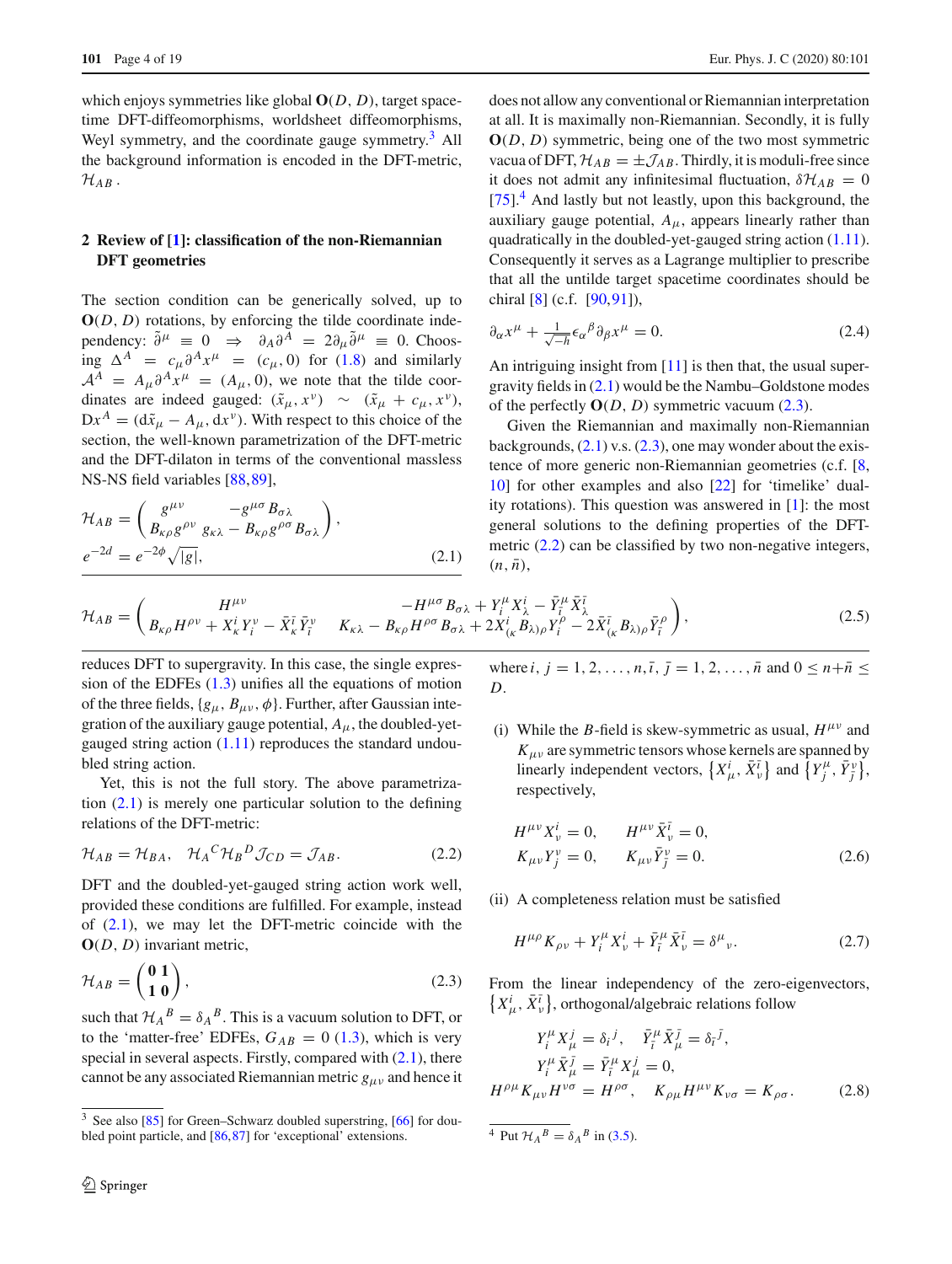Intriguingly, the *B*-field (hence 'Courant algebra') is universally present regardless of the values of  $(n, \bar{n})$ , and contributes to the DFT-metric through an  $O(D, D)$  adjoint action:

<span id="page-4-4"></span>
$$
\mathcal{H}_{AB} = \mathcal{B}_A{}^C \mathcal{B}_B{}^D \mathring{\mathcal{H}}_{CD},\tag{2.9}
$$

where  $\mathcal{\hat{H}}$  corresponds to the '*B*-field-free' DFT-metric,

<span id="page-4-5"></span>
$$
\mathring{\mathcal{H}}_{AB} = \begin{pmatrix} H & Y_i (X^i)^T - \bar{Y}_i (\bar{X}^{\bar{\imath}})^T \\ X^i (Y_i)^T - \bar{X}^{\bar{\imath}} (\bar{Y}_{\bar{\imath}})^T & K \end{pmatrix},
$$
\n(2.10)

and  $B$  is an  $O(D, D)$  element containing the *B*-field,

$$
\mathcal{B}_A{}^B = \begin{pmatrix} \delta^{\mu}{}_{\sigma} & 0 \\ B_{\rho\sigma} & \delta_{\rho}{}^{\tau} \end{pmatrix}, \qquad \mathcal{B}_A{}^C \mathcal{B}_B{}^D \mathcal{J}_{CD} = \mathcal{J}_{AB}. \tag{2.11}
$$

It is also worth while to note the 'vielbeins' or 'square-roots' of  $K_{\mu\nu}$  and  $H^{\mu\nu}$  :

<span id="page-4-7"></span>
$$
K_{\mu\nu} = K_{\mu}{}^{a} K_{\nu}{}^{b} \eta_{ab},
$$
  
\n
$$
H^{\mu\nu} = H^{\mu}{}_{a} H^{\nu}{}_{b} \eta^{ab},
$$
  
\n
$$
K_{\mu}{}^{a} H^{\mu}{}_{b} = \delta^{a}{}_{b},
$$
  
\n
$$
K_{\mu a} H^{\nu a} = K_{\mu\rho} H^{\rho\nu},
$$
\n(2.12)

where *a*, *b* are  $(D - n - \overline{n})$ -dimensional indices subject to a flat metric, say η*ab* , whose signature is arbitrary. Essentially,  $\{K_{\mu}^{\ a}, X_{\mu}^{i}, \bar{X}_{\mu}^{\bar{\iota}}\}$  form a  $D \times D$  invertible square matrix whose inverse is given by  $\left\{ H^{\mu}{}_a, Y^{\mu}_i, \bar{Y}^{\mu}_{\bar{i}} \right\}$  as

<span id="page-4-6"></span>
$$
K_{\mu}{}^{a}H^{\nu}{}_{a} + X^{i}_{\mu}Y^{\nu}_{i} + \bar{X}^{\bar{\iota}}_{\mu}\bar{Y}^{\nu}_{\bar{\iota}} = \delta_{\mu}{}^{\nu}.
$$
 (2.13)

In fact, the analysis of the DFT-vielbeins corresponding to the  $(n, \bar{n})$  DFT-metric  $(2.5)$  carried out in [\[1](#page-16-0)] shows that the local Lorentz symmetry group, i.e. spin group is

<span id="page-4-3"></span>
$$
\text{Spin}(t+n, s+n) \times \text{Spin}(s+\bar{n}, t+\bar{n}).\tag{2.14}
$$

Here  $(t, s)$  is the arbitrary signature of  $\eta_{ab}$  or the nontrivial signature of  $H^{\mu\nu}$  and  $K_{\mu\nu}$  satisfying  $t + s + n + \bar{n} = D$ . Of course, once the spin group of any given theory is specified, it is fixed once and for all. Thus, each sum,  $t+n$ ,  $s+n$ ,  $s+\overline{n}$ , and  $t + \bar{n}$ , should be constant. For example, the Minkowskian  $D =$ 10 maximally supersymmetric DFT [\[85](#page-18-8)] and the doubledyet-gauged Green-Schwarz superstring action [\[79](#page-18-0)], both having the local Lorentz group of  $\text{Spin}(1, 9) \times \text{Spin}(9, 1)$ , can accommodate (0, 0) Riemannian and (1, 1) non-Riemannian sectors only (see [\[12\]](#page-16-5) for examples of supersymmetric non-Riemannian backgrounds). Nevertheless, we may readily relax the Majorana–Weyl condition therein [\[79](#page-18-0)[,85\]](#page-18-8) and impose the Weyl condition only on spinors, such that the local Lorentz group can take any of  $\text{Spin}(\hat{t}, \hat{s}) \times \text{Spin}(\hat{s}, \hat{t})$ with  $\hat{t} + \hat{s} = 10$ . The allowed non-Riemannian geometries will be then  $(n, n)$  types with  $n = \overline{n}$  running from zero to  $\min(\hat{t}, \hat{s})$  [\[1\]](#page-16-0). On the other hand, bosonic DFT does not care

about spin groups and hence should be free from such constraints. It can admit more generic  $(n, \bar{n})$  non-Riemannian geometries.

Crucially, the  $(n, \bar{n})$  parametrization of the DFT-metric [\(2.5\)](#page-3-6) possesses two local symmetries, namely  $GL(n) \times$  $GL(\bar{n})$  rotations and Milne-shift transformations. The  $GL(n)$  $\times$  **GL**( $\bar{n}$ ) symmetry rotates the *i*, *j*,... and  $\bar{i}$ ,  $\bar{j}$ ,... indices of the component fields: with infinitesimal local parameters,  $w_i^j$  and  $\bar{w}_i^j$ ,

<span id="page-4-1"></span>
$$
\delta_{\text{GL}} X_{\mu}^{i} = X_{\mu}^{j} w_{j}{}^{i}, \quad \delta_{\text{GL}} Y_{i}^{\mu} = -w_{i}{}^{j} Y_{j}^{\mu}, \n\delta_{\text{GL}} \bar{X}_{\mu}^{\bar{\iota}} = \bar{X}_{\mu}^{\bar{\jmath}} \bar{w}_{j}{}^{\bar{\iota}}, \quad \delta_{\text{GL}} \bar{Y}_{i}^{\mu} = -\bar{w}_{i}{}^{\bar{\jmath}} \bar{Y}_{j}^{\mu}, \n\delta_{\text{GL}} d = 0, \quad \delta_{\text{GL}} H^{\mu \nu} = 0, \quad \delta_{\text{GL}} K_{\mu \nu} = 0, \quad \delta_{\text{GL}} B_{\mu \nu} = 0.
$$
\n(2.15)

The Milne-shift symmetry generalizes the so-called 'Galilean boost' in the Newtonian gravity literature [\[40](#page-17-1)[,41](#page-17-18)]. It acts with infinitesimal local parameters,  $V_{\mu i}$  and  $\bar{V}_{\mu \bar{i}}$ ,<sup>[5](#page-4-0)</sup>

<span id="page-4-2"></span>
$$
\delta_{\rm M}Y_{i}^{\mu} = H^{\mu\nu}V_{\nu i}, \quad \delta_{\rm M}\bar{Y}_{\bar{i}}^{\mu} = H^{\mu\nu}\bar{V}_{\nu\bar{i}}, \n\delta_{\rm M}K_{\mu\nu} = -2X_{(\mu}^{i}K_{\nu)\rho}H^{\rho\sigma}V_{\sigma i} - 2\bar{X}_{(\mu}^{\bar{i}}K_{\nu)\rho}H^{\rho\sigma}\bar{V}_{\sigma\bar{i}}, \n\delta_{\rm M}B_{\mu\nu} = -2X_{[\mu}^{i}V_{\nu]i} + 2\bar{X}_{[\mu}^{\bar{i}}\bar{V}_{\nu]\bar{i}} \n+ 2X_{[\mu}^{i}\bar{X}_{\nu]}^{\bar{i}}\left(Y_{i}^{\rho}\bar{V}_{\rho\bar{i}} + \bar{Y}_{\bar{i}}^{\rho}V_{\rho i}\right), \n\delta_{\rm M}d = 0, \quad \delta_{\rm M}X_{\mu}^{i} = 0, \quad \delta_{\rm M}\bar{X}_{\mu}^{\bar{i}} = 0, \quad \delta_{\rm M}H^{\mu\nu} = 0.
$$
\n(2.16)

Remarkably, both transformations, [\(2.15\)](#page-4-1) and [\(2.16\)](#page-4-2), leave the DFT-metric invariant,

$$
\delta_{GL} \mathcal{H}_{AB} = 0, \quad \delta_M \mathcal{H}_{AB} = 0,\tag{2.17}
$$

as the two local symmetries are actually parts of the underlying local Lorentz symmetries [\(2.14\)](#page-4-3).

Upon the  $(n, \bar{n})$  background, the doubled-yet-gauged worldsheet string action [\(1.11\)](#page-2-3) reduces to

$$
\frac{1}{2\pi\alpha'}\int d^2\sigma \left[ -\frac{1}{2}\sqrt{-h}h^{\alpha\beta}\partial_{\alpha}x^{\mu}\partial_{\beta}x^{\nu}K_{\mu\nu} + \frac{1}{2}\epsilon^{\alpha\beta}\partial_{\alpha}x^{\mu}\partial_{\beta}x^{\nu}B_{\mu\nu} + \frac{1}{2}\epsilon^{\alpha\beta}\partial_{\alpha}\tilde{x}_{\mu}\partial_{\beta}x^{\mu} \right],
$$
\n(2.18)

which should be supplemented by the chiral and anti-chiral constraints over the *n* and  $\bar{n}$  directions,

$$
X^i_{\mu} \left( \partial_{\alpha} x^{\mu} + \frac{1}{\sqrt{-h}} \epsilon_{\alpha}{}^{\beta} \partial_{\beta} x^{\mu} \right) = 0,
$$
  

$$
\bar{X}^{\bar{i}}_{\mu} \left( \partial_{\alpha} x^{\mu} - \frac{1}{\sqrt{-h}} \epsilon_{\alpha}{}^{\beta} \partial_{\beta} x^{\mu} \right) = 0.
$$
 (2.19)

These constraints are prescribed by the integrated-out auxiliary gauge potential  $A^A$  [\(1.10\)](#page-2-4).

<span id="page-4-0"></span><sup>5</sup> Through exponentiations, finite Milne-shift transformations can be achieved, which turn out to get truncated at finite orders, for example  $e^{\delta_M} Y_i^{\mu} = Y_i^{\mu} + H^{\mu\nu} V_{\nu i}$ . See Eq.(2.16) of [\[1](#page-16-0)] for the full list.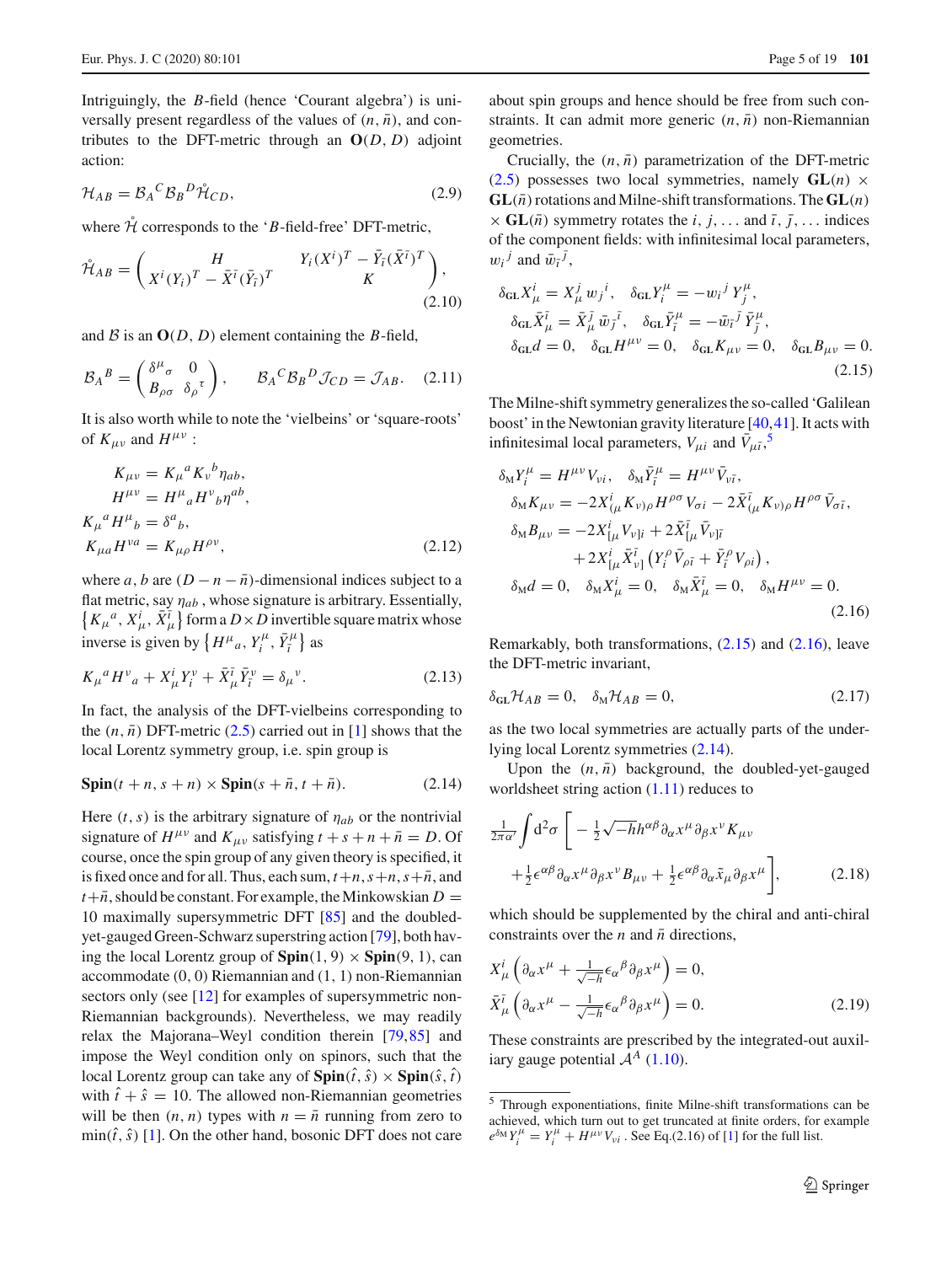**Comment 1.** Matching with the content of the non-Riemannian component fields,

$$
\{H^{\mu\nu}, K_{\rho\sigma}, X^i_{\mu}, \bar{X}^{\bar{\iota}}_{\nu}, Y^{\rho}_{\bar{\jmath}}, \bar{Y}^{\sigma}_{\bar{\jmath}}, B_{\mu\nu}\},\tag{2.20}
$$

and the undoubled string worldsheet action resulting from [\(1.11\)](#page-2-3), one can identify the original Newton–Cartan [\[33](#page-16-10)– [35\]](#page-16-11) as (1, 0), Stringy Newton–Cartan [\[36](#page-16-12)] as (1, 1), Carroll [\[37](#page-16-13)[,38](#page-16-14)] as (*D*−1, 0), and Gomis–Ooguri [\[39](#page-17-0)] as (1, 1): see  $[1,11,57]$  $[1,11,57]$  $[1,11,57]$  $[1,11,57]$  for the details of the identifications. Further, the isometry of the  $(1, 1)$  flat DFT-metric matches with the non-relativistic symmetry algebra such as Bargmann algebra [\[10](#page-16-17)], while the notion of T-duality persists to make sense in the non-relativistic string theory [\[47\]](#page-17-20). These all seem to suggest that DFT may be the *home*, i.e. the unifying framework, to describe various known as well as yet-unknown non-Riemannian gravities. $<sup>6</sup>$  $<sup>6</sup>$  $<sup>6</sup>$  Having said that there are also a few</sup> novel ingredients from DFT, such as the local  $GL(n) \times GL(\overline{n})$ symmetry  $(2.15)$ , the notion of 'Milne-shift covariance' as we shall discuss below  $(2.24)$ ,  $(2.26)$ , and the very existence of the DFT-dilaton of which the exponentiation,  $e^{-2d}$ , gives the integral measure in DFT being a scalar density with weight one,

$$
\delta_{\xi} d = -\frac{1}{2} e^{2d} \mathcal{L}_{\xi} \left( e^{-2d} \right) = -\frac{1}{2} e^{2d} \partial_{\mu} \left( \xi^{\mu} e^{-2d} \right)
$$

$$
= \xi^{\mu} \partial_{\mu} d - \frac{1}{2} \partial_{\mu} \xi^{\mu}.
$$
(2.21)

**Comment 2.** It is worth while to generalize the decomposition [\(2.9\)](#page-4-4) to an arbitrary DFT tensor,

<span id="page-5-5"></span>
$$
\tilde{T}_{A_1 A_2 \cdots A_n} := (\mathcal{B}^{-1})_{A_1}{}^{B_1} (\mathcal{B}^{-1})_{A_2}{}^{B_2} \cdots (\mathcal{B}^{-1})_{A_n}{}^{B_n} T_{B_1 B_2 \cdots B_n}, \quad T_{A_1 \cdots A_n} \n= \mathcal{B}_{A_1}{}^{B_1} \cdots \mathcal{B}_{A_n}{}^{B_n} \tilde{T}_{B_1 \cdots B_n}.
$$
\n(2.22)

Under diffeomorphisms, while the DFT tensor  $T_{A_1\cdots A_n}$  is surely subject to the generalized Lie derivative  $(1.4)$ , the circled quantity,  $\hat{T}_{A_1 \cdots A_n}$ , is now governed by the undoubled ordinary Lie derivative which can be conveniently obtained as the truncation of the generalized Lie derivative by choosing the section,  $\tilde{\partial}^{\mu} \equiv 0$ , and setting the parameter,  $\xi^{A} = (0, \xi^{\mu})$ as  $\xi_v \equiv 0$ :

<span id="page-5-6"></span>
$$
\delta_{\xi} \mathring{T}_{A_1 \cdots A_n} = \mathcal{L}_{\xi} \mathring{T}_{A_1 \cdots A_n}
$$
  
\n
$$
= \xi^{\mu} \partial_{\mu} \mathring{T}_{A_1 \cdots A_n} + \omega_{T} \partial_{\mu} \xi^{\mu} \mathring{T}_{A_1 \cdots A_n}
$$
  
\n
$$
+ \sum_{j=1}^{n} (\partial_{A_j} \xi_B - \partial_B \xi_{A_j}) \mathring{T}_{A_1 \cdots A_{j-1}}{}^{B} A_{j+1 \cdots A_n}.
$$
  
\n(2.23)

Further, by construction, a DFT tensor is Milne-shift *invariant*. Yet, the circled one is Milne-shift *covariant* in the following manner,

<span id="page-5-2"></span>
$$
\delta_{M} T_{A_{1} \cdots A_{n}} = 0, \quad \delta_{M} \mathring{T}_{A_{1} \cdots A_{n}}
$$
  
= 
$$
\sum_{j=1}^{n} - \delta_{M} \mathcal{B}_{A_{j}}{}^{B} \mathring{T}_{A_{1} \cdots A_{j-1} B A_{j+1} \cdots A_{n}}.
$$
 (2.24)

Explicitly, for a DFT vector,  $V_A = \mathcal{B}_A{}^B \hat{V}_B$ , we have (c.f. [\[76,](#page-17-12) [93](#page-18-14)])

<span id="page-5-4"></span>
$$
\delta_{\xi} \mathring{V}_A = \begin{pmatrix} \delta_{\xi} \mathring{V}^{\mu} \\ \delta_{\xi} \mathring{V}_{\nu} \end{pmatrix} = \begin{pmatrix} \mathcal{L}_{\xi} \mathring{V}^{\mu} \\ \mathcal{L}_{\xi} \mathring{V}_{\nu} \end{pmatrix}
$$
  
\n
$$
= \xi^{\rho} \partial_{\rho} \mathring{V}_A + \omega_{V} \partial_{\rho} \xi^{\rho} \mathring{V}_A
$$
  
\n
$$
+ (\partial_{A} \xi_{B} - \partial_{B} \xi_{A}) \mathring{V}^{B} = \mathcal{L}_{\xi} \mathring{V}_A,
$$
  
\n
$$
\delta_{M} \mathring{V}_A = \begin{pmatrix} \delta_{M} \mathring{V}^{\mu} \\ \delta_{M} \mathring{V}_{\nu} \end{pmatrix} = \begin{pmatrix} 0 \\ -\delta_{M} B_{\nu \rho} \mathring{V}^{\rho} \end{pmatrix}
$$
  
\n
$$
= -\delta_{M} \mathcal{B}_{A}{}^{B} \mathring{V}_{B}.
$$
 (2.25)

That is to say, the circled quantities,  $\mathring{T}_{A_1\cdots A_n}$ ,  $\mathring{V}_A$ , are '*B*-field free', subject to the ordinary Lie derivative, and Milne-shift covariant rather than invariant. More specifically, the undoubled lower Greek indices are Milne-shift covariant, while the upper ones are invariant: from  $(2.10)$ ,  $(2.16)$ ,  $(2.25)$ ,

<span id="page-5-3"></span>
$$
\delta_{\mathbf{M}}\mathring{V}_{\nu} = -\delta_{\mathbf{M}}B_{\nu\rho}\mathring{V}^{\rho},
$$
  
\n
$$
\delta_{\mathbf{M}}\mathring{V}^{\mu} = 0,
$$
  
\n
$$
\delta_{\mathbf{M}}K_{\mu\nu} = \delta_{\mathbf{M}}\mathring{\mathcal{H}}_{\mu\nu} = -\delta_{\mathbf{M}}B_{\mu\rho}\mathring{\mathcal{H}}^{\rho}_{\nu} - \delta_{\mathbf{M}}B_{\nu\rho}\mathring{\mathcal{H}}_{\mu}^{\rho}
$$
  
\n
$$
= -\delta_{\mathbf{M}}B_{\mu\rho}(Y_{i}^{\rho}X_{\nu}^{i} - \bar{Y}_{i}^{\rho}\bar{X}_{\nu}^{\bar{\iota}}) - \delta_{\mathbf{M}}B_{\nu\rho}(Y_{i}^{\rho}X_{\mu}^{i} - \bar{Y}_{i}^{\rho}\bar{X}_{\mu}^{\bar{\iota}}),
$$
  
\n
$$
\delta_{\mathbf{M}}(Y_{i}^{\mu}X_{\nu}^{i} - \bar{Y}_{i}^{\mu}\bar{X}_{\nu}^{\bar{\iota}}) = \delta_{\mathbf{M}}\mathring{\mathcal{H}}^{\mu}_{\nu}
$$
  
\n
$$
= -\delta_{\mathbf{M}}B_{\nu\rho}\mathring{\mathcal{H}}^{\mu\rho} = \delta_{\mathbf{M}}\mathring{\mathcal{H}}_{\nu}^{\mu} = -\delta_{\mathbf{M}}B_{\nu\rho}\mathring{\mathcal{H}}^{\rho\mu} = -\delta_{\mathbf{M}}B_{\nu\rho}\mathring{\mathcal{H}}^{\rho\mu},
$$
  
\n
$$
\delta_{\mathbf{M}}H^{\mu\nu} = \delta_{\mathbf{M}}\mathring{\mathcal{H}}^{\mu\nu} = 0.
$$
\n(2.26)

For consistency, we also note for the **O**(*D*, *D*) invariant metric,

$$
\mathcal{J}_{AB} = \mathring{\mathcal{J}}_{AB},
$$
  
\n
$$
\delta_{\rm M} \mathring{\mathcal{J}}_{AB} = -\delta_{\rm M} \mathcal{B}_{A}{}^{C} \mathring{\mathcal{J}}_{CB} - \delta_{\rm M} \mathcal{B}_{B}{}^{C} \mathring{\mathcal{J}}_{AC} = 0.
$$
\n(2.27)

# <span id="page-5-0"></span>**3 Variational principle around non-Riemannian backgrounds**

Here we revisit with care the variational principle for a general DFT action coupled to matter  $(1.1)$  especially around non-Riemannian backgrounds. While the variations of the matter fields lead to their own Euler–Lagrange equations of motion, the variations of the DFT-metric and the DFT-dilaton give  $[65]$ 

<span id="page-5-1"></span><sup>6</sup> Similarly, inequivalent parametrizations of the DFT-vielbeins, or Uduality-covariant generalized metric, correspond to the conventional distinctions between IIA and IIB [\[79](#page-18-0)[,85](#page-18-8)], or IIB and M-"theories" [\[92](#page-18-13)].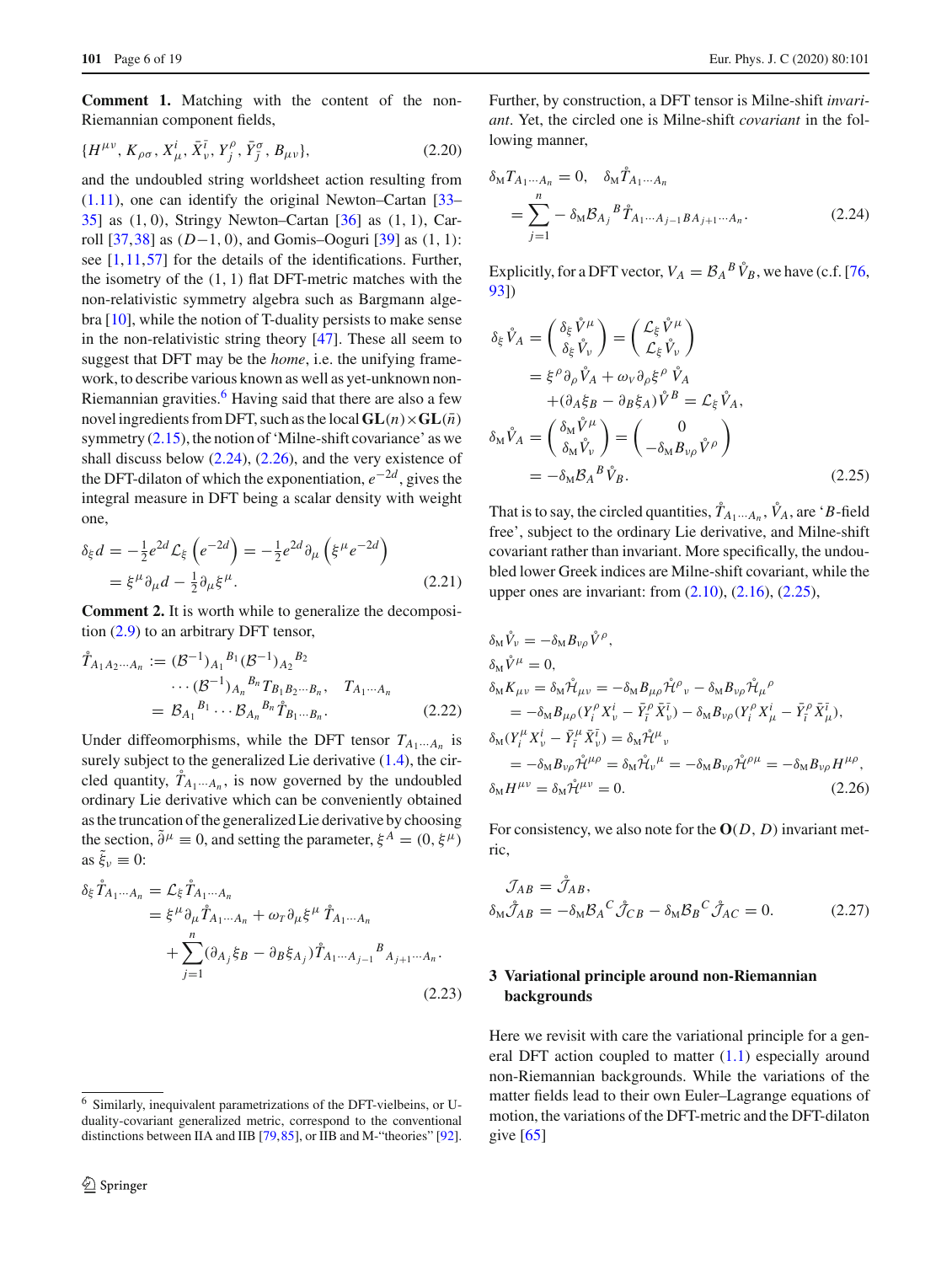<span id="page-6-4"></span>
$$
\delta \int \frac{1}{16\pi G} e^{-2d} S_{(0)} + \mathcal{L}_{\text{matter}}
$$
  
= 
$$
\frac{1}{16\pi G} \int e^{-2d} \left[ \delta \mathcal{H}_{AB} \left\{ (P G \bar{P})^{AB} - 8\pi G (P T \bar{P})^{AB} \right\} + \frac{2}{D} \delta d (G_A{}^A - 8\pi G T_A{}^A) \right].
$$
 (3.1)

Here  $G_{AB}$  and  $T_{AB}$  are respectively the stringy or  $O(D, D)$ completions of the Einstein curvature [\[81](#page-18-2)] and the Energy-Momentum tensor [\[65\]](#page-17-6), as summarized in Table [1.](#page-2-1) The above result is easy to obtain once we neglect a boundary contribution arising from a total derivative  $[63]$  $[63]$ :

<span id="page-6-2"></span>
$$
\frac{1}{16\pi G}e^{-2d}\mathcal{H}^{AB}\delta S_{AB} = \partial_A \left(e^{-2d}\frac{1}{8\pi G}\mathcal{H}^{B[A}\delta\Gamma_{CB}{}^{C]}\right),\tag{3.2}
$$

and take into account a well-known identity which the infinitesimal variation of the DFT-metric should satisfy [\[7](#page-16-3),[62,](#page-17-5)[94\]](#page-18-15),

<span id="page-6-3"></span>
$$
\delta \mathcal{H}_{AB} = 2P_{(A}{}^{C} \bar{P}_{B)}{}^{D} \delta \mathcal{H}_{CD}.
$$
\n(3.3)

Equation  $(3.2)$  holds due to the nice variational property of the semi-covariant curvature,  $\delta S_{AB} = \nabla_{[A} \delta \Gamma_{C]B}^C +$  $\nabla_{\left[\text{B}\delta\right]} C_{\text{C}} \wedge \text{C}$  and the compatibility of the derivative,  $\nabla_A \mathcal{J}_{BC}$  $= 0$ ,  $\nabla_A \mathcal{H}_{BC} = 0$ ,  $\nabla_A d = 0$ , see Table [1.](#page-2-1) Equation [\(3.3\)](#page-6-3) holds because the DFT-metric is constrained to be a symmetric  $O(D, D)$  element [\(2.2\)](#page-3-5), see also [\(3.5\)](#page-6-1) below. This is the reason why in the variation of the action [\(3.1\)](#page-6-4)  $\delta \mathcal{H}_{AB}$ is contracted with a projected quantity, i.e.  $(PG\overline{P})^{AB}$  −  $8\pi G (PT\overline{P})^{AB}$ . Equation [\(3.1\)](#page-6-4) is then supposed to give the EDFEs,  $G_{AB} = 8\pi G T_{AB}$  [\(1.3\)](#page-1-1) [\[65\]](#page-17-6), as the two variations, δ*HAB* and δ*d*, give the projected part and the trace part separately,

<span id="page-6-5"></span>
$$
(PG\bar{P})_{AB} = 8\pi G(PT\bar{P})_{AB}, \quad G_A{}^A = 8\pi GT_A{}^A, \quad (3.4)
$$

which comprise the full EDFEs. While there is no issue on the equation of motion of the DFT-dilaton, i.e. the trace part in [\(3.4\)](#page-6-5), there might be some ambiguity on the DFTmetric variation especially around a non-Riemannian background. For example, let us take one of the two maximally non-Riemannian, fully **O**(*D*, *D*) symmetric vacua, as  $H_{AB} = \mathcal{J}_{AB}$ . Because it does not allow any infinitesimal variation or moduli,  $\delta \mathcal{H}_{AB} = 0$  [\[75\]](#page-17-11), the induced variation of the action is null and therefore it should not generate any nontrivial Euler–Lagrange equation of motion. Nevertheless, in this case the 'barred' projector vanishes automatically,  $P_{AB} = 0$ , and the projected part of the EDFEs in [\(3.4\)](#page-6-5) is satisfied rather trivially. It appears that we have a slightly puzzling situation for the non-Riemannian background,  $\mathcal{H}_{AB} = \mathcal{J}_{AB}$ : it allows no infinitesimal variation  $\delta \mathcal{H}_{AB} = 0$  and hence one may expect that the variation of the action should be trivial and there should be no nontrivial Euler–Lagrange equation of motion of the DFT-metric. This is all true, but nevertheless the full EDFEs are still valid! (though in a trivial manner as  $\bar{P}=0$ ).

Below, through Sects. [3.1](#page-6-0) and [3.2,](#page-7-0) we shall rigorously revisit the variational principle of DFT around a generic non-Riemannian background. Basically, we are question-ing whether it is really safe from [\(3.3\)](#page-6-3) to put  $\delta \mathcal{H}_{AB}$  =  $2P_{(A}{}^C \bar{P}_{B)}{}^D \mathcal{M}_{CD}$  and read off the Euler–Lagrange equation of motion of the DFT-metric as if  $\mathcal{M}_{CD}$  is a generic symmetric matrix. To answer this, we shall directly identify the truly independent degrees of freedom in the infinitesimal fluctuations of an arbitrary  $(n, \bar{n})$  non-Riemannian DFT-metric, as [\(3.12\)](#page-7-1). We shall confirm that the full Einstein Double Field Equations are still valid for non-Riemannian sectors, either trivially due to projection properties or nontrivially from the genuine variational principle.

### <span id="page-6-0"></span>3.1 Variations of the DFT-metric around a generic  $(n, \bar{n})$ background

Here we shall identify the most general form of the infinitesimal fluctuations around a generic  $(n, \bar{n})$  DFT-metric  $(2.5)$ . The fluctuations must respect the defining properties of the DFT-metric [\(2.2\)](#page-3-5) and hence satisfy

<span id="page-6-1"></span>
$$
\delta \mathcal{H}_{AB} = \delta \mathcal{H}_{BA}, \quad \delta \mathcal{H}_A{}^B \mathcal{H}_B{}^C + \mathcal{H}_A{}^B \delta \mathcal{H}_B{}^C = 0. \tag{3.5}
$$

It follows that  $\delta \mathcal{H}_A{}^B = -\mathcal{H}_A{}^C \delta \mathcal{H}_C{}^D \mathcal{H}_D{}^B$ , and hence equivalent [\(3.3\)](#page-6-3) holds. In particular,  $\delta \mathcal{H}_A{}^B$  is traceless,

<span id="page-6-8"></span>
$$
\delta \mathcal{H}_A{}^A = 0. \tag{3.6}
$$

That is to say, the trace of the DFT-metric,  $\mathcal{H}_A^A = 2(n - \bar{n})$ , is invariant under continuous deformations.

Without loss of generality, like  $(2.9)$ , we put

<span id="page-6-7"></span>
$$
\delta \mathcal{H}_{AB} = \begin{pmatrix} 1 & 0 \\ B & 1 \end{pmatrix} \begin{pmatrix} \alpha & \gamma \\ \gamma^T & \beta \end{pmatrix} \begin{pmatrix} 1 & -B \\ 0 & 1 \end{pmatrix}, \n\alpha = \alpha^T, \quad \beta = \beta^T.
$$
\n(3.7)

With this ansatz, the former condition in  $(3.5)$  is met and the latter gives

<span id="page-6-6"></span>
$$
\gamma Y_i (X^i)^T - \gamma \bar{Y}_i (\bar{X}^{\bar{i}})^T + \alpha K + Y_i (X^i)^T \gamma - \bar{Y}_i (\bar{X}^{\bar{i}})^T \gamma + H\beta = 0, \beta Y_i (X^i)^T - \beta \bar{Y}_i (\bar{X}^{\bar{i}})^T + \gamma^T K + K\gamma + X^i (Y_i)^T \beta - \bar{X}^{\bar{i}} (\bar{Y}_i)^T \beta = 0, \gamma H + \alpha X^i (Y_i)^T - \alpha \bar{X}^{\bar{i}} (\bar{Y}_i)^T + Y_i (X^i)^T \alpha -\bar{Y}_i (\bar{X}^{\bar{i}})^T \alpha + H\gamma^T = 0.
$$
\n(3.8)

We need to solve these three constraints. For this, we utilize the completeness relation  $(2.13)$ , and decompose each of  $\{\alpha, \beta, \gamma\}$  into mutually orthogonal pieces,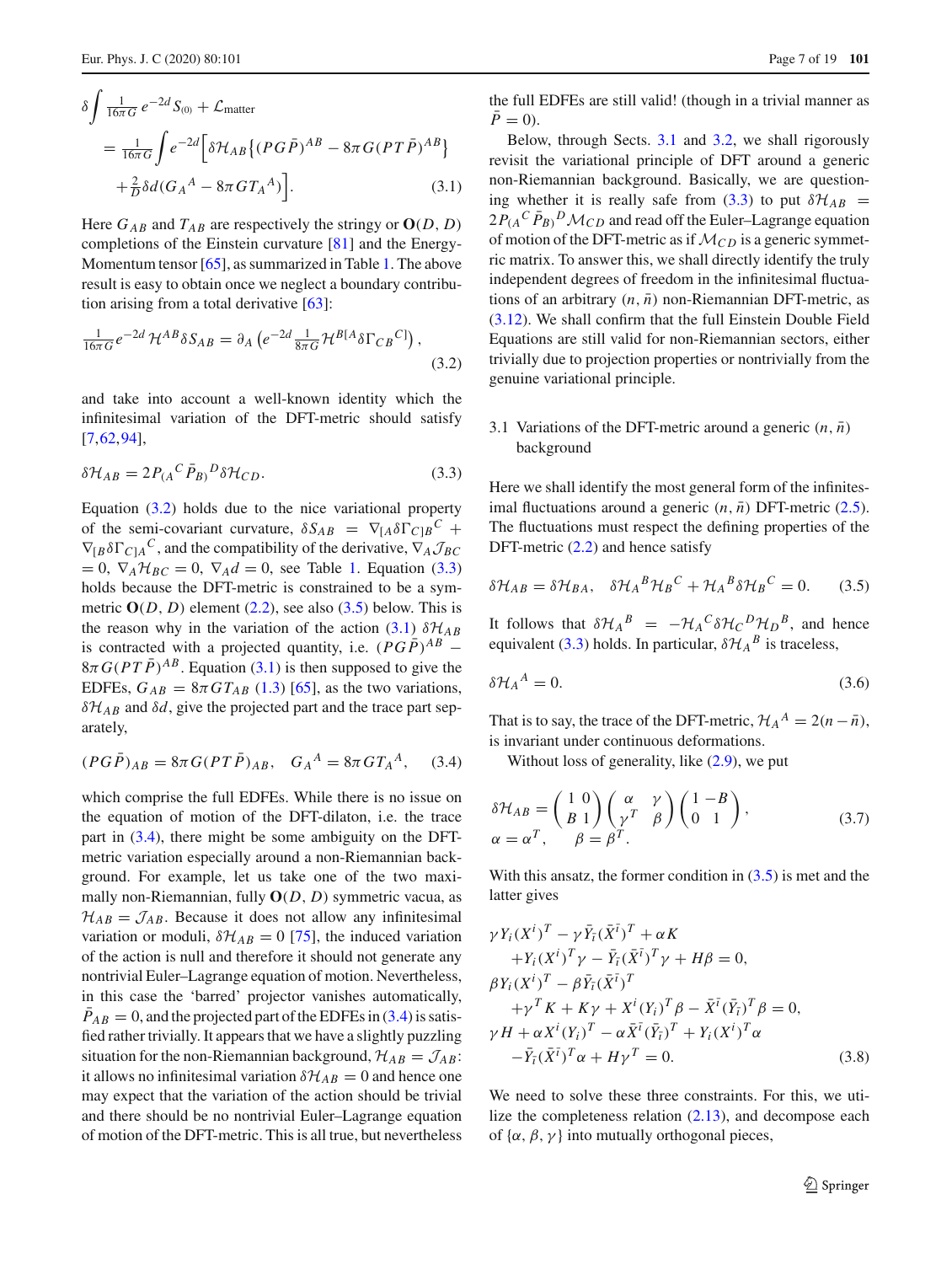<span id="page-7-2"></span>
$$
\alpha^{\mu\nu} = H^{\mu}{}_{a}H^{\nu}{}_{b}\alpha^{ab} + Y_{i}^{\mu}Y_{j}^{\nu}\alpha^{ij} + \bar{Y}_{i}^{\mu}\bar{Y}_{j}^{\nu}\alpha^{i\bar{j}} \n+ 2H^{\langle\mu}{}_{a}Y_{i}^{\nu)}\alpha^{ai} + 2H^{\langle\mu}{}_{a}\bar{Y}_{i}^{\nu)}\alpha^{a\bar{i}} + 2Y^{\langle\mu}{}_{i}\bar{Y}_{i}^{\nu)}\alpha^{i\bar{i}}, \n\beta_{\mu\nu} = K_{\mu}{}^{a}K_{\nu}{}^{b}\beta_{ab} + X_{\mu}^{i}X_{\nu}^{j}\beta_{ij} + \bar{X}_{\mu}^{\bar{i}}\bar{X}_{\nu}^{\bar{j}}\beta_{\bar{i}\bar{j}} \n+ 2K_{(\mu}{}^{a}X_{\nu}^{j)}\beta_{ai} + 2K_{(\mu}{}^{a}\bar{X}_{\nu}^{\bar{i}})\beta_{\bar{a}\bar{i}} + 2X_{(\mu}{}^{i}\bar{X}_{\nu}^{\bar{i}})\beta_{i\bar{i}}, \n\gamma^{\mu}{}_{\nu} = H^{\mu}{}_{a}K_{\nu}{}^{b}\gamma^{a}{}_{b} + H^{\mu}{}_{a}X_{\nu}^{i}\gamma^{a}{}_{i} \n+ H^{\mu}{}_{a}\bar{X}_{\nu}^{\bar{i}}\gamma^{a}{}_{i} + Y_{i}^{\mu}K_{\nu}{}^{a}\gamma^{i}{}_{a} + Y_{i}^{\mu}X_{\nu}^{j}\gamma^{i}{}_{j} + Y_{i}^{\mu}\bar{X}_{\nu}^{\bar{i}}\gamma^{i}{}_{\bar{j}} \n+ \bar{Y}_{i}^{\mu}K_{\nu}{}^{a}\gamma^{\bar{i}}{}_{a} + \bar{Y}_{i}^{\mu}X_{\nu}^{j}\gamma^{\bar{i}}{}_{j} + \bar{Y}_{i}^{\mu}\bar{X}_{\nu}^{\bar{j}}\gamma^{\bar{i}}{}_{\bar{j}},
$$
\n(3.9)

where, since  $\alpha$ ,  $\beta$  are symmetric,

$$
\alpha^{ab} = \alpha^{ba}, \quad \alpha^{ij} = \alpha^{ji},
$$
  
\n
$$
\alpha^{l\bar{j}} = \alpha^{j\bar{l}}, \quad \beta_{ab} = \beta_{ba},
$$
  
\n
$$
\beta_{ij} = \beta_{ji}, \quad \beta_{\bar{i}\bar{j}} = \beta_{\bar{j}\bar{i}}.
$$
\n(3.10)

We remind the readers that, using the (*D*−*n*− ¯*n*)-dimensional flat metric,  $\eta_{ab}$ , we freely raise or lower the indices,  $a, b$ . Now, with the decomposition [\(3.9\)](#page-7-2), it is straightforward to see that [\(3.8\)](#page-6-6) implies

<span id="page-7-7"></span>
$$
\alpha_a^i + \gamma^i{}_a = 0, \quad \alpha_a^i - \gamma^i{}_a = 0, \n\beta_{ai} + \gamma_{ai} = 0, \quad \beta_{a\bar{i}} - \gamma_{a\bar{i}} = 0, \n\alpha_{ab} + \beta_{ab} = 0, \quad \gamma_{ab} + \gamma_{ba} = 0, \quad \alpha^{ij} = 0, \n\alpha^{\bar{i}\bar{j}} = 0, \beta_{ij} = 0, \quad \beta_{\bar{i}\bar{j}} = 0, \gamma^i{}_j = 0, \quad \gamma^{\bar{i}}{}_j = 0.
$$
\n(3.11)

Thus, the independent degrees of freedom for the fluctuations consist of

<span id="page-7-1"></span>
$$
\alpha_{(ab)} = -\beta_{(ab)}, \quad \gamma_{[ab]}, \quad \gamma^a{}_i = -\beta^a{}_i,
$$
  
\n
$$
\gamma^a{}_i = \beta^a{}_i, \quad \gamma^i{}_a = -\alpha_a{}^i,
$$
  
\n
$$
\gamma^{\bar{i}}{}_a = \alpha_a{}^{\bar{i}}, \quad \alpha^{\bar{i}}{}_i, \quad \beta_{\bar{j}}{}_j, \gamma^{\bar{i}}{}_i, \quad \gamma^{\bar{j}}{}_j.
$$
\n(3.12)

In total, as counted sequently as

<span id="page-7-5"></span>
$$
\frac{1}{2}(D - n - \bar{n})(D - n - \bar{n} + 1) \n+ \frac{1}{2}(D - n - \bar{n})(D - n - \bar{n} - 1) \n+ 2(D - n - \bar{n})(n + \bar{n}) + 4n\bar{n} = D2 - (n - \bar{n})2,
$$
\n(3.13)

there are  $D^2 - (n - \bar{n})^2$  number of degrees of freedom which matches precisely the dimension of the underlying coset [\[11](#page-16-15)],

<span id="page-7-9"></span>
$$
\frac{\mathbf{O}(D, D)}{\mathbf{O}(t + n, s + n) \times \mathbf{O}(s + \bar{n}, t + \bar{n})}.
$$
 (3.14)

Furthermore, if we employ the DFT-vielbeins,<sup>7</sup>  $V_{Ap}$ ,  $\bar{V}_{A\bar{p}}$ , the projected part of the EDFEs [\(3.4\)](#page-6-5) is equivalent to

<span id="page-7-4"></span>
$$
\left[ (P G \bar{P})_{AB} - 8\pi G (P T \bar{P})_{AB} \right] V^A{}_p \bar{V}^B{}_{\bar{p}} = 0. \tag{3.15}
$$

As the local Lorentz vector indices  $p$  and  $\bar{p}$  run from one to  $D + n - \bar{n}$  and  $D - n + \bar{n}$  respectively, there are in total  $(D + n - \bar{n}) \times (D - n + \bar{n}) = D^2 - (n - \bar{n})^2$  number of components in [\(3.15\)](#page-7-4) which coincides with the total number of independent fluctuations of the  $(n, \bar{n})$  DFT-metric [\(3.13\)](#page-7-5). As the number of the equations and the fluctuations are the same, we may well expect that the former should be implied by the variational principle generated by the latter. Below, we confirm this directly through explicit computation, without using the DFT-vielbeins.

# <span id="page-7-0"></span>3.2 Einstein Double Field Equations still hold for non-Riemannian sectors

Now, we proceed to organize the variation of the action induced by that of the  $(n, \bar{n})$  DFT-metric  $(3.1)$  in terms of the independent degrees of freedom for the fluctuations [\(3.12\)](#page-7-1).

We apply the prescription  $(2.22)$  and write a pair of circled '*B*-field-free' symmetric projectors,

<span id="page-7-8"></span>
$$
\tilde{P}_{AB} = \tilde{P}_{BA} = (\mathcal{B}^{-1})_A{}^C (\mathcal{B}^{-1})_B{}^D P_{CD} \n= \frac{1}{2} \begin{pmatrix} H & HK + 2Y_i (X^i)^T \\ KH + 2X^i (Y_i)^T & K \end{pmatrix}, \n\tilde{P}_{AB} = \tilde{P}_{BA} = (\mathcal{B}^{-1})_A{}^C (\mathcal{B}^{-1})_B{}^D \tilde{P}_{CD} \n= \frac{1}{2} \begin{pmatrix} -H & HK + 2\tilde{Y}_i (\bar{X}^i)^T \\ KH + 2\bar{X}^i (\bar{Y}_i)^T & -K \end{pmatrix},
$$
\n(3.16)

which satisfy  $\mathring{P}_A^B + \mathring{P}_A^B = \delta_A^B$ ,  $\mathring{P}_A^B \mathring{P}_B^C = 0$ , and useful identities,

<span id="page-7-6"></span>
$$
K_{\mu a} \dot{P}^{\mu}{}_{A} = H^{\mu}{}_{a} \dot{P}_{\mu A}, \qquad \bar{X}_{\mu}^{\bar{l}} \dot{P}^{\mu}{}_{A} = 0, \n\bar{Y}_{\bar{l}}^{\mu} \dot{P}_{\mu A}^{\bar{l}} = 0, \nK_{\mu a} \dot{\bar{P}}^{\mu}{}_{A} = -H^{\mu}{}_{a} \dot{\bar{P}}_{\mu A}, \qquad X_{\mu}^{\bar{l}} \dot{\bar{P}}^{\mu}{}_{A} = 0, \nY_{\bar{l}}^{\mu} \dot{\bar{P}}_{\mu A}^{\bar{l}} = 0.
$$
\n(3.17)

We also introduce a shorthand notation for the Einstein Double Field Equations,

$$
E_{AB} := G_{AB} - 8\pi G T_{AB},
$$
  
\n
$$
\widehat{E}_{AB} := (\mathcal{B}^{-1})_A{}^C (\mathcal{B}^{-1})_B{}^D E_{CD}.
$$
\n(3.18)

Hereafter, hatted quantities contain generically the H-flux,

$$
\mathbb{H}_{\lambda\mu\nu} = \partial_{\lambda}B_{\mu\nu} + \partial_{\mu}B_{\nu\lambda} + \partial_{\nu}B_{\lambda\mu},\tag{3.19}
$$

but, like the circled ones, there is no apparent bare *B*-field in them.

<span id="page-7-3"></span><sup>&</sup>lt;sup>7</sup> The only required property of the DFT-vielbeins is  $V_{Ap}V_B^p$  +  $\bar{V}_{A\bar{p}}\bar{V}_{B}\bar{P} = \mathcal{J}_{AB}$ . See [\[75\]](#page-17-11) for a related discussion.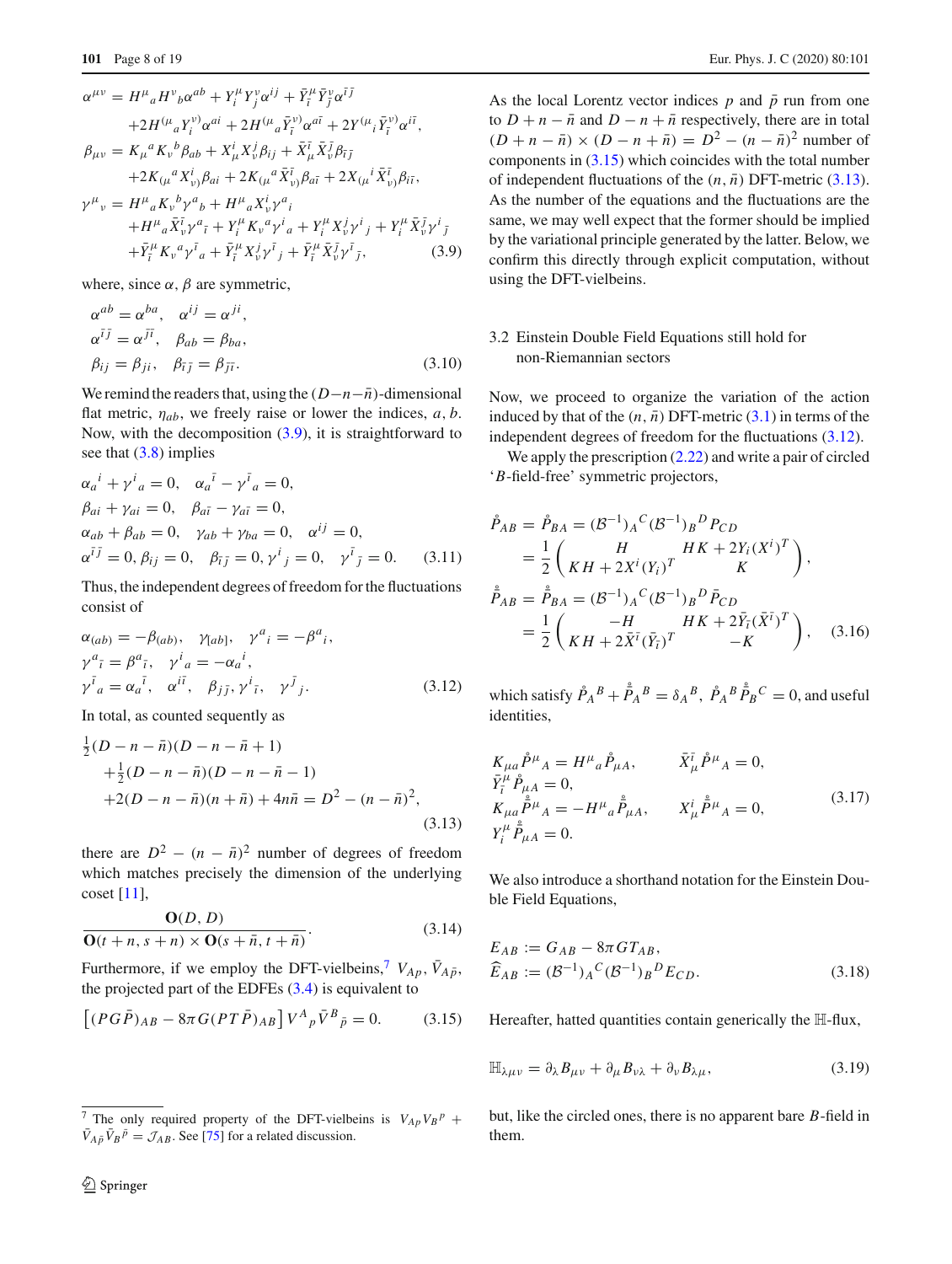It is now straightforward to compute the variation in  $(3.1)$ ,

$$
\delta \mathcal{H}_{AB} (PE\bar{P})^{AB}
$$
\n
$$
= 2\gamma^{a}{}_{i}X^{i}_{\mu}(\mathring{P}\widehat{E}\mathring{P})^{\mu}{}_{\nu}H^{\nu}{}_{a} + 2\gamma^{a}{}_{\bar{\imath}}H^{\mu}{}_{a}(\mathring{P}\widehat{E}\mathring{P})_{\mu}{}^{\nu}\bar{X}^{\bar{\imath}}_{\nu}
$$
\n
$$
-2\gamma^{i}{}_{a}Y^{{\mu}}_{i}(\mathring{P}\widehat{E}\mathring{P})_{\mu\nu}H^{\nu a} + 2\gamma^{i}{}_{a}H^{\mu}{}_{a}(\mathring{P}\widehat{E}\mathring{P})_{\mu\nu}\bar{Y}^{\nu}_{\bar{\imath}}
$$
\n
$$
+ \alpha^{i\bar{\imath}}Y^{\mu}_{i}(\mathring{P}\widehat{E}\mathring{P})_{\mu\nu}\bar{Y}^{\nu}{}_{\bar{\imath}} + \gamma^{i}{}_{\bar{\imath}}Y^{\mu}_{i}(\mathring{P}\widehat{E}\mathring{P})_{\mu}{}^{\nu}\bar{X}^{\bar{\imath}}_{\nu}
$$
\n
$$
+ \gamma^{i}{}_{i}X^{i}_{\mu}(\mathring{P}\widehat{E}\mathring{P})^{\mu}{}_{\nu}\bar{Y}^{\nu}{}_{\bar{\imath}} + \beta_{i\bar{\imath}}X^{i}_{\mu}(\mathring{P}\widehat{E}\mathring{P})^{\mu\nu}\bar{X}^{\bar{\imath}}_{\nu}
$$
\n
$$
+ 2(\alpha^{(ab)} - \gamma^{[ab]})H^{\mu}{}_{a}(\mathring{P}\widehat{E}\mathring{P})_{\mu\nu}H^{\nu}{}_{b}.
$$
\n(3.20)

Each term is independent and thus, from the variational principle, should vanish individually on-shell,

<span id="page-8-2"></span>
$$
X^{i}_{\mu}(\mathring{P}\hat{E}\mathring{P})^{\mu}{}_{\nu}H^{\nu}{}_{a}=0, \quad H^{\mu}{}_{a}(\mathring{P}\hat{E}\mathring{P})_{\mu}{}^{\nu}\bar{X}^{\bar{\iota}}{}_{\nu}=0, Y^{\mu}_{i}(\mathring{P}\hat{E}\mathring{P})_{\mu\nu}H^{\nu}{}_{a}=0, H^{\mu}{}_{a}(\mathring{P}\hat{E}\mathring{P})_{\mu\nu}\bar{Y}^{\nu}{}_{\bar{\iota}}=0, \quad Y^{\mu}_{i}(\mathring{P}\hat{E}\mathring{P})_{\mu\nu}\bar{Y}^{\nu}{}_{\bar{\iota}}=0, Y^{\mu}_{i}(\mathring{P}\hat{E}\mathring{P})_{\mu}{}^{\nu}\bar{X}^{\bar{\iota}}{}_{\nu}=0, X^{i}_{\mu}(\mathring{P}\hat{E}\mathring{P})^{\mu}{}_{\nu}\bar{Y}^{\nu}{}_{\bar{\iota}}=0, \quad X^{i}_{\mu}(\mathring{P}\hat{E}\mathring{P})^{\mu\nu}\bar{X}^{\bar{\iota}}{}_{\nu}=0, H^{\mu}{}_{a}(\mathring{P}\hat{E}\mathring{P})_{\mu\nu}H^{\nu}{}_{b}=0.
$$
 (3.21)

In total, as counted sequently as,

<span id="page-8-7"></span>
$$
2(D - n - \bar{n})(n + \bar{n}) + 4n\bar{n} + (D - n - \bar{n})^2
$$
  
=  $D^2 - (n - \bar{n})^2$ , (3.22)

there is  $D^2 - (n - \bar{n})^2$  number of independent on-shell relations, or EDFEs, in consistent with [\(3.13\)](#page-7-5).

Up to the completeness relations  $(2.7)$ ,  $(2.13)$ , and the identities  $(3.17)$ , the first and the seventh in  $(3.21)$ , the first and the eighth, the third and the fifth, the third and the sixth, the second and the last, the fourth and the last imply respectively,

$$
X^{i}_{\mu}(\mathring{P}\hat{E}\dot{\tilde{P}})^{\mu}{}_{\nu} = 0, \quad X^{i}_{\mu}(\mathring{P}\hat{E}\dot{\tilde{P}})^{\mu\nu} = 0,
$$
  
\n
$$
Y^{{\mu}}_{i}(\mathring{P}\hat{E}\dot{\tilde{P}})_{\mu\nu} = 0, \quad Y^{{\mu}}_{i}(\mathring{P}\hat{E}\dot{\tilde{P}})_{\mu}{}^{\nu} = 0,
$$
  
\n
$$
H^{\mu}{}_{a}(\mathring{P}\hat{E}\dot{\tilde{P}})_{\mu}{}^{\nu} = K_{\mu a}(\mathring{P}\hat{E}\dot{\tilde{P}})^{\mu\nu} = 0,
$$
  
\n
$$
H^{\mu}{}_{a}(\mathring{P}\hat{E}\dot{\tilde{P}})_{\mu\nu} = K_{\mu a}(\mathring{P}\hat{E}\dot{\tilde{P}})^{\mu}{}_{\nu} = 0.
$$
\n(3.23)

Finally, the first and the last, the second and the fifth, the third and the last, the fourth and the fifth give

<span id="page-8-6"></span>
$$
(\mathring{P}\widehat{E}\mathring{\tilde{P}})^{\mu}{}_{\nu} = 0, \quad (\mathring{P}\widehat{E}\mathring{\tilde{P}})^{\mu\nu} = 0, (\mathring{P}\widehat{E}\mathring{\tilde{P}})_{\mu\nu} = 0, \quad (\mathring{P}\widehat{E}\mathring{\tilde{P}})_{\mu}{}^{\nu} = 0.
$$
 (3.24)

In this way, all the components of  $(\hat{P}\hat{E}\hat{P})_{AB}$  vanish and the full EDFEs persist to be valid universally for arbitrary  $(n, \bar{n})$ backgrounds.

**Comment.** From [\(3.17\)](#page-7-6), off-shell relations hold among the components of the EDFEs,

<span id="page-8-5"></span>
$$
(\mathring{P}\widehat{E}\mathring{P})_{\mu}^{\nu} = K_{\mu\rho}(\mathring{P}\widehat{E}\mathring{P})^{\rho\nu} + X_{\mu}^{i}Y_{i}^{\rho}(\mathring{P}\widehat{E}\mathring{P})_{\rho}^{\nu},
$$
  
\n
$$
(\mathring{P}\widehat{E}\mathring{P})^{\mu}{}_{\nu} = -(\mathring{P}\widehat{E}\mathring{P})^{\mu\rho}K_{\rho\nu} + (\mathring{P}\widehat{E}\mathring{P})^{\mu}{}_{\rho}\bar{Y}_{i}^{\rho}\bar{X}_{\nu}^{\bar{\iota}},
$$
  
\n
$$
(\mathring{P}\widehat{E}\mathring{P})_{\mu\nu} = -K_{\mu\rho}(\mathring{P}\widehat{E}\mathring{P})^{\rho\sigma}K_{\sigma\nu} + K_{\mu\rho}(\mathring{P}\widehat{E}\mathring{P})^{\rho}{}_{\sigma}\bar{Y}_{i}^{\sigma}\bar{X}_{\nu}^{\bar{\iota}}
$$
  
\n
$$
-X_{\mu}^{i}Y_{i}^{\rho}(\mathring{P}\widehat{E}\mathring{P})_{\rho}^{\sigma}K_{\sigma\nu}
$$
  
\n
$$
+X_{\mu}^{i}Y_{i}^{\rho}(\mathring{P}\widehat{E}\mathring{P})_{\rho\sigma}\bar{Y}_{i}^{\sigma}\bar{X}_{\nu}^{\bar{\iota}},
$$
\n(3.25)

such that the full EDFEs are satisfied if

<span id="page-8-3"></span>
$$
(\mathring{P}\hat{E}\dot{\tilde{P}})^{\mu\nu} = 0, \quad Y_i^{\mu}(\mathring{P}\hat{E}\dot{\tilde{P}})_{\mu}{}^{\nu} = 0,
$$
  

$$
(\mathring{P}\hat{E}\dot{\tilde{P}})^{\mu}{}_{\nu}\bar{Y}_i^{\nu} = 0, \quad Y_i^{\mu}(\mathring{P}\hat{E}\dot{\tilde{P}})_{\mu\nu}\bar{Y}_i^{\nu} = 0, \quad \widehat{E}_A{}^A = 0.
$$
  
(3.26)

#### <span id="page-8-0"></span>**4** What if we keep  $(n, \bar{n})$  fixed once and for all?

As it is a outstandingly hard problem to construct an action principle for non-Riemannian gravity (c.f. [\[45](#page-17-21)[,46](#page-17-22),[48\]](#page-17-23) for recent proposals), we may ask if the DFT action restricted to a fixed  $(n, \bar{n})$  sector might serve as the desired target spacetime gravitational action, c.f. [\(4.21\)](#page-10-1). In this section, seeking for the answer to this question, we reanalyze the variational principle of DFT, crucially keeping  $(n, \bar{n})$  fixed. To our surprise, we obtain a subtle discrepancy with the previous section where the most general variations of the DFT-metric were analyzed. We shall see that, when the values of  $(n, \bar{n})$  are kept fixed and  $n\bar{n} \neq 0$ , not all the components of the EDFEs [\(3.26\)](#page-8-3) are implied by the variational principle.

#### <span id="page-8-1"></span>4.1 Variational principle with fixed  $(n, \bar{n})$

<span id="page-8-4"></span>We start with  $(3.1)$  which gives the variation of the general DFT action induced by the DFT-metric. With fixed  $(n, \bar{n})$ , the variation of the DFT-metric therein should comprise the variations of the  $(n, \bar{n})$  component fields:

$$
\delta \mathcal{H} = \mathcal{B} \left( \frac{\delta H}{\delta B H + \delta \left[ \dot{X}^i (Y_i)^T - \bar{X}^{\bar{i}} (\bar{Y}_{\bar{i}})^T \right]} \right. \\ \left. \delta K + \delta B \left[ \dot{Y}_i (X^i)^T - \bar{Y}_{\bar{i}} (\bar{X}^{\bar{i}})^T \right] - \left[ (\dot{X}^i (Y_i)^T - \bar{X}^{\bar{i}} (\bar{Y}_{\bar{i}})^T \right] \delta B \right) \mathcal{B}^T. \tag{4.1}
$$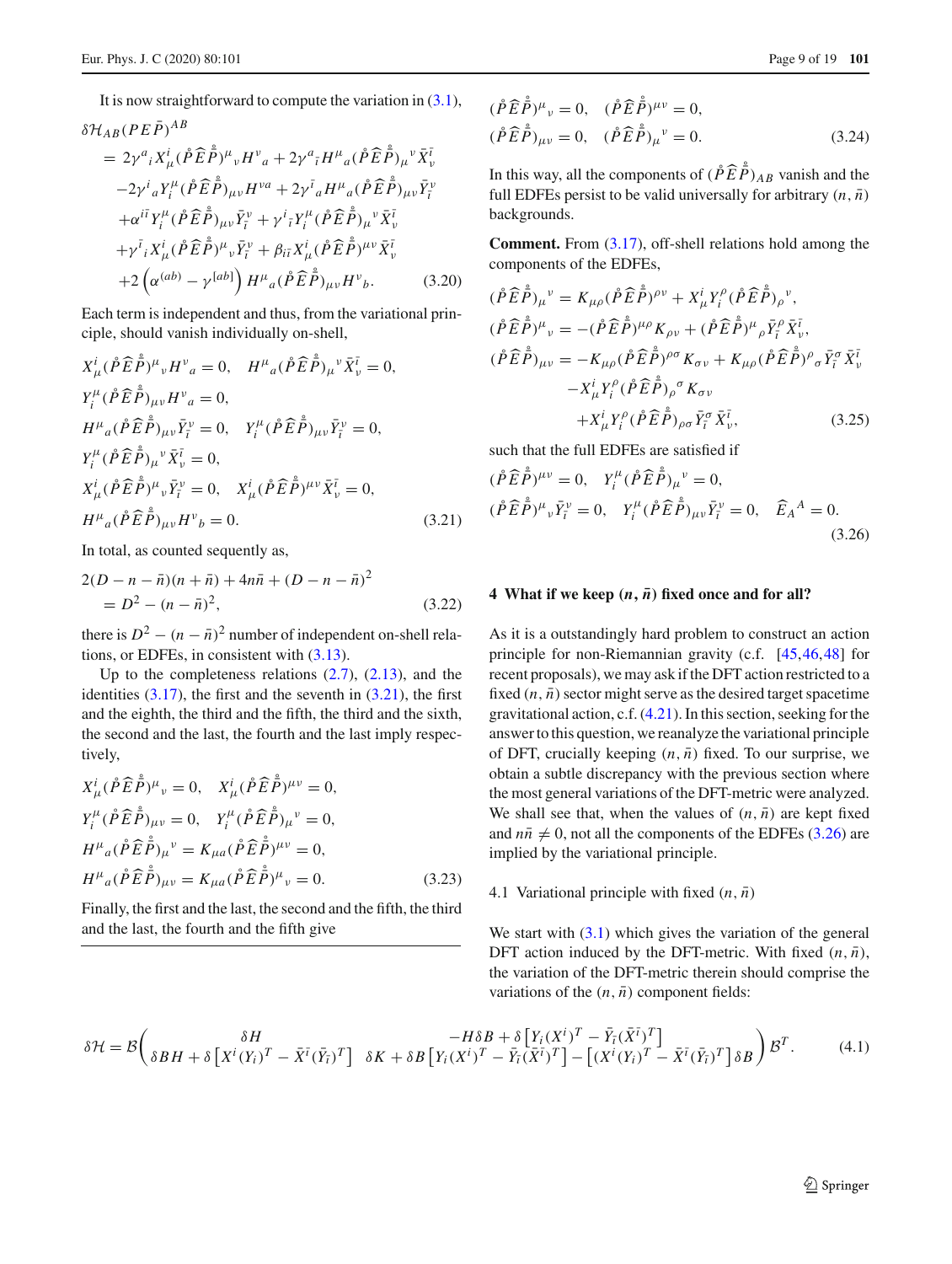Further, from their defining relations, [\(2.6\)](#page-3-8), [\(2.7\)](#page-3-7), the variations of the  $(n, \bar{n})$  component fields are not entirely independent. They must meet

<span id="page-9-5"></span>
$$
\delta Y_{i}^{\mu} = -H^{\mu\rho}\delta K_{\rho\sigma}Y_{i}^{\sigma} - Y_{j}^{\mu}\delta X_{\rho}^{j}Y_{i}^{\rho} - \bar{Y}_{j}^{\mu}\delta \bar{X}_{\rho}^{j}Y_{i}^{\rho},
$$
  
\n
$$
\delta \bar{Y}_{i}^{\mu} = -H^{\mu\rho}\delta K_{\rho\sigma} \bar{Y}_{i}^{\sigma} - Y_{j}^{\mu}\delta X_{\rho}^{j} \bar{Y}_{i}^{\rho} - \bar{Y}_{j}^{\mu}\delta \bar{X}_{\rho}^{j} \bar{Y}_{i}^{\rho},
$$
  
\n
$$
\delta X_{\mu}^{i} = -K_{\mu\rho}\delta H^{\rho\sigma} X_{\sigma}^{i} - X_{\mu}^{j}\delta Y_{j}^{\rho} X_{\rho}^{i} - \bar{X}_{\mu}^{j}\delta \bar{Y}_{j}^{\rho} X_{\rho}^{i},
$$
  
\n
$$
\delta \bar{X}_{\mu}^{\bar{\iota}} = -K_{\mu\rho}\delta H^{\rho\sigma} \bar{X}_{\sigma}^{\bar{\iota}} - X_{\mu}^{j}\delta Y_{j}^{\rho} \bar{X}_{\rho}^{\bar{\iota}} - \bar{X}_{\mu}^{j}\delta \bar{Y}_{j}^{\rho} \bar{X}_{\rho}^{\bar{\iota}},
$$
  
\n
$$
\delta H^{\mu\nu} = -H^{\mu\rho}\delta K_{\rho\sigma} H^{\sigma\nu} - 2Y_{i}^{(\mu} H^{\nu)\rho}\delta X_{\rho}^{i}
$$
  
\n
$$
-2\bar{Y}_{i}^{(\mu} H^{\nu)\rho}\delta \bar{X}_{\rho}^{\bar{\iota}},
$$
  
\n
$$
\delta K_{\mu\nu} = -K_{\mu\rho}\delta H^{\rho\sigma} K_{\sigma\nu} - 2\delta Y_{i}^{\rho} K_{\rho(\mu} X_{\nu)}^{i}
$$
  
\n
$$
-2\delta \bar{Y}_{i}^{\rho} K_{\rho(\mu} \bar{X}_{\nu}^{\bar{\iota}}).
$$
  
\n(4.3)

From  $(2.12)$ , we also note

<span id="page-9-6"></span>
$$
\delta K_{\mu\nu} = 2K_{(\mu}{}^{a}\delta K_{\nu)a}, \quad \delta H^{\mu\nu} = 2H^{(\mu}{}_{a}\delta H^{\nu)a}, \tag{4.4}
$$

which imply in particular,

<span id="page-9-7"></span>
$$
\delta K_{\mu\nu} Y_i^{\mu} \bar{Y}_i^{\nu} = 0, \quad \delta H^{\mu\nu} X_{\mu}^i \bar{X}_{\nu}^{\bar{\iota}} = 0. \tag{4.5}
$$

It is then evident from  $(4.2)$ ,  $(4.3)$ , and  $(4.4)$  that we have freedom to choose either  $\{\delta K_{\mu}{}^{a}$ ,  $\delta X_{\rho}^{i}$ ,  $\delta \bar{X}_{\sigma}^{\bar{i}}\}$  or  $\{\delta H^{\mu}{}_{a}$ ,  $\delta Y_{i}^{\rho}$ ,  $\delta \bar{Y}^{\sigma}_{\bar{i}}$  } as independent variations. Each of them has (formally)  $D^2$  number of degrees of freedom.

Now, we substitute  $(4.1)$  into  $(3.1)$ , and utilize  $(4.2)$ ,  $(4.3)$ , [\(4.4\)](#page-9-6), [\(4.5\)](#page-9-7) to obtain

<span id="page-9-8"></span>
$$
\delta \int \frac{1}{16\pi G} e^{-2d} S_{(0)} + \mathcal{L}_{matter}
$$
\n
$$
= \int \frac{1}{4\pi G} e^{-2d} \left[ 2\delta K_{\nu a} K_{\mu}{}^{a} (\mathring{P} \hat{E} \mathring{P})^{(\mu \nu)} \right.
$$
\n
$$
+ Y_{i}^{\rho} (\mathring{P} \hat{E} \mathring{P})_{\rho}{}^{\mu} \delta X_{\mu}^{i} - \delta \bar{X}_{\mu}^{\bar{\iota}} (\mathring{P} \hat{E} \mathring{P})^{\mu}{}_{\rho} \bar{Y}_{\bar{\iota}}^{\rho}
$$
\n
$$
- \delta B_{\mu \nu} (\mathring{P} \hat{E} \mathring{P})^{\mu \nu} \Big]
$$
\n
$$
= \int \frac{1}{4\pi G} e^{-2d} \left[ 2\delta H^{\nu a} H^{\mu}{}_{a} (\mathring{P} \hat{E} \mathring{P})_{(\mu \nu)} \right.
$$
\n
$$
+ X_{\rho}^{i} (\mathring{P} \hat{E} \mathring{P})^{\rho}{}_{\mu} \delta Y_{i}^{\mu}
$$
\n
$$
- \delta \bar{Y}_{\bar{\iota}}^{\mu} (\mathring{P} \hat{E} \mathring{P})_{\mu}{}^{\rho} \bar{X}_{\rho}^{\bar{\iota}} - \delta B_{\mu \nu} (\mathring{P} \hat{E} \mathring{P})^{\mu \nu} \Big]. \tag{4.6}
$$

or alternatively from the third line of [\(4.6\)](#page-9-8),

<span id="page-9-2"></span>
$$
H^{\mu\rho}(\mathring{P}\hat{E}\dot{\mathring{P}})_{\rho\nu} + (\mathring{P}\hat{E}\dot{\mathring{P}})_{\nu\rho}H^{\rho\mu} = 0, \quad X_{\rho}^{i}(\mathring{P}\hat{E}\dot{\mathring{P}})^{\rho}_{\mu} = 0,
$$
  

$$
(\mathring{P}\hat{E}\dot{\mathring{P}})_{\mu}{}^{\rho}\bar{X}_{\rho}^{\bar{i}} = 0, \quad (\mathring{P}\hat{E}\dot{\mathring{P}})^{[\mu\nu]} = 0.
$$
 (4.8)

Although [\(4.7\)](#page-9-1) and [\(4.8\)](#page-9-2) appear seemingly different, they are – as should be – equivalent. In fact, they are both equivalent to

<span id="page-9-3"></span>
$$
(\mathring{P}\hat{E}\dot{\tilde{P}})^{\mu\nu} = 0, \quad (\mathring{P}\hat{E}\dot{\tilde{P}})^{\mu}{}_{\nu} = 0, (\mathring{P}\hat{E}\dot{\tilde{P}})_{\mu\nu} = X^i_{\mu}Y^{\rho}_i(\mathring{P}\hat{E}\dot{\tilde{P}})_{\rho\sigma}\bar{Y}^{\sigma}_{\tilde{i}}\bar{X}^{\tilde{i}}_{\nu}, (4.9)
$$

which are, from  $(3.25)$ , further equivalent to more concise ones,

<span id="page-9-4"></span>
$$
(\mathring{P}\widehat{E}\mathring{P})^{\mu\nu} = 0, \quad (\mathring{P}\widehat{E}\mathring{P})^{\mu}{}_{\nu}\bar{Y}_{\bar{i}}^{\nu} = 0,
$$
  

$$
Y_{i}^{\mu}(\mathring{P}\widehat{E}\mathring{P})_{\mu}{}^{\nu} = 0.
$$
 (4.10)

Appendix [A](#page-0-0) carries our proof.

The surprise which is manifest in  $(4.9)$  is that, when  $n\bar{n} \neq 0$  the variational principle with fixed  $(n, \bar{n})$  does not imply the full EDFEs [\(3.26\)](#page-8-3): it does not constrain  $Y_i^{\rho}$  ( $\hat{P} \hat{E} \hat{P}$ )<sub>ρσ</sub>  $\bar{Y}_i^{\sigma}$ . However, as we have shown in the previous section, within the DFT frame they should vanish on-shell,  $Y_i^{\rho}$  ( $\hat{P} \hat{E} \hat{P}$ )<sub> $\rho \sigma \bar{Y}_i^{\sigma} = 0$ , and the full EDFEs should hold. We</sub> shall continue to discuss and conclude in the final Sect. [5.](#page-13-0)

#### <span id="page-9-0"></span>4.2 Difference between keeping  $(n, \bar{n})$  fixed or not

In order to understand the discrepancy in the resulting Euler– Lagrangian equations, [\(3.24\)](#page-8-6) vs. [\(4.9\)](#page-9-3), here we investigate how the infinitesimal variations of the component fields of the  $(n, \bar{n})$  DFT-metric  $(4.1)$ ,

<span id="page-9-9"></span>
$$
\left\{\delta H^{\mu\nu},\,\delta K_{\rho\sigma},\,\delta X^i_{\mu},\,\delta Y^{\nu}_j,\,\delta \bar{X}^{\bar{\iota}}_{\rho},\,\delta \bar{Y}^{\sigma}_{\bar{\jmath}},\,\delta B_{\mu\nu}\right\},\qquad(4.11)
$$

contribute actually to the  $\alpha$ ,  $\beta$ ,  $\gamma$  variables defined in the generic variation of the DFT-metric [\(3.7\)](#page-6-7),

$$
\begin{pmatrix}\n\alpha & \gamma \\
\gamma^T & \beta\n\end{pmatrix} = \begin{pmatrix}\n\delta H & -H\delta B + \delta \left[ Y_i (X^i)^T - \bar{Y}_i (\bar{X}^i)^T \right] \\
\delta B H + \delta \left[ X^i (Y_i)^T - \bar{X}^i (\bar{Y}_i)^T \right] \delta K + \delta B \left[ Y_i (X^i)^T - \bar{Y}_i (\bar{X}^i)^T \right] - \left[ (X^i (Y_i)^T - \bar{X}^i (\bar{Y}_i)^T \right] \delta B\n\end{pmatrix}.
$$
\n(4.12)

The variational principle implies either from the second line of [\(4.6\)](#page-9-8),

With 
$$
(3.9)
$$
, one can identify the contributions thoroughly:

 $K_{\mu\rho}(\hat{P}\hat{E}\hat{P})^{\rho\nu} + (\hat{P}\hat{E}\hat{P})^{\nu\rho}K_{\rho\mu} = 0, \quad Y_i^{\rho}(\hat{P}\hat{E}\hat{P})_{\rho}^{\mu} = 0,$ 

<span id="page-9-1"></span> $(\hat{P}\hat{E}\hat{\vec{P}})^{\mu}{}_{\rho}\bar{Y}^{\rho}_{\bar{i}} = 0, \quad (\hat{P}\hat{E}\hat{\vec{P}})^{[\mu\nu]} = 0,$ (4.7)

<span id="page-9-10"></span>
$$
\alpha_{ab} = -H^{\mu}{}_{a}H^{\nu}{}_{b}\delta K_{\mu\nu} = -2\delta K_{\rho(a}H^{\rho}{}_{b)},
$$
  
\n
$$
\beta_{ab} = -\alpha_{ab} = -2K_{\rho(a}\delta H^{\rho}{}_{b)} = -K_{\mu a}K_{\nu b}\delta H^{\mu\nu},
$$
  
\n
$$
\alpha^{ai} = -H^{\rho a}\delta X^{i}_{\rho},
$$
  
\n
$$
\beta_{ai} = -K_{\rho a}\delta Y^{\rho}_{i} + H^{\rho}{}_{a}\delta B_{\rho\sigma}Y^{\sigma}_{i},
$$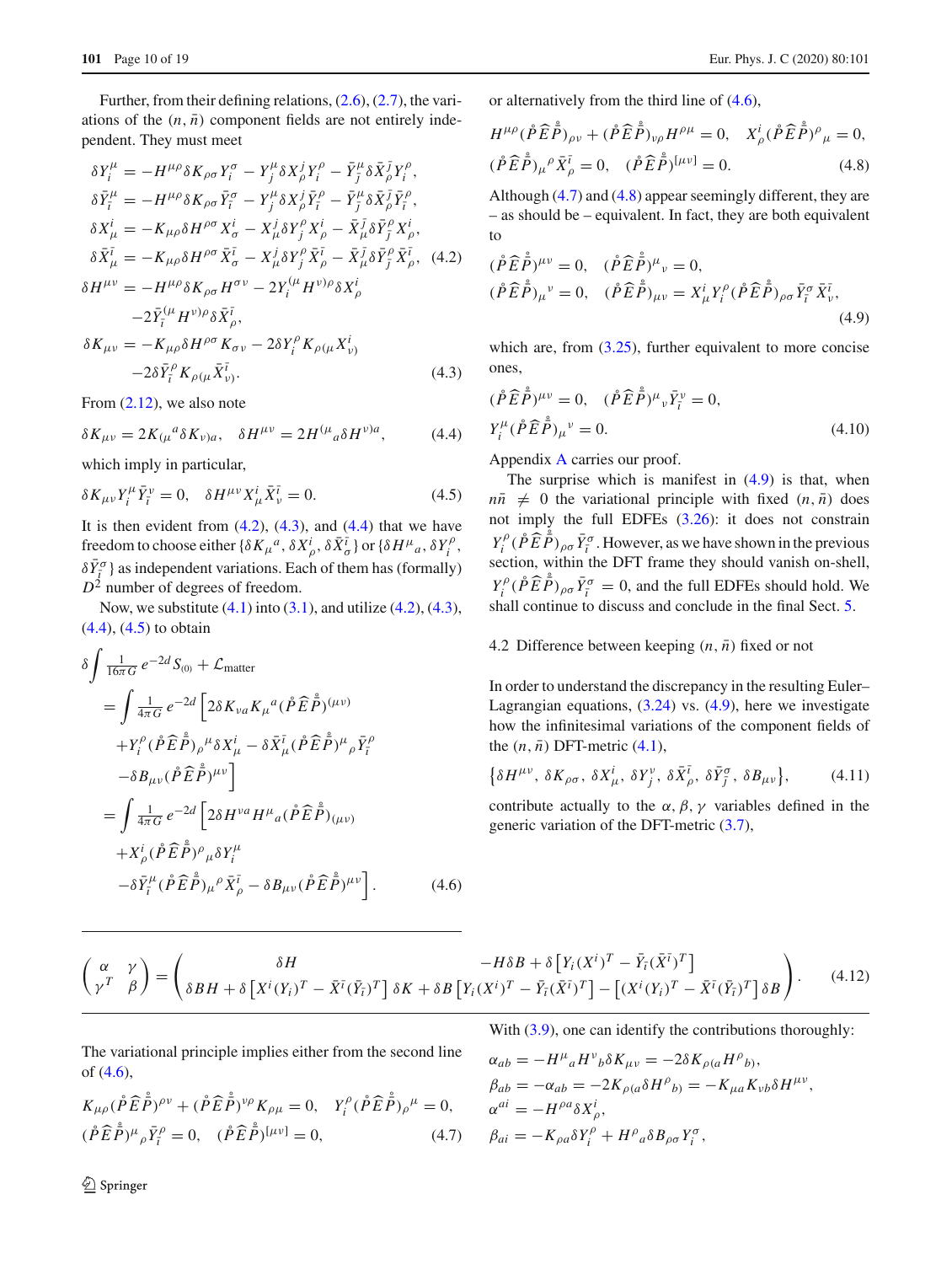$$
\alpha^{a\bar{i}} = -H^{\rho a} \delta \bar{X}_{\rho}^{\bar{i}},
$$
\n
$$
\beta_{a\bar{i}} = -K_{\rho a} \delta \bar{Y}_{\bar{i}}^{\rho} - H^{\rho}{}_{a} \delta B_{\rho \sigma} \bar{Y}_{\bar{i}}^{\sigma},
$$
\n
$$
\alpha^{ij} = 0, \quad \beta_{ij} = 0,
$$
\n
$$
\alpha^{\bar{i}\bar{j}} = 0, \quad \beta_{\bar{i}\bar{j}} = 0,
$$
\n
$$
\alpha^{i\bar{i}} = 0, \quad \beta_{i\bar{i}} = -2Y_{i}^{\rho} \delta B_{\rho \sigma} \bar{Y}_{\bar{i}}^{\sigma},
$$
\n(4.13)

and

$$
\gamma^{a}{}_{i} = K_{\rho}{}^{a} \delta Y_{i}^{\rho} - H^{\rho a} \delta B_{\rho \sigma} Y_{i}^{\sigma} = -\beta^{a}{}_{i}, \n\gamma^{a}{}_{\bar{\imath}} = -K_{\rho}{}^{a} \delta \bar{Y}_{\bar{\imath}}^{\rho} - H^{\rho a} \delta B_{\rho \sigma} \bar{Y}_{\bar{\imath}}^{\sigma} = \beta^{a}{}_{\bar{\imath}}, \n\gamma^{i}{}_{a} = -X_{\rho}{}^{i} \delta H^{\rho \sigma} K_{\sigma a} = -\alpha_{a}{}^{i}, \n\gamma^{i}{}_{a} = \bar{X}_{\rho}^{\bar{\imath}} \delta H^{\rho \sigma} K_{\sigma a} = \alpha_{a}{}^{\bar{\imath}}, \gamma^{i}{}_{j} = 0, \n\gamma^{i}{}_{\bar{\jmath}} = 0, \gamma^{i}{}_{\bar{\imath}} = -X_{\rho}^{i} \delta \bar{Y}_{\bar{\imath}}^{\rho}, \n\gamma^{i}{}_{i} = \bar{X}_{\rho}^{\bar{\imath}} \delta Y_{i}^{\rho}, \gamma_{ab} = -\gamma_{ba} = -H^{\rho}{}_{a} H^{\sigma}{}_{b} \delta B_{\rho \sigma}. \tag{4.14}
$$

This is consistent with the general result of  $(3.11)$ . However, one surprise is that  $\alpha^{i\bar{i}}$  must be trivial when the  $(n, \bar{n})$  component fields  $(4.11)$  are varied while keeping  $(n, \bar{n})$  fixed.

To identify the significance of the  $\alpha^{i\bar{i}}$  parameter, we focus on the induced transformation of  $H^{\mu\nu}$ ,

$$
H^{\mu\nu} \quad \longrightarrow \quad H^{\prime\mu\nu} \simeq H^{\mu\nu} + 2Y_i^{(\mu}\bar{Y}_i^{\nu)}\alpha^{i\bar{\iota}}.\tag{4.15}
$$

Geometrically the deformation of  $2Y_i^{(\mu} \bar{Y}_i^{\nu)} \alpha^{i\bar{i}}$  is 'orthogonal' to  $H^{\mu\nu}$ , and thus we expect it should reduce the kernel of  $H^{\mu\nu}$ . To verify this explicitly, we solve for the eigenvectors of  $H'^{\mu\nu}$  with zero eigenvalue,

<span id="page-10-2"></span>
$$
H^{\prime\mu\nu}\mathcal{X}_{\nu}=0.\t\t(4.16)
$$

Without loss of generality, utilizing the completeness relation,  $K_{\mu a} H^{\nu a} + X_{\mu}^i Y_i^{\nu} + \bar{X}_{\mu}^{\bar{\iota}} \bar{Y}_i^{\nu} = \delta_{\mu}^{\nu}$ , we decompose the zero-eigenvector,

$$
\mathcal{X}_{\nu} = K_{\nu a} c^a + X_{\nu}^i c_i + \bar{X}_{\nu}^{\bar{\iota}} \bar{c}_{\bar{\iota}},\tag{4.17}
$$

substitute this ansatz into  $(4.16)$ , and acquire the conditions the coefficients should satisfy,

$$
c^{a} = 0, \quad \alpha^{i\bar{i}}c_{i} = 0, \quad \alpha^{i\bar{i}}\bar{c}_{\bar{i}} = 0.
$$
 (4.18)

This shows that there are in total  $(n - \text{rank}[\alpha^{i\bar{i}}]) + (\bar{n}$  $rank[\alpha^{i\bar{i}}]$  =  $n + \bar{n} - 2 \times rank[\alpha^{i\bar{i}}]$  number of zeroeigenvectors. Moreover, from the invariance,  $\delta \mathcal{H}_A^A = 0$  [\(3.6\)](#page-6-8), we note that the deformation by the  $\alpha^{i\bar{i}}$  parameter actually changes the type of the 'non-Riemannianity' as

<span id="page-10-6"></span>
$$
(n, \bar{n}) \longrightarrow (n - \text{rank}[\alpha^{i\bar{i}}], \bar{n} - \text{rank}[\alpha^{i\bar{i}}]). \quad (4.19)
$$

This essentially explains why  $\alpha^{i\bar{i}}$  vanishes in [\(4.13\)](#page-9-10) where the  $(n, \bar{n})$  component field variables are varied with fixed values of  $(n, \bar{n})$ , or fixed 'non-Riemannianity'. It is intriguing to note that the deformation makes the DFT-metric always *less* non-Riemannian[.8](#page-10-3)

<span id="page-10-0"></span>4.3 Non-Riemannian differential geometry as bookkeeping device

This subsection is the last one before Conclusion, and is somewhat out of context. At first reading, readers may glimpse 
$$
(4.21)
$$
 in comparison with  $(4.20)$ , and skip to the final Sect. 5.

While the various  $(n, \bar{n})$  non-Riemannian geometries are universally well described by DFT through **O**(*D*, *D*) covariant tensors – as summarized in Table  $1 - it$  $1 - it$  may be desirable in practical computations to break the manifest  $O(D, D)$ symmetry spontaneously by fixing the section,  $\partial^{\mu} = 0$ , and dismantle the  $O(D, D)$  covariant tensors or curvatures into smaller *modules* which should be still covariant under undoubled ordinary diffeomorphisms, *B*-field gauge symmetry, and  $GL(n) \times GL(\overline{n})$  local rotations. We remind the readers that in the case of the (0, 0) Riemannian sector, the **O**(*D*, *D*) singlet DFT scalar curvature reduces to four modules (c.f. [\[27](#page-16-19)[,95](#page-18-16)[,96](#page-18-17)]):

<span id="page-10-4"></span>
$$
S_{(0)}\big|_{(0,0)}
$$
 Riemannian =  $R_g - \frac{1}{12} \mathbb{H}^{\lambda \mu \nu} \mathbb{H}_{\lambda \mu \nu}$   
  $+4 \mathbb{Z} \phi - 4 \partial^{\mu} \phi \partial_{\mu} \phi.$  (4.20)

Here in this last section, we propose an undoubled non-Riemannian differential tool kit, such as covariant derivative and curvature, for an arbitrary  $(n, \bar{n})$  sector. It descends from the DFT geometry, or the so-called "semi-covariant formalism" [\[63](#page-17-17)], and generalizes the standard Riemannian geometry underlying [\(4.20\)](#page-10-4) in a consistent manner. It breaks the manifest  $O(D, D)$  symmetry spontaneously, but preserves the ordinary diffeomorphisms, *B*-field gauge symmetry, and the  $GL(n)\times GL(\overline{n})$  local symmetries as desired. In particular, it enables us to extend the Riemannian expression of [\(4.20\)](#page-10-4) in a way 'continuously' to the generic  $(n, \bar{n})$  non-Riemannian case,

<span id="page-10-1"></span>
$$
S_{(0)}\Big|_{(n,\bar{n})\text{ fixed}} = R - \frac{1}{12} H^{\lambda \rho} H^{\mu \sigma} H^{\nu \tau} \mathbb{H}_{\lambda \mu \nu} \mathbb{H}_{\rho \sigma \tau}
$$

$$
- \mathbb{H}_{\lambda \mu \nu} H^{\lambda \rho} \left( Y_i^{\mu} \mathbb{D}^{\nu} X_{\rho}^i - \bar{Y}_i^{\mu} \mathbb{D}^{\nu} \bar{X}_{\rho}^{\bar{\iota}} \right)
$$

$$
+ 4K_{\mu \nu} \left( \mathbb{D}^{\mu} \mathbb{D}^{\nu} d - \mathbb{D}^{\mu} d \mathbb{D}^{\nu} d \right). \tag{4.21}
$$

We commence our explanation. First of all,  $\mathbb{D}^{\mu}$  is our proposed 'upper-indexed' covariant derivative:

<span id="page-10-5"></span>
$$
\mathbb{D}^{\mu} = H^{\mu\rho}\partial_{\rho} + \Omega^{\mu} + \Upsilon^{\mu} + \bar{\Upsilon}^{\mu},\tag{4.22}
$$

<span id="page-10-3"></span>In a way, on the space of full DFT geometries, the  $(0, 0)$  Riemannian geometry corresponds to an open set as  $\det(H^{\mu\nu}) \neq 0$ , while the genuine non-Riemannian geometries form a closed set,  $det(H^{\mu\nu}) = 0$ . Infinitesimally, it is impossible to leave an open set but possible to leave a closed set.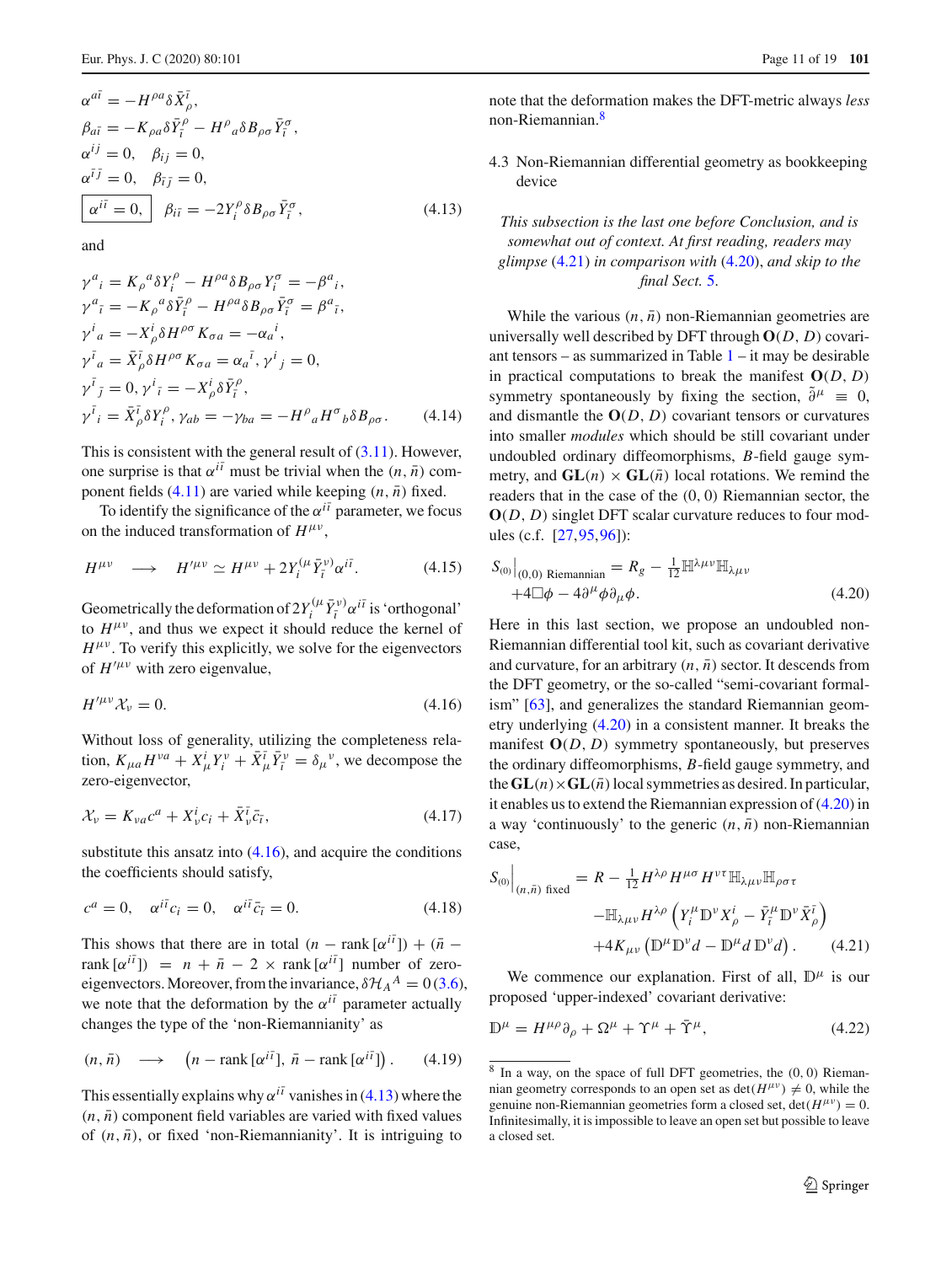which preserves both the undoubled diffeomorphisms  $(2.23)$ and the  $GL(n) \times GL(\overline{n})$  local symmetries [\(2.15\)](#page-4-1) as is equipped with proper connections: for undoubled ordinary diffeomorphisms,

<span id="page-11-4"></span>
$$
\Omega^{\mu\nu}{}_{\lambda} = -\frac{1}{2} \partial_{\lambda} H^{\mu\nu} - H^{\rho[\mu} \partial_{\rho} H^{\nu]\sigma} K_{\sigma\lambda} \n- H^{\rho[\mu} \partial_{\rho} Y_{i}^{\nu]} X_{\lambda}^{i} - H^{\rho[\mu} \partial_{\rho} \bar{Y}_{\bar{\imath}}^{\nu]} \bar{X}_{\lambda}^{\bar{\imath}} \n+ \left( 2H^{\rho[\mu} Y_{i}^{\nu]} \partial_{[\tau} X_{\rho]}^{i} - 2H^{\rho[\mu} \bar{Y}_{\bar{\imath}}^{\nu]} \partial_{[\tau} \bar{X}_{\rho]}^{\bar{\imath}} \right) \n\times \left( Y_{j}^{\tau} X_{\lambda}^{j} - \bar{Y}_{j}^{\tau} \bar{X}_{\lambda}^{\bar{\jmath}} \right),
$$
\n(4.23)

and for  $GL(n) \times GL(\overline{n})$  rotations,

<span id="page-11-0"></span>
$$
\begin{split} \Upsilon^{\mu i}{}_{j} &= -2H^{\mu\rho}Y_{j}^{\sigma}\partial_{[\rho}X_{\sigma]}^{i}, \,\tilde{\Upsilon}^{\mu\bar{i}}{}_{\bar{j}} \\ &= -2H^{\mu\rho}\bar{Y}_{\bar{j}}^{\sigma}\partial_{[\rho}\bar{X}_{\sigma]}^{\bar{i}}. \end{split} \tag{4.24}
$$

We also denote a diffeomorphism-only preserving covariant derivative by

<span id="page-11-5"></span>
$$
\mathfrak{D}^{\mu} = H^{\mu\rho}\partial_{\rho} + \Omega^{\mu},\tag{4.25}
$$

and write for [\(4.22\)](#page-10-5) and [\(4.24\)](#page-11-0),

<span id="page-11-3"></span>
$$
\mathbb{D}^{\mu} = \mathfrak{D}^{\mu} + \Upsilon^{\mu} + \bar{\Upsilon}^{\mu}, \n\Upsilon^{\mu i}{}_{j} = X_{\rho}^{i} \mathfrak{D}^{\mu} Y_{j}^{\rho} = -Y_{j}^{\rho} \mathfrak{D}^{\mu} X_{\rho}^{i}, \n\bar{\Upsilon}^{\mu \bar{\iota}}{}_{\bar{j}} = \bar{X}_{\rho}^{\bar{\iota}} \mathfrak{D}^{\mu} \bar{Y}_{\bar{j}}^{\rho} = -\bar{Y}_{j}^{\rho} \mathfrak{D}^{\mu} \bar{X}_{\rho}^{\bar{\iota}}.
$$
\n(4.26)

Taking care of both spacetime and  $GL(n) \times GL(\overline{n})$  indices,  $D^{\mu}$  acts on general tensor densities in a standard manner:

$$
\mathbb{D}^{\lambda} T^{\mu i\bar{i}}{}_{\nu j\bar{j}} = H^{\lambda\rho} \partial_{\rho} T^{\mu i\bar{i}}{}_{\nu j\bar{j}} - \omega_{T} \Omega^{\lambda\rho}{}_{\rho} T^{\mu i\bar{i}}{}_{\nu j\bar{j}} \n+ \Omega^{\lambda\mu}{}_{\rho} T^{\rho i\bar{i}}{}_{\nu j\bar{j}} - \Omega^{\lambda\rho}{}_{\nu} T^{\mu i\bar{i}}{}_{\rho j\bar{j}} \n+ \Upsilon^{\lambda i}{}_{k} T^{\mu k\bar{i}}{}_{\nu j\bar{j}} + \tilde{\Upsilon}^{\lambda \bar{i}}{}_{k} T^{\mu i\bar{k}}{}_{\nu j\bar{j}} \n- \Upsilon^{\lambda k}{}_{j} T^{\mu i\bar{i}}{}_{\nu k\bar{j}} - \tilde{\Upsilon}^{\lambda \bar{k}}{}_{\bar{j}} T^{\mu i\bar{i}}{}_{\nu j\bar{k}}.
$$
\n(4.27)

On the other hand,  $\mathcal{D}^{\mu}$  cares only the spacetime indices and ignores any  $GL(n) \times GL(\overline{n})$  indices,

$$
\mathfrak{D}^{\lambda} T^{\mu i \bar{\iota}}{}_{\nu j \bar{\jmath}} = H^{\lambda \rho} \partial_{\rho} T^{\mu i \bar{\iota}}{}_{\nu j \bar{\jmath}} - \omega_{\tau} \Omega^{\lambda \rho}{}_{\rho} T^{\mu i \bar{\iota}}{}_{\nu j \bar{\jmath}} + \Omega^{\lambda \mu}{}_{\rho} T^{\rho i \bar{\iota}}{}_{\nu j \bar{\jmath}} - \Omega^{\lambda \rho}{}_{\nu} T^{\mu i \bar{\iota}}{}_{\rho j \bar{\jmath}}.
$$
 (4.28)

For example, we have explicitly

<span id="page-11-1"></span>
$$
\mathbb{D}^{\mu} X_{\nu}^{i} = H^{\mu \rho} \partial_{\rho} X_{\nu}^{i} - X_{\rho}^{i} \Omega^{\mu \rho}{}_{\nu} + \Upsilon^{\mu i}{}_{j} X_{\nu}^{j}
$$
\n
$$
= H^{\mu \rho} (KH)_{\nu}{}^{\sigma} \partial_{[\rho} X_{\sigma]}^{i},
$$
\n
$$
\mathbb{D}^{\mu} \bar{X}_{\nu}^{\bar{\iota}} = H^{\mu \rho} \partial_{\rho} \bar{X}_{\nu}^{\bar{\iota}} - \bar{X}_{\rho}^{\bar{\iota}} \Omega^{\mu \rho}{}_{\nu} + \bar{\Upsilon}^{\mu \bar{\iota}}{}_{\bar{j}} \bar{X}_{\nu}^{\bar{\jmath}}
$$
\n
$$
= H^{\mu \rho} (KH)_{\nu}{}^{\sigma} \partial_{[\rho} \bar{X}_{\sigma]}^{\bar{\iota}}.
$$
\n(4.29)

It is instructive to see that the far right resulting expressions in [\(4.29\)](#page-11-1) are clearly covariant under both diffeomorphisms and  $GL(n) \times GL(\overline{n})$  local rotations, as the  $\rho, \sigma$  indices therein are skew-symmetrized and also contracted with  $H^{\mu\rho}$ ,  $(KH)_{\nu}^{\sigma}$ . However, without the  $GL(n) \times GL(\overline{n})$  connections, we note

$$
\mathfrak{D}^{\mu} X_{\nu}^{i} = H^{\mu \rho} \partial_{\rho} X_{\nu}^{i} - \Omega^{\mu \rho} {}_{\nu} X_{\rho}^{i}
$$
  
=  $H^{\mu \rho} \left[ (K H)_{\nu}{}^{\sigma} + 2X_{\nu}^{j} Y_{j}^{\sigma} \right] \partial_{[\rho} X_{\sigma]}^{i},$  (4.30)

and this breaks the  $GL(n) \times GL(\overline{n})$  local symmetry.

Further, for the DFT-dilaton we should have

$$
\mathbb{D}^{\mu}d = \mathfrak{D}^{\mu}d = -\frac{1}{2}e^{2d}\mathfrak{D}^{\mu}\left(e^{-2d}\right)
$$

$$
= H^{\mu\rho}\partial_{\rho}d + \frac{1}{2}\Omega^{\mu\rho}{}_{\rho},\tag{4.31}
$$

where we have explicitly

$$
\Omega^{\mu\rho}{}_{\rho} = H^{\mu\nu} \left( \frac{1}{2} H^{\rho\sigma} \partial_{\nu} K_{\rho\sigma} + Y_i^{\rho} \partial_{\rho} X_{\nu}^{i} + \bar{Y}_i^{\rho} \partial_{\rho} \bar{X}_{\nu}^{i} \right)
$$
  
= 
$$
-\frac{1}{2} K_{\rho\sigma} \partial^{\mu} H^{\rho\sigma} + K_{\rho\sigma} \partial^{\sigma} H^{\mu\rho} - \partial_{\rho} H^{\mu\rho}.
$$
 (4.32)

Because  $H^{\mu\nu}$  and  $K_{\rho\sigma}$  are generically degenerate, the conventional relation [\(2.1\)](#page-3-2) between the DFT-dilaton, *d*, and the string dilaton,  $\phi$ , cannot hold. We stick to use the DFT-dilaton all the way. $9$ 

The connections do the job as they transform properly under the diffeomorphisms [\(2.23\)](#page-5-6), [\(2.25\)](#page-5-4) and the  $GL(n)$  ×  $GL(\bar{n})$  local rotations [\(2.15\)](#page-4-1),

$$
\delta_{\xi} \Omega^{\mu\nu}{}_{\lambda} = \mathcal{L}_{\xi} \Omega^{\mu\nu}{}_{\lambda} + H^{\mu\rho} \partial_{\rho} \partial_{\lambda} \xi^{\nu},
$$
\n
$$
\delta_{\text{GL}} \Omega^{\mu\nu}{}_{\lambda} = 0,
$$
\n
$$
\delta_{\xi} \Upsilon^{\mu i}{}_{j} = \mathcal{L}_{\xi} \Upsilon^{\mu i}{}_{j},
$$
\n
$$
\delta_{\text{GL}} \Upsilon^{\mu i}{}_{j} = \Upsilon^{\mu k} w_{k}{}^{i} - w_{j}{}^{k} \Upsilon^{\mu i}{}_{k} - H^{\mu \rho} \partial_{\rho} w_{j}{}^{i},
$$
\n
$$
\delta_{\xi} \tilde{\Upsilon}^{\mu \bar{i}}{}_{\bar{j}} = \mathcal{L}_{\xi} \tilde{\Upsilon}^{\mu \bar{i}}{}_{\bar{j}},
$$
\n
$$
\delta_{\text{GL}} \tilde{\Upsilon}^{\mu \bar{i}}{}_{\bar{j}} = \tilde{\Upsilon}^{\mu \bar{k}} \bar{w}_{\bar{k}}{}^{\bar{i}} - \bar{w}_{j}{}^{\bar{k}} \tilde{\Upsilon}^{\mu \bar{i}}{}_{\bar{k}} - H^{\mu \rho} \partial_{\rho} \bar{w}_{j}{}^{\bar{i}}.
$$
\n(4.33)

In particular,  $X^i_\mu \Omega^{\mu\nu}$ ,  $\bar{X}^{\bar{\iota}}_\mu \Omega^{\mu\nu}$ , and  $H^{\rho[\lambda} \Omega^{\mu]\nu}{}_{\rho}$  are covariant tensors which might be viewed as "torsions".

Finally, we define an upper-indexed Ricci curvature,

<span id="page-11-6"></span>
$$
R^{\mu\nu} := H^{\mu\rho}\partial_{\rho}\Omega^{\sigma\nu}\sigma - H^{\sigma\rho}\partial_{\rho}\Omega^{\mu\nu}\sigma + \Omega^{\mu\nu}\rho\Omega^{\sigma\rho}\sigma
$$

$$
- \Omega^{\sigma\mu}\rho\Omega^{\rho\nu}\sigma
$$

$$
+ 2\left(Y_i^{\sigma}\mathbb{D}^{\mu}X_{\rho}^i + \bar{Y}_i^{\sigma}\mathbb{D}^{\mu}\bar{X}_{\rho}^{\bar{\iota}}\right)\Omega^{\rho\nu}\sigma, \qquad (4.34)
$$

which is diffeomorphism and  $GL(n) \times GL(\overline{n})$  covariant, as it comes from the following commutator relation that is clearly also covariant,

$$
\left[\mathbb{D}^{\mu}, \mathbb{D}^{\nu}\right]T_{\nu} + 4\left(Y_{i}^{\sigma}\mathbb{D}^{\mu}X_{\rho}^{i} + \bar{Y}_{i}^{\sigma}\mathbb{D}^{\mu}\bar{X}_{\rho}^{\bar{\iota}}\right)H^{\rho\nu}\partial_{\lbrack\sigma}T_{\nu\rbrack} + 2\left(Y_{i}^{\nu}\mathbb{D}^{\mu}X_{\rho}^{i} + \bar{Y}_{i}^{\nu}\mathbb{D}^{\mu}\bar{X}_{\rho}^{\bar{\iota}}\right)\mathbb{D}^{\rho}T_{\nu} = -R^{\mu\nu}T_{\nu}.
$$
 (4.35)

A scalar curvature follows naturally,

$$
R := K_{\mu\nu} R^{\mu\nu},\tag{4.36}
$$

which debuted in  $(4.21)$ .

<span id="page-11-2"></span><sup>&</sup>lt;sup>9</sup> We tend to believe that the conventional string dilaton,  $\phi$ , is an artifact of the (0, 0) Riemannian geometry and the DFT-dilaton, *d*, is more fundamental as being an **O**(*D*, *D*) singlet.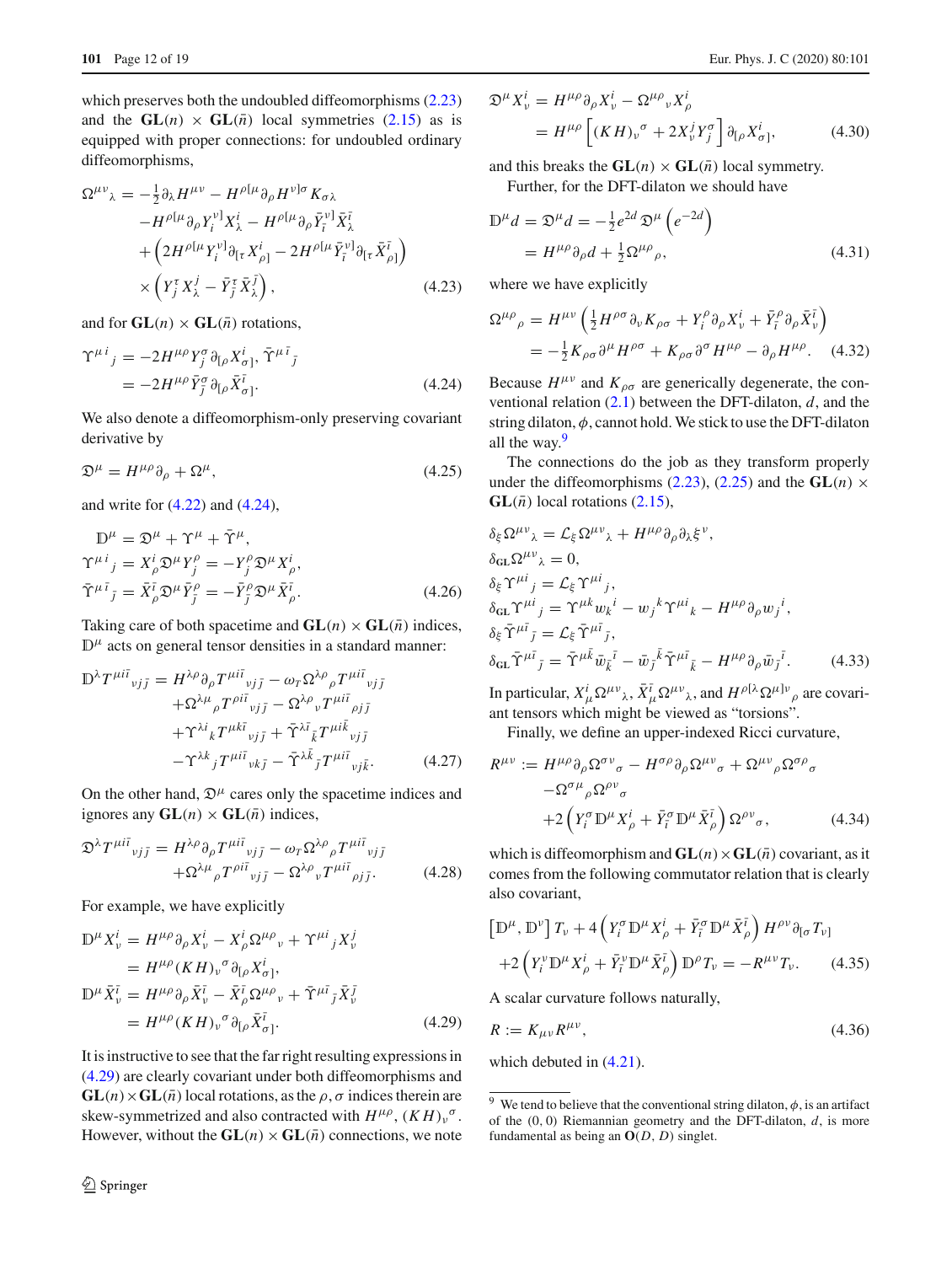Our covariant derivative is "compatible" with the  $(n, \bar{n})$  component fields in a generalized fashion:

$$
\mathbb{D}^{\lambda} H^{\mu\nu} + 2Y_i^{(\mu} H^{\nu)\rho} \mathbb{D}^{\lambda} X_{\rho}^{i} + 2\bar{Y}_i^{(\mu} H^{\nu)\rho} \mathbb{D}^{\lambda} \bar{X}_{\rho}^{\bar{\imath}} = 0,
$$
  
\n
$$
Y_i^{\rho} \mathbb{D}^{\mu} X_{\rho}^{j} = 0, \quad \bar{Y}_i^{\rho} \mathbb{D}^{\mu} \bar{X}_{\rho}^{\bar{\jmath}} = 0,
$$
  
\n
$$
\mathbb{D}^{\lambda} K_{\mu\nu} + 2X_{(\mu}^{i} K_{\nu)\rho} \mathbb{D}^{\lambda} Y_i^{\rho} + 2\bar{X}_{(\mu}^{i} K_{\nu)\rho} \mathbb{D}^{\lambda} \bar{Y}_i^{\rho} = 0,
$$
  
\n
$$
\mathbb{D}^{\lambda} \delta_{\mu}{}^{\nu} = 0, \quad \mathbb{D}^{\lambda} \delta_i{}^{\bar{\jmath}} = 0, \quad \mathbb{D}^{\lambda} \delta_i{}^{\bar{\jmath}} = 0.
$$
\n(4.37)

Another characteristic is that, if we add one more torsion linear in the  $H$ -flux to the  $\Omega$ -connection.

<span id="page-12-0"></span>
$$
\widehat{\Omega}^{\mu\nu}{}_{\lambda} := \Omega^{\mu\nu}{}_{\lambda} + \frac{1}{2} H^{\mu\rho} H^{\nu\sigma} \mathbb{H}_{\rho\sigma\tau} \left( Y_j^{\tau} X_{\lambda}^j - \bar{Y}_j^{\tau} \bar{X}_{\lambda}^{\bar{j}} \right),
$$
  

$$
\widehat{\mathfrak{D}}^{\mu} := H^{\mu\rho} \partial_{\rho} + \widehat{\Omega}^{\mu}, \tag{4.38}
$$

the hatted new connection becomes Milne-shift covariant as well, in the sense of [\(2.16\)](#page-4-2), [\(2.25\)](#page-5-4), [\(2.26\)](#page-5-3),

<span id="page-12-4"></span>
$$
\delta_M \widehat{\Omega}^{\mu\nu}{}_{\lambda} = -\frac{1}{2} \delta_M B_{\lambda\rho} \widehat{\mathbb{H}}^{\mu\nu\rho}, \quad \delta_M \widehat{\mathbb{H}}^{\lambda\mu\nu} = 0, \tag{4.39}
$$

where  $\widehat{\mathbb{H}}^{\lambda\mu\nu}$  is a diffeomorphism covariant,  $\mathbf{GL}(n) \times \mathbf{GL}(\overline{n})$ invariant, and Milne-shift invariant H-flux,

$$
\widehat{\mathbb{H}}^{\lambda\mu\nu} = \widehat{\mathbb{H}}^{[\lambda\mu\nu]} := H^{\lambda\rho} H^{\mu\sigma} H^{\nu\tau} H_{\rho\sigma\tau} + 6 H^{\rho[\lambda} Y_i^{\mu} \mathbb{D}^{\nu]} X_{\rho}^i
$$

$$
-6 H^{\rho[\lambda} \bar{Y}_i^{\mu} \mathbb{D}^{\nu]} \bar{X}_{\rho}^{\bar{\iota}}.
$$
(4.40)

The  $GL(n) \times GL(\overline{n})$  connections [\(4.26\)](#page-11-3) are inert to the addition of the  $H$ -flux-valued-torsion [\(4.38\)](#page-12-0) as

<span id="page-12-1"></span>
$$
\begin{split} \Upsilon^{\mu i}{}_{j} &= X_{\rho}^{i} \mathfrak{D}^{\mu} Y_{j}^{\rho} = X_{\rho}^{i} \widehat{\mathfrak{D}}^{\mu} Y_{j}^{\rho} = \widehat{\Upsilon}^{\mu i}{}_{j}, \\ \tilde{\Upsilon}^{\mu \bar{\iota}}{}_{\bar{\jmath}} &= \bar{X}_{\rho}^{\bar{\iota}} \mathfrak{D}^{\mu} \bar{Y}_{\bar{j}}^{\rho} = \bar{X}_{\rho}^{\bar{\iota}} \widehat{\mathfrak{D}}^{\mu} \bar{Y}_{\bar{j}}^{\rho} = \widehat{\Upsilon}^{\mu \bar{\iota}}{}_{\bar{\jmath}}, \end{split} \tag{4.41}
$$

while they transform under the Mine-shift as  $\delta_M \Upsilon^{\mu i}$   $j =$  $-2H^{\rho\sigma}V_{\rho j}\mathbb{D}^{\mu}X_{\sigma}^{i}$ ,  $\delta_{\mathbf{M}}\bar{\Upsilon}^{\mu\bar{\iota}}{}_{\bar{\jmath}} = -2H^{\rho\sigma}\bar{V}_{\rho\bar{\jmath}}\mathbb{D}^{\mu}\bar{X}_{\sigma}^{\bar{\iota}}$ .

After all, in terms of a hatted covariant derivative,

$$
\widehat{\mathbb{D}}^{\mu} := H^{\mu\rho}\partial_{\rho} + \widehat{\Omega}^{\mu} + \widehat{\Upsilon}^{\mu} + \widetilde{\Upsilon}^{\mu}, \tag{4.42}
$$

we can dismantle the DFT curvatures into a H-flux-free (circled) term and evidently H-flux-valued ones:

<span id="page-12-2"></span>
$$
S_{(0)} = \mathring{S}_{(0)} - \frac{1}{12} H^{\lambda \rho} H^{\mu \sigma} H^{\nu \tau} \mathbb{H}_{\lambda \mu \nu} \mathbb{H}_{\rho \sigma \tau}
$$
  
\n
$$
- \mathbb{H}_{\lambda \mu \nu} H^{\lambda \rho} \left( Y_i^{\mu} \hat{\mathbb{D}}^{\nu} X_{\rho}^{i} - \bar{Y}_i^{\mu} \hat{\mathbb{D}}^{\nu} \bar{X}_{\rho}^{i} \right),
$$
  
\n
$$
Y_i^{\mu} (\mathring{P} \mathring{S} \mathring{P})_{\mu}^{\nu} = Y_i^{\mu} (\mathring{P} \mathring{S} \mathring{P})_{\mu}^{\nu} + Y_i^{\mu} \left[ \mathbb{H}_{\mu \rho \sigma} \left( \bar{Y}_i^{[\rho} \hat{\mathbb{D}}^{\nu]} \bar{X}_{\lambda}^{i} - \frac{1}{2} Y_j^{\rho} \widehat{\mathbb{D}}^{\nu} X_{\lambda}^{j} \right) H^{\lambda \sigma} + \frac{1}{4} H^{\nu \sigma} e^{2d} \widehat{\mathbb{D}}^{\rho} \left( e^{-2d} \mathbb{H}_{\rho \sigma \mu} \right) \right],
$$
  
\n
$$
(\mathring{P} \mathring{S} \mathring{P})^{\mu}{}_{\nu} \bar{Y}_i^{\nu} = (\mathring{P} \mathring{S} \mathring{P})^{\mu}{}_{\nu} \bar{Y}_i^{\nu} + \left[ \mathbb{H}_{\rho \sigma \nu} \left( Y_i^{[\rho} \widehat{\mathbb{D}}^{\mu]} X_{\lambda}^{i} - \frac{1}{2} \bar{Y}_j^{\rho} \widehat{\mathbb{D}}^{\mu} \bar{X}_{\lambda}^{j} \right) H^{\lambda \sigma} + \frac{1}{4} H^{\mu \sigma} e^{2d} \widehat{\mathbb{D}}^{\rho} \left( e^{-2d} \mathbb{H}_{\rho \sigma \nu} \right) \right] \bar{Y}_i^{\nu},
$$
  
\n
$$
Y_i^{\mu} (\mathring{P} \mathring{S} \mathring{P})_{\mu \nu} \bar{Y}_i^{\nu} = Y_i^{\mu} (\mathring{P} \mathring{S} \mathring{P})_{\mu \nu} \bar{Y}_i^{\nu}
$$

$$
+ \frac{1}{16} H^{\mu\rho} H^{\nu\sigma} H^{\alpha\beta} H^{\gamma\delta} \mathbb{H}_{\rho\alpha\gamma} \mathbb{H}_{\sigma\beta\delta}
$$
  
+ 
$$
\frac{3}{8} \Big[ H^{\mu\rho} \left( H^{\lambda[\nu} Y_i^{\sigma} \widehat{\mathbb{D}}^{\tau]} X_{\lambda}^{i} - H^{\lambda[\nu} \bar{Y}_i^{\sigma} \widehat{\mathbb{D}}^{\tau]} \bar{X}_{\lambda}^{\bar{\iota}} \right)
$$
  
+ 
$$
(\mu \leftrightarrow \nu) \Big] \mathbb{H}_{\rho\sigma\tau}, \tag{4.43}
$$

where, as it should be obvious from our notation, we set  $\hat{S}_{AB}$  :=  $(B^{-1})_A C (B^{-1})_B D S_{CD}$ , and the circled quantities are all  $\mathbb{H}\text{-flux}$  free: from Table [1](#page-2-1) or [\[63](#page-17-17)[,65](#page-17-6)],

<span id="page-12-3"></span>
$$
\mathring{S}_{AB} = 2\partial_A \partial_B d - e^{2d} \partial_C \left( e^{-2d} \mathring{\Gamma}_{(AB)}^C \right) \n+ \frac{1}{2} \mathring{\Gamma}_{ACD} \mathring{\Gamma}_B^C D - \frac{1}{2} \mathring{\Gamma}_{CDA} \mathring{\Gamma}^{CD}{}_B,
$$
\n(4.44)

and, with [\(3.16\)](#page-7-8),

$$
\hat{\Gamma}_{CAB} := 2(\hat{P}\partial_C \hat{P}\hat{\bar{P}})_{[AB]} + 2(\hat{\bar{P}}_{[A}{}^D \hat{\bar{P}}_{B]}{}^E \n- \hat{P}_{[A}{}^D \hat{P}_{B]}{}^E)\partial_D \hat{P}_{EC} - 4\left(\frac{1}{\hat{\bar{P}}_G{}^G - 1} \hat{\bar{P}}_{C[A}{}^E \hat{\bar{P}}_{B]}{}^D \n+ \frac{1}{\hat{P}_G{}^G - 1} \hat{P}_{C[A}{}^E \hat{P}_{B]}{}^D\right) \left(\partial_D d + (\hat{P}\partial^E \hat{P}\hat{\bar{P}})_{[ED]}\right).
$$
\n(4.45)

While we organize the H-flux-valued parts in terms of the hatted covariant derivative, like [\(4.41\)](#page-12-1), we have

$$
\widehat{\mathbb{D}}^{\mu} X_{\nu}^{i} = \mathbb{D}^{\mu} X_{\nu}^{i}, \quad \widehat{\mathbb{D}}^{\mu} \bar{X}_{\nu}^{\overline{\iota}} = \mathbb{D}^{\mu} \bar{X}_{\nu}^{\overline{\iota}}, \n\widehat{\mathbb{D}}^{\mu} d = \mathbb{D}^{\mu} d, \quad \widehat{\mathbb{D}}^{\mu} \widehat{\mathbb{D}}^{\nu} d = \mathbb{D}^{\mu} \mathbb{D}^{\nu} d.
$$
\n(4.46)

The only nontrivial distinction lies in

$$
\widehat{\mathbb{D}}^{\rho}\left(e^{-2d}\mathbb{H}_{\rho\mu\nu}\right) = \mathbb{D}^{\rho}\left(e^{-2d}\mathbb{H}_{\rho\mu\nu}\right) + H^{\rho\alpha}H^{\sigma\beta}H_{\rho\sigma\tau} \times \left(H_{\alpha\beta[\mu}X_{\nu]}^{i}Y_{i}^{\tau} - H_{\alpha\beta[\mu}\bar{X}_{\nu]}^{\bar{i}}\bar{Y}_{i}^{\tau}\right).
$$
\n(4.47)

Since  $e^{-2d} \widehat{\mathbb{H}}^{\lambda \mu \nu}$  carries a unit weight, its contraction with the ordinary derivative,  $\partial_{\lambda}(e^{-2d}\widehat{\mathbb{H}}^{\lambda\mu\nu})$ , is also by itself diffeomorphism covariant. In this way, every single term in [\(4.43\)](#page-12-2) is symmetric under both undoubled diffeomorphisms and  $GL(n) \times GL(\overline{n})$  local rotations. On the other hand, as we have singled out the H-flux-valued terms from the H-fluxfree parts, each individual term is not necessarily Milne-shift covariant.

As advertised in [\(4.21\)](#page-10-1), we may further dismantle  $\dot{S}_{(0)}$  as well as  $(\hat{P} \hat{S} \hat{\vec{P}})^{\mu\nu}$  into more elementary modules:

$$
\hat{S}_{(0)} = R + 4K_{\mu\nu} (\mathbb{D}^{\mu} \mathbb{D}^{\nu} d - \mathbb{D}^{\mu} d \mathbb{D}^{\nu} d),
$$
  
\n
$$
(\mathring{P} \mathring{S} \mathring{P})^{\mu\nu} = -\frac{1}{4} R^{(\mu\nu)} - \frac{1}{4} (Y_i^{\mu} \mathbb{D}^{\rho} X_{\sigma}^i - \bar{Y}_i^{\mu} \mathbb{D}^{\rho} \bar{X}_{\sigma}^{\bar{\iota}}) (Y_j^{\nu} \mathbb{D}^{\sigma} X_{\rho}^j - \bar{Y}_j^{\nu} \mathbb{D}^{\sigma} \bar{X}_{\rho}^{\bar{\jmath}}) - \frac{1}{2} \mathbb{D}^{(\mu} \mathbb{D}^{\nu)} d.
$$
\n(4.48)

From  $(3.26)$ , vanishing of all the five quantities in  $(4.43)$ characterizes the  $(n, \bar{n})$  *vacuum* geometry of DFT.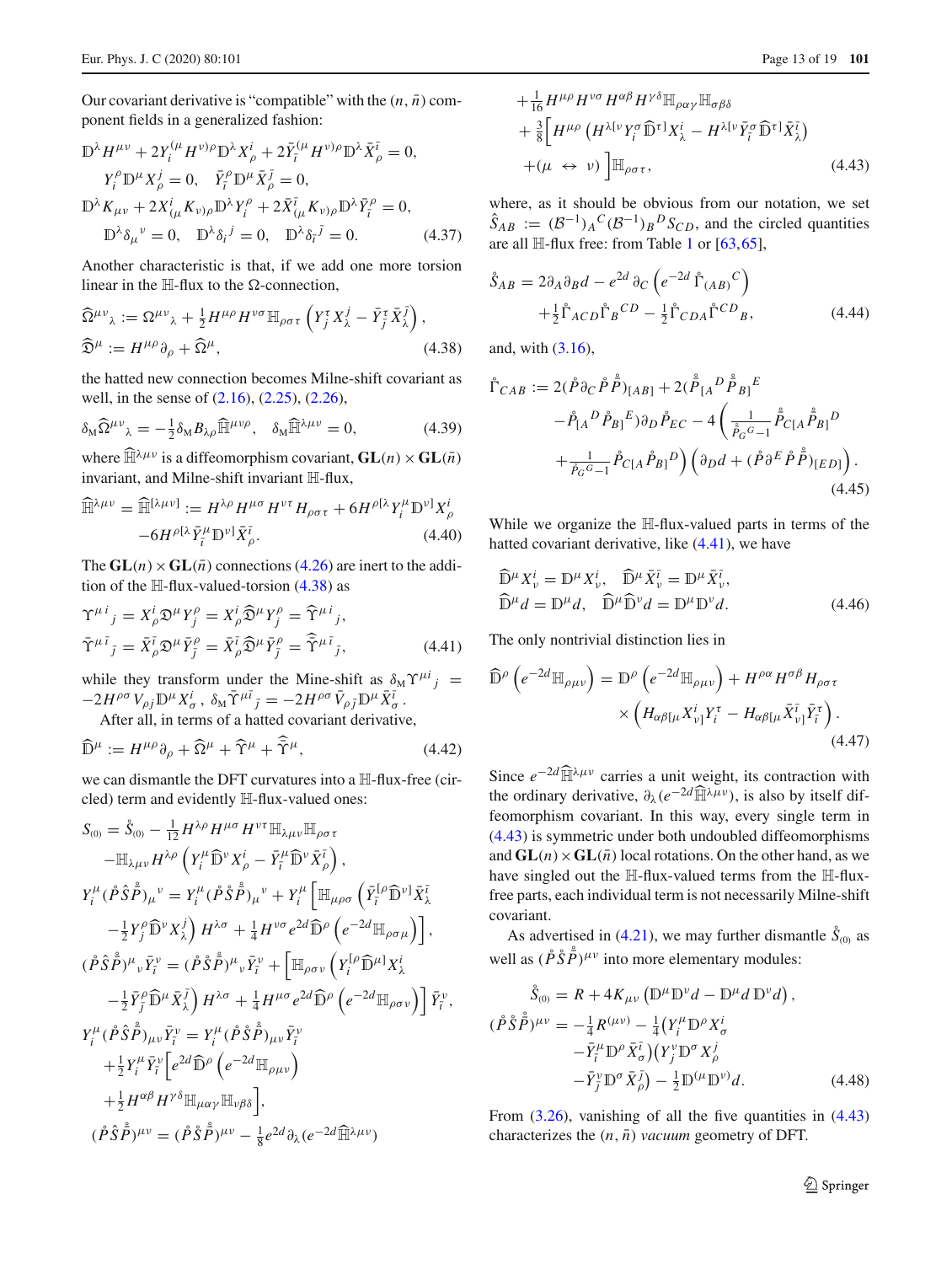**Comment 1.** It is worth while to note

$$
e^{-2d}K_{\mu\nu}\left(\mathbb{D}^{\mu}\mathbb{D}^{\nu}d - 2\mathbb{D}^{\mu}d\,\mathbb{D}^{\nu}d\right) = \partial_{\mu}(e^{-2d}\mathbb{D}^{\mu}d),\tag{4.49}
$$

and rewrite the 'kinetic term' of the DFT-dilaton in [\(4.21\)](#page-10-1),

$$
4e^{-2d} K_{\mu\nu} (\mathbb{D}^{\mu} \mathbb{D}^{\nu} d - \mathbb{D}^{\mu} d \mathbb{D}^{\nu} d)
$$
  
=  $4e^{-2d} K_{\mu\nu} \mathbb{D}^{\mu} d \mathbb{D}^{\nu} d + 4 \partial_{\mu} (e^{-2d} \mathbb{D}^{\mu} d).$  (4.50)

**Comment 2.** Especially when  $n + \overline{n} = D$ , i.e. in the maximally non-Riemannian cases, all the quantities like  $H^{\mu\nu}$ ,  $K_{\rho\sigma}$ ,  $\Omega^{\lambda\mu}$ <sub>ν</sub>,  $\widehat{\mathbb{H}}^{\lambda\mu\nu}$ ,  $\mathbb{D}^{\mu}d$ ,  $R^{\mu\nu}$ ,  $S_{(0)}$ ,  $(\hat{P}\hat{S}\hat{P})^{\mu\nu}$  are trivial except the term of interest,  $Y_i^{\mu}$  ( $\hat{P} \hat{S} \hat{\vec{P}}$ )<sub>*μν*</sub> $\bar{Y}_i^{\mu}$ .

**Comment 3.** Restricted to the (0, 0) Riemannian case, we have  $K_{\mu\nu} = g_{\mu\nu}$ ,  $H^{\mu\nu} = g^{\mu\nu}$ ,  $K_{\mu\rho}H^{\rho\mu} = \delta_{\mu}^{\nu}$ ,

and the vectors,  $\{X^i_\mu, \overline{X}^{\overline{i}}_\nu, Y^\rho_j, \overleftrightarrow{Y}^\sigma_{\overline{j}}\}$ , are trivially absent. Both the  $\Omega$  and  $\widehat{\Omega}$  connections [\(4.23,](#page-11-4) [4.38\)](#page-12-0) coincide with nothing but the standard Christoffel symbols with one index raised by the Riemannian metric,

$$
\widehat{\Omega}^{\mu\nu}{}_{\lambda} \equiv \Omega^{\mu\nu}{}_{\lambda} \equiv g^{\mu\rho} \left\{ \, \, \, \right\} \, . \tag{4.51}
$$

Consequently, the proposed covariant derivative [\(4.25\)](#page-11-5) and Ricci curvature [\(4.34\)](#page-11-6) reduce to the standard covariant derivative and Ricci curvature in Riemannian geometry,

$$
\mathfrak{D}^{\mu} \equiv g^{\mu\nu} \nabla_{\nu} = g^{\mu\nu} (\partial_{\nu} + \{ \cdot \cdot \}) ,
$$
  
\n
$$
R^{\mu\nu} \equiv g^{\mu\rho} g^{\nu\sigma} R^{\nabla}_{\rho\sigma} .
$$
\n(4.52)

**Comment 4.** Besides  $(\hat{P}\hat{S}\hat{\vec{P}})^{\mu\nu}$ , we have not been able to dismantle other circled H-flux-free DFT Ricci curvatures which carry at least one lower index. In addition to  $\mathfrak{D}^{\mu} = H^{\mu\rho}\partial_{\rho} + \Omega^{\mu}$ , separate type of covariant derivatives containing  $Y_i^{\mu} \partial_{\mu}$  or  $\bar{Y}_i^{\mu} \partial_{\mu}$  might help, c.f. [\(B.13\)](#page-4-6).

**Comment 5.** Appendix **[B](#page-3-0)** sketches how we have arrived at the above proposal of the non-Riemannian differential tool kit starting from the semi-covariant formalism of DFT. In any case, our proposal is meant to provide a bookkeeping device to expound the EDFEs into smaller modules and to single out the H-fluxes. The actual computation of the variations of the action, even with  $(n, \bar{n})$  fixed, are still powered by the semi-covariant formalism, specifically  $(3.2)$ .

### <span id="page-13-0"></span>**5 Conclusion**

The very gravitational theory string theory predicts may be the Double Field Theory with non-Riemannian surprises, rather than General Relativity based on Riemannian geometry. The underlying mathematical structure of DFT unifies supergravity with various non-Riemannian gravities including (stringy) Newton–Cartan geometry, ultra-relativistic Carroll geometry, and non-relativistic Gomis–Ooguri string theory. The non-Riemannian geometries of DFT can be classified by two non-negative integers,  $(n, \bar{n})$  [\[1\]](#page-16-0).

We have analyzed with care the variational principle. We have shown that the most general infinitesimal variations of an arbitrary  $(n, \bar{n})$  DFT-metric have  $D^2 - (n - \bar{n})^2$  number of degrees of freedom, which matches with the dimension of the underlying coset [\[11](#page-16-15)],  $\frac{\mathbf{O}(D,D)}{\mathbf{O}(t+n,s+n)\times\mathbf{O}(s+n,t+n)}$  [\(3.14\)](#page-7-9). Through action principle, these variations imply the full Ein-stein Double Field Equations [\(3.22\)](#page-8-7), [\(3.24\)](#page-8-6). However,  $n\bar{n}$ number of them change the value of  $(n, \bar{n})$ , i.e. the type of non-Riemannianity [\(4.19\)](#page-10-6). Consequently, if we keep  $(n, \bar{n})$ fixed once and for all, the variational principle gets restricted and fails to reproduce the full EDFEs: the specific part,  $Y_i^{\mu}$  ( $P E \bar{P}$ )<sub>μν</sub> $\bar{Y}_i^{\bar{\nu}}$ , does not have to vanish on-shell [\(4.9\)](#page-9-3).<sup>[10](#page-13-1)</sup>

The EDFEs are supposed to arise as the string worldsheet beta-functions [\[97](#page-18-18)[,98](#page-18-19)]. For the doubled-yet-gauged string action [\(1.11\)](#page-2-3) upon an arbitrarily chosen  $(n, \bar{n})$  background, the  $(n, \bar{n})$ -changing variations of the DFT-metric would correspond to marginal deformations. We must stress that these deformations could not be realized by merely varying the background component fields with fixed  $(n, \bar{n})$  [\(4.13\)](#page-9-10), c.f. [\[52,](#page-17-24)[54](#page-17-25)[,56](#page-17-26)]. Nevertheless, it is natural to expect that  $n\bar{n}$ number of  $Y_i^{\mu}$  ( $\hat{P}\hat{E}\hat{P}^{\mu}$ )<sub>μν</sub> $\bar{Y}_i^{\nu}$  arise as the corresponding betafunctions too. That is to say, at least for  $n\bar{n} \neq 0$ , the quantum consistency with the worldsheet string theory seems to forbid us to fix  $(n, \bar{n})$  rigidly. We conclude that the various non-Riemannian gravities should be identified as different solution sectors of Double Field Theory rather than viewed as independent theories. Quantum consistency of the non-Riemannian geometries calls for thorough investigation, which may enlarge the scope of the string theory landscape far beyond Riemann.

**Acknowledgements** We would like to thank David Berman, Chris Blair, and Kevin Morand for helpful discussions. Parts of computations are assisted by a computer algebra system, *Cadabra* [\[99](#page-18-20)]. This work was supported by the National Research Foundation of Korea through the Grant, NRF-2016R1D1A1B01015196.

**Data Availability Statement** This manuscript has no associated data or the data will not be deposited. [Authors' comment: This work is genuinely theoretical.]

**Open Access** This article is licensed under a Creative Commons Attribution 4.0 International License, which permits use, sharing, adaptation, distribution and reproduction in any medium or format, as long as you give appropriate credit to the original author(s) and the source, provide a link to the Creative Commons licence, and indicate if changes were made. The images or other third party material in this article are included in the article's Creative Commons licence, unless indicated otherwise in a credit line to the material. If material is not included in the article's Creative Commons licence and your intended use is not permitted by statutory regulation or exceeds the permit-

<span id="page-13-1"></span><sup>&</sup>lt;sup>10</sup> As can be seen from [\(4.44\)](#page-12-3),  $Y_i^{\rho} (\hat{P} \hat{E} \hat{P})_{\rho \sigma} \overline{Y_i^{\sigma}}$  contains a second order derivative of the DFT-dilaton along the  $Y_i^{\mu}$  and  $\overline{Y}_v^{\overline{\mu}}$  directions, i.e.  $Y_i^{\mu} \bar{Y}_{\bar{i}}^{\nu} \partial_{\mu} \partial_{\nu} d$ .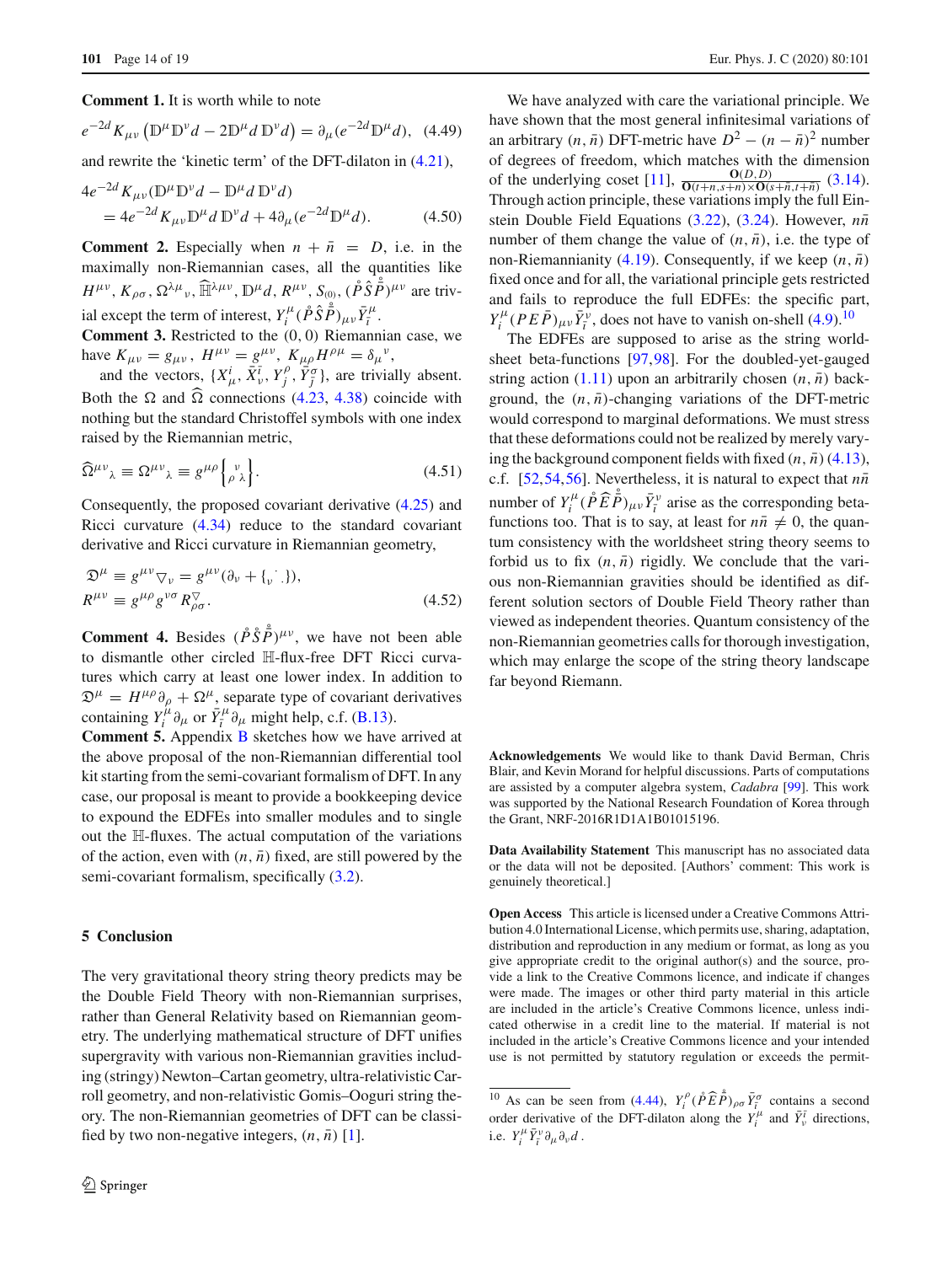<span id="page-14-1"></span>ted use, you will need to obtain permission directly from the copyright holder. To view a copy of this licence, visit [http://creativecomm](http://creativecommons.org/licenses/by/4.0/) [ons.org/licenses/by/4.0/.](http://creativecommons.org/licenses/by/4.0/) Funded by SCOAP3.

<span id="page-14-0"></span>**Appendix**

### **A Proof on the equivalence among [\(4.7\)](#page-9-1), [\(4.8\)](#page-9-2), [\(4.9\)](#page-9-3), and [\(4.10\)](#page-9-4)**

Taking  $\{\delta K_{\mu}{}^{a}, \delta X_{\rho}^{i}, \delta \bar{X}_{\sigma}^{\bar{i}}\}$  as independent variations, from the second line of  $(4.6)$ , the variational principle implies  $(4.7)$ which we enumerate here:

$$
K_{\mu\rho}(\mathring{P}\widehat{E}\mathring{P})^{\rho\nu} + (\mathring{P}\widehat{E}\mathring{P})^{\nu\rho}K_{\rho\mu} = 0, \tag{A.1}
$$

$$
Y_i^{\rho} (\mathring{P} \mathring{E} \mathring{P})_{\rho}{}^{\mu} = 0, \tag{A.2}
$$

$$
(\mathring{P}\widehat{E}\mathring{P})^{\mu}_{\rho}\bar{Y}_{\bar{i}}^{\rho} = 0, \tag{A.3}
$$

$$
(\mathring{P}\widehat{E}\mathring{P})^{[\mu\nu]} = 0. \tag{A.4}
$$

Alternatively taking  $\left\{\delta H^{\mu}{}_{a}, \delta Y^{\rho}_{i}, \delta \bar{Y}^{\sigma}_{\bar{i}}\right\}$  as independent variations, we acquire from the third line of [\(4.6\)](#page-9-8),

$$
H^{\mu\rho}(\mathring{P}\widehat{E}\mathring{P})_{\rho\nu} + (\mathring{P}\widehat{E}\mathring{P})_{\nu\rho}H^{\rho\mu} = 0, \tag{A.5}
$$

$$
X_{\rho}^{i}(\mathring{P}\widehat{E}\mathring{P})^{\rho}{}_{\mu}=0,
$$
\n(A.6)

$$
(\mathring{P}\widehat{E}\mathring{\bar{P}})_{\mu}{}^{\rho}\bar{X}_{\rho}^{\bar{\imath}} = 0,\tag{A.7}
$$

$$
(\mathring{P}\widehat{E}\mathring{P})^{[\mu\nu]} = 0. \tag{A.8}
$$

Henceforth we show that Eqs. [\(A.1,](#page-1-3) [A.2,](#page-1-3) [A.3,](#page-1-3) [A.4\)](#page-1-3) and Eqs.  $(A.5, A.6, A.7, A.8)$  $(A.5, A.6, A.7, A.8)$  $(A.5, A.6, A.7, A.8)$  $(A.5, A.6, A.7, A.8)$  $(A.5, A.6, A.7, A.8)$  $(A.5, A.6, A.7, A.8)$  $(A.5, A.6, A.7, A.8)$  are all equivalent to  $(4.9)$  as well as to  $(4.10)$ . The equivalence between  $(4.9)$  and  $(4.10)$  should be obvious from the off-shell relation [\(3.25\)](#page-8-5), and therefore we focus on  $(4.9)$  which we recall for quick reference:

$$
(\mathring{P}\widehat{E}\mathring{P})^{\mu\nu} = 0, \quad (\mathring{P}\widehat{E}\mathring{P})^{\mu}{}_{\nu} = 0, (\mathring{P}\widehat{E}\mathring{P})_{\mu\nu} = X_{\mu}^{i}Y_{i}^{\rho}(\mathring{P}\widehat{E}\mathring{P})_{\rho\sigma}\bar{Y}_{i}^{\sigma}\bar{X}_{\nu}^{i}.
$$
(A.9)

*Proof* It is manifest that [\(A.9\)](#page-2-6) implies both Eqs. [\(A.1,](#page-1-3) [A.2,](#page-1-3) [A.3,](#page-1-3) [A.4\)](#page-1-3) and Eqs. [\(A.5,](#page-2-5) [A.6,](#page-2-5) [A.7,](#page-2-5) [A.8\)](#page-2-5). Thus, we only need to show the converse. Equations  $(A.4)$  and  $(A.8)$  are common and give, combined with [\(3.17\)](#page-7-6),

$$
X^i_{\mu}(\mathring{P}\hat{E}\dot{\tilde{P}})^{\mu\nu} = 0, \quad (\mathring{P}\hat{E}\dot{\tilde{P}})^{\mu\nu}\bar{X}^{\bar{\iota}}_{\nu} = 0.
$$
 (A.10)

With these in mind we first focus on the former set of Eqs. [\(A.1,](#page-1-3) [A.2,](#page-1-3) [A.3,](#page-1-3) [A.4\)](#page-1-3), of which the first and the last imply

$$
K_{\mu\rho}(\mathring{P}\widehat{E}\mathring{P})^{\rho\nu} = 0, \quad (\mathring{P}\widehat{E}\mathring{P})^{\nu\rho}K_{\rho\mu} = 0.
$$
 (A.11)

Consequently, with the completeness relation  $(2.7)$ , the identities from  $(3.17)$ , and  $(A.2)$ , we note

<span id="page-14-2"></span>
$$
(\mathring{P}\widehat{E}\mathring{\tilde{P}})_{\mu}{}^{\nu} = (KH)_{\mu}{}^{\rho}(\mathring{P}\widehat{E}\mathring{\tilde{P}})_{\rho}{}^{\nu} + X_{\mu}^{i}Y_{i}^{\rho}(\mathring{P}\widehat{E}\mathring{\tilde{P}})_{\rho}{}^{\nu}
$$

$$
=K_{\mu\rho}(\mathring{P}\hat{E}\dot{\tilde{P}})^{\rho\nu}+X_{\mu}^{i}Y_{i}^{\rho}(\mathring{P}\hat{E}\dot{\tilde{P}})_{\rho}^{\nu}=0.
$$
\n(A.12)

Similarly we get with  $(A.3)$ ,

<span id="page-14-3"></span>
$$
(\mathring{P}\hat{E}\dot{\tilde{P}})^{\mu}{}_{\nu} = (\mathring{P}\hat{E}\dot{\tilde{P}})^{\mu}{}_{\rho}(HK)^{\rho}_{\nu} + (\mathring{P}\hat{E}\dot{\tilde{P}})^{\mu}{}_{\rho}\bar{Y}_{\tilde{r}}^{\rho}\bar{X}_{\nu}^{\tilde{l}} = -(\mathring{P}\hat{E}\dot{\tilde{P}})^{\mu\rho}K_{\rho\nu} + (\mathring{P}\hat{E}\dot{\tilde{P}})^{\mu}{}_{\rho}\bar{Y}_{\tilde{r}}^{\rho}\bar{X}_{\nu}^{\tilde{l}} = 0,
$$
(A.13)

and with [\(3.17\)](#page-7-6), [\(A.4\)](#page-1-3),

$$
(\mathring{P}\widehat{E}\mathring{P})^{\mu\nu} = (HK)^{\mu}{}_{\rho}(\mathring{P}\widehat{E}\mathring{P})^{\rho\nu}
$$

$$
= H^{\mu\rho}(\mathring{P}\widehat{E}\mathring{P})^{\nu} = 0.
$$
(A.14)

It follows that

<span id="page-14-4"></span>
$$
(\mathring{P}\widehat{E}\mathring{P})_{\mu\nu} = \left[ (KH)_{\mu}{}^{\rho} + X_{\mu}^{i} Y_{i}^{\rho} \right] (\mathring{P}\widehat{E}\mathring{P})_{\rho\sigma}
$$
  

$$
\left[ (HK)^{\sigma}{}_{\nu} + \bar{Y}_{i}^{\sigma} \bar{X}_{\nu}^{\bar{\iota}} \right]
$$
  

$$
= -K_{\mu\rho} (\mathring{P}\widehat{E}\mathring{P})^{\rho\sigma} K_{\sigma\nu} + K_{\mu\rho} (\mathring{P}\widehat{E}\mathring{P})^{\rho}{}_{\sigma} \bar{Y}_{i}^{\sigma} \bar{X}_{\nu}^{\bar{\iota}}
$$
  

$$
-X_{\mu}^{i} Y_{i}^{\rho} (\mathring{P}\widehat{E}\mathring{P})_{\rho}{}^{\sigma} K_{\sigma\nu} + X_{\mu}^{i} Y_{i}^{\rho} (\mathring{P}\widehat{E}\mathring{P})_{\rho\sigma} \bar{Y}_{i}^{\sigma} \bar{X}_{\nu}^{\bar{\iota}}
$$
  

$$
= X_{\mu}^{i} Y_{i}^{\rho} (\mathring{P}\widehat{E}\mathring{P})_{\rho\sigma} \bar{Y}_{i}^{\sigma} \bar{X}_{\nu}^{\bar{\iota}}.
$$
 (A.15)

Thus, Eqs.  $(A.1, A.2, A.3, A.4)$  $(A.1, A.2, A.3, A.4)$  $(A.1, A.2, A.3, A.4)$  $(A.1, A.2, A.3, A.4)$  $(A.1, A.2, A.3, A.4)$  $(A.1, A.2, A.3, A.4)$  $(A.1, A.2, A.3, A.4)$  are equivalent to  $(A.9)$ .

We now turn to the latter set of equations  $(A.5, A.6, A.7)$  $(A.5, A.6, A.7)$  $(A.5, A.6, A.7)$  $(A.5, A.6, A.7)$ [A.8\)](#page-2-5). In a parallel manner to [\(A.12\)](#page-14-2), [\(A.13\)](#page-14-3), we note from  $(A.6), (A.7),$  $(A.6), (A.7),$  $(A.6), (A.7),$  $(A.6), (A.7),$ 

$$
(\mathring{P}\widehat{E}\mathring{P})_{\nu}{}^{\mu} = (\mathring{P}\widehat{E}\mathring{P})_{\nu}{}^{\rho}(KH)_{\rho}{}^{\mu} + (\mathring{P}\widehat{E}\mathring{P})_{\nu}{}^{\rho}\bar{X}_{\rho}^{\bar{\iota}}\bar{Y}_{\bar{\iota}}^{\mu}
$$
  
\n
$$
= -(\mathring{P}\widehat{E}\mathring{P})_{\nu\rho}H^{\rho\mu},
$$
  
\n
$$
(\mathring{P}\widehat{E}\mathring{P})^{\mu}{}_{\nu} = (HK)^{\mu}{}_{\rho}(\mathring{P}\widehat{E}\mathring{P})^{\rho}{}_{\nu} + Y_{\iota}^{\mu}X_{\rho}^{\iota}(\mathring{P}\widehat{E}\mathring{P})^{\rho}{}_{\nu}
$$
  
\n
$$
= H^{\mu\rho}(\mathring{P}\widehat{E}\mathring{P})_{\rho\nu},
$$
\n(A.16)

which imply with  $(A.5)$ ,

$$
(\mathring{P}\hat{E}\mathring{P})_{\mu}{}^{\nu} = (\mathring{P}\hat{E}\mathring{P})^{\nu}{}_{\mu},\tag{A.17}
$$

and hence in particular,

$$
Y_{i}^{\mu}(\mathring{P}\hat{E}\dot{\tilde{P}})_{\mu}{}^{\nu} = 0, \quad (\mathring{P}\hat{E}\dot{\tilde{P}})_{\mu}{}^{\nu}\bar{X}_{\nu}^{\bar{\iota}} = 0,
$$
  

$$
X_{\mu}^{i}(\mathring{P}\hat{E}\dot{\tilde{P}})^{\mu}{}_{\nu} = 0, \quad (\mathring{P}\hat{E}\dot{\tilde{P}})^{\mu}{}_{\nu}\bar{Y}_{\bar{\iota}}^{\nu} = 0.
$$
 (A.18)

Then with  $(A.8)$  and from

$$
(\mathring{P}\widehat{E}\mathring{P})_{\mu}{}^{\nu} = (KH)_{\mu}{}^{\rho}(\mathring{P}\widehat{E}\mathring{P})_{\rho}{}^{\nu} = K_{\mu\rho}(\mathring{P}\widehat{E}\mathring{P})^{\rho\nu}
$$

$$
= (\mathring{P}\widehat{E}\mathring{P})^{\nu\rho}K_{\rho\mu} = -(\mathring{P}\widehat{E}\mathring{P})^{\nu}{}_{\rho}(HK)^{\rho}{}_{\mu}
$$

$$
= -(\mathring{P}\widehat{E}\mathring{P})^{\nu}{}_{\mu}, \tag{A.19}
$$

we note

$$
(\mathring{P}\widehat{E}\mathring{\tilde{P}})_{\mu}^{\ \nu} = 0,
$$
  
\n
$$
(\mathring{P}\widehat{E}\mathring{\tilde{P}})^{\mu}{}_{\nu} = 0.
$$
\n(A.20)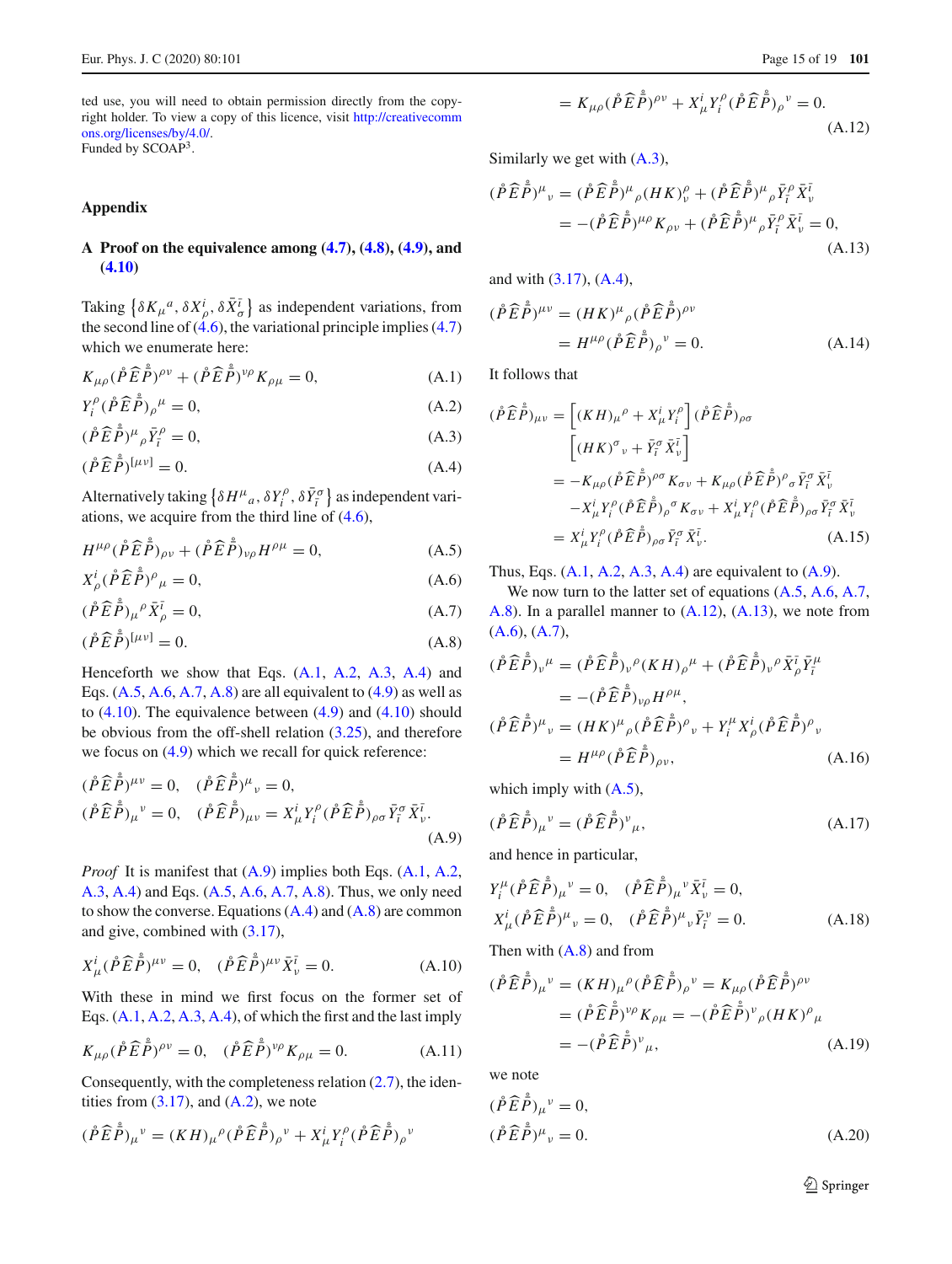It follows then, with  $(A.8)$ ,  $(A.10)$ ,

$$
(\mathring{P}\widehat{E}\mathring{\tilde{P}})^{\mu\nu} = (HK)^{\mu}{}_{\rho}(\mathring{P}\widehat{E}\mathring{\tilde{P}})^{\rho\nu}
$$

$$
= H^{\mu\rho}(\mathring{P}\widehat{E}\mathring{\tilde{P}})_{\rho}{}^{\nu} = 0.
$$
 (A.21)

Finally, as in  $(A.15)$ , we have

$$
(\mathring{P}\widehat{E}\mathring{\tilde{P}})_{\mu\nu} = K_{\mu\rho}(\mathring{P}\widehat{E}\mathring{\tilde{P}})^{\rho}{}_{\nu} + X_{\mu}^{i}Y_{i}^{\rho}(\mathring{P}\widehat{E}\mathring{\tilde{P}})_{\rho\sigma}\left[ (HK)^{\sigma}{}_{\nu} \right. \\ \left. + \bar{Y}_{i}^{\sigma}\bar{X}_{\nu}^{\bar{\iota}} \right] = X_{\mu}^{i}Y_{i}^{\rho}(\mathring{P}\widehat{E}\mathring{\tilde{P}})_{\rho\sigma}\bar{Y}_{i}^{\sigma}\bar{X}_{\nu}^{\bar{\iota}}.
$$
 (A.22)

Thus, Eqs.  $(A.5, A.6, A.7, A.8)$  $(A.5, A.6, A.7, A.8)$  $(A.5, A.6, A.7, A.8)$  $(A.5, A.6, A.7, A.8)$  $(A.5, A.6, A.7, A.8)$  $(A.5, A.6, A.7, A.8)$  $(A.5, A.6, A.7, A.8)$  are also equivalent to  $(A.9)$ , and this completes our *Proof*.

# **B Derivation of the non-Riemannian differential tool kit from DFT**

The non-Riemannian differential geometry we have pro-posed in section [4.3,](#page-10-0) in particular the hatted  $\widehat{\Omega}$  connection [\(4.38\)](#page-12-0), descends from the known covariant derivatives in the DFT semi-covariant formalism  $[63]$  $[63]$ : specifically,  $\frac{11}{11}$ 

$$
P_A{}^C \bar{P}_B{}^D \nabla_C V_D, \qquad \bar{P}_A{}^C P_B{}^D \nabla_C V_D. \tag{B.1}
$$

In order to convert these into undoubled ordinary covariant quantities —or to get rid of the bare *B*-field in them— we multiply  $\mathcal{B}^{-1}$  as in [\(2.22\)](#page-5-5) and write

$$
(\mathcal{B}^{-1}P)^{AC}(\mathcal{B}^{-1}\bar{P})^{BD}\nabla_C V_D = \mathring{P}^{AC}\mathring{P}^{BD}\hat{\nabla}_C \mathring{V}_D,
$$
  

$$
(\mathcal{B}^{-1}\bar{P})^{AC}(\mathcal{B}^{-1}P)^{BD}\nabla_C V_D = \mathring{P}^{AC}\mathring{P}^{BD}\hat{\nabla}_C \mathring{V}_D.
$$
 (B.2)

Here we set

$$
\hat{\nabla}_A \mathring{V}_B := (\mathcal{B}^{-1})_A{}^C (\mathcal{B}^{-1})_B{}^D \nabla_C V_D \n= \partial_A \mathring{V}_B + \hat{\Gamma}_{ABC} \mathring{V}^C,
$$
\n(B.3)

and  $\hat{\Gamma}_{ABC}$  is a naturally induced – or 'twisted' [\[100](#page-18-21)], c.f.  $[101]$  $[101]$  – new connection,  $^{12}$  $^{12}$  $^{12}$ 

$$
\hat{\Gamma}_{CAB} := (\mathcal{B}^{-1})_C{}^D (\mathcal{B}^{-1})_A{}^E (\mathcal{B}^{-1})_B{}^F \Gamma_{DEF} + \partial_C \mathcal{B}_{AB}
$$
\n
$$
= \mathring{\Gamma}_{CAB} + (\mathring{\vec{P}}_C{}^{\rho} \mathring{P}_A{}^{\sigma} \mathring{P}_B{}^{\tau} + \mathring{P}_C{}^{\rho} \mathring{\vec{P}}_A{}^{\sigma} \mathring{\vec{P}}_B{}^{\tau}) \mathbb{H}_{\rho \sigma \tau}
$$
\n
$$
+ (\mathring{\mathcal{P}} + \mathring{\mathcal{P}})_{CAB}{}^{DEF} \partial_D \mathcal{B}_{EF}.
$$
\n(B.4)

The very last term on the second line involves certain sixindexed projectors formed by  $\mathring{P}_A^B$ ,  $\mathring{P}_A^B$  (c.f. Eq. (17) of  $[63]$  $[63]$  and Eq. (2.26) of  $[65]$  $[65]$ ), and is actually irrelevant as it is always projected out in the final results. Using the new connection [\(B.4\)](#page-3-9) we can conveniently separate the *B*-field contributions and eventually acquire the results [\(4.43\)](#page-12-2).

Now, remembering  $\mathring{P}^{\mu\nu} = -\mathring{\bar{P}}^{\mu\nu} = \frac{1}{2}H^{\mu\nu}$  [\(3.16\)](#page-7-8) and  $\hat{P}_A^B + \hat{P}_A^B = \delta_A^B$ , we subtract the two quantities in [\(B.2\)](#page-3-5), and acquire a desired covariant derivative, or  $\widehat{\mathfrak{D}}^{\mu}$  =  $H^{\mu\rho}\partial_{\rho} + \widehat{\Omega}^{\mu}$  [\(4.38\)](#page-12-0):

$$
2\left[ (\mathcal{B}^{-1}P)^{\lambda C} (\mathcal{B}^{-1}\bar{P})^{BD} - (\mathcal{B}^{-1}\bar{P})^{\lambda C} (\mathcal{B}^{-1}P)^{BD} \right] \nabla_C V_D
$$
  
= 
$$
\left( \frac{\widehat{\mathfrak{D}}^{\lambda} \mathring{V}_{\mu} - \widehat{\Phi}^{\lambda}{}_{\rho\mu} \mathring{V}^{\rho}}{\widehat{\mathfrak{D}}^{\lambda} \mathring{V}^{\nu} + \frac{1}{2} \widehat{\mathbb{H}}^{\lambda\nu\sigma} \mathring{V}_{\sigma}} \right),
$$
(B.5)

where, with shorthand notation,

$$
(\mathring{P}\hat{\Gamma}\mathring{\tilde{P}})_{ABC} := \mathring{P}_A{}^D \hat{\Gamma}_{DBE} \mathring{\tilde{P}}^E{}_C,
$$
  

$$
(\mathring{\tilde{P}}\hat{\Gamma}\mathring{P})_{ABC} := \mathring{\tilde{P}}_A{}^D \hat{\Gamma}_{DBE} \mathring{P}^E{}_C,
$$
  
(B.6)

we set, extending [\(4.39\)](#page-12-4),

$$
\widehat{\Phi}^{\lambda}{}_{\mu\nu} = 2(\mathring{P}\widehat{\Gamma}\mathring{P})^{\lambda}{}_{\mu\nu} - 2(\mathring{\tilde{P}}\widehat{\Gamma}\mathring{P})^{\lambda}{}_{\mu\nu}, \n\delta_{M}\widehat{\Phi}^{\lambda}{}_{\mu\nu} = -\delta_{M}B_{\mu\rho}\Omega^{\lambda\rho}{}_{\nu} + \delta_{M}B_{\nu\rho}\widehat{\Omega}^{\lambda\rho}{}_{\mu}, \n\widehat{\Omega}^{\mu\nu}{}_{\lambda} = 2(\mathring{P}\widehat{\Gamma}\mathring{P})^{\mu\nu}{}_{\lambda} - 2(\mathring{\tilde{P}}\widehat{\Gamma}\mathring{P})^{\mu\nu}{}_{\lambda}, \n\delta_{M}\widehat{\Omega}^{\mu\nu}{}_{\lambda} = -\frac{1}{2}\delta_{M}B_{\lambda\rho}\widehat{\mathbb{H}}^{\mu\nu\rho}, \n\widehat{\mathbb{H}}^{\lambda\mu\nu} = 4(\mathring{P}\widehat{\Gamma}\mathring{P})^{\lambda\mu\nu} - 4(\mathring{\tilde{P}}\widehat{\Gamma}\mathring{P})^{\lambda\mu\nu}, \quad \delta_{M}\widehat{\mathbb{H}}^{\lambda\mu\nu} = 0.
$$
 (B.7)

With  $\partial_A = (0, \partial_\mu)$  and  $\xi^A = (0, \xi^\mu)$  [\(2.23\)](#page-5-6), using Eq. (2.43) of [\[65](#page-17-6)], we get under diffeomorphisms,

$$
\delta_{\xi} (\mathring{P}\hat{\Gamma}\mathring{\tilde{P}})_{ABC} = \mathcal{L}_{\xi} (\mathring{P}\hat{\Gamma}\mathring{\tilde{P}})_{ABC} + \mathring{P}_{A}{}^{\rho} \mathring{\tilde{P}}_{C}{}^{\sigma} \partial_{\rho} \partial_{\sigma} \xi_{B} \n- \mathring{P}_{A}{}^{\rho} \mathring{\tilde{P}}_{C\sigma} \partial_{\rho} \partial_{B} \xi^{\sigma}, \n\delta_{\xi} (\mathring{\tilde{P}}\hat{\Gamma}\mathring{P})_{ABC} = \mathcal{L}_{\xi} (\mathring{\tilde{P}}\hat{\Gamma}\mathring{P})_{ABC} + \mathring{\tilde{P}}_{A}{}^{\rho} \mathring{P}_{C}{}^{\sigma} \partial_{\rho} \partial_{\sigma} \xi_{B} \n- \mathring{\tilde{P}}_{A}{}^{\rho} \mathring{P}_{C\sigma} \partial_{\rho} \partial_{B} \xi^{\sigma}. \tag{B.8}
$$

Hence both  $\widehat{\Phi}^{\lambda}{}_{\mu\nu}$  and  $\widehat{\mathbb{H}}^{\lambda\mu\nu}$  are diffeomorphism covariant (and surely  $GL(n) \times GL(\overline{n})$  invariant) tensors.

Further, due to identities,

$$
(\mathring{P}\hat{\Gamma}\mathring{\tilde{P}})_{A}{}^{\mu}{}_{B} = (\mathring{\tilde{P}}\hat{\Gamma}\mathring{P})_{B}{}^{\mu}{}_{A},
$$
  

$$
(\mathring{P}\hat{\Gamma}\mathring{\tilde{P}})^{\mu}{}_{(AB)} = (\mathring{\tilde{P}}\hat{\Gamma}\mathring{P})^{\mu}{}_{(AB)},
$$
  
(B.9)

 $\widehat{\mathbb{H}}^{\lambda\mu\nu}$  and  $\widehat{\Phi}^{\lambda}{}_{\mu\nu}$  are skew-symmetric,

$$
\widehat{\mathbb{H}}^{\lambda\mu\nu} = \widehat{\mathbb{H}}^{[\lambda\mu\nu]}, \quad \widehat{\Phi}^{\lambda}{}_{\mu\nu} = \widehat{\Phi}^{\lambda}{}_{[\mu\nu]}, \tag{B.10}
$$

and we may express  $\widehat{\Omega}^{\mu\nu}$  in different ways,

$$
\widehat{\Omega}^{\mu\nu}{}_{\lambda} = -2(\mathring{P}\widehat{\Gamma}\mathring{\tilde{P}})^{\mu}{}_{\lambda}{}^{\nu} + 2(\mathring{\tilde{P}}\widehat{\Gamma}\mathring{P})^{\mu}{}_{\lambda}{}^{\nu}
$$
  
= 
$$
-2(\mathring{P}\widehat{\Gamma}\mathring{\tilde{P}})_{\lambda}{}^{\nu\mu} + 2(\mathring{\tilde{P}}\widehat{\Gamma}\mathring{P})_{\lambda}{}^{\nu\mu}.
$$
 (B.11)

In particular, when the circled vector,  $\mathring{V}_A = (0, \mathring{V}_\mu)$ , is derivative-index-valued as  $\mathring{V}^{\mu} \equiv 0$ , from [\(2.26\)](#page-5-3)  $\mathring{V}_{\mu}$  becomes Milne-shift invariant and so does  $\widehat{\mathfrak{D}}^{\lambda}\mathring{V}_{\mu}$ ,

$$
\delta_M \mathring{V}_\mu = 0, \qquad \delta_M(\widehat{\mathfrak{D}}^\lambda \mathring{V}_\mu) = 0. \tag{B.12}
$$

Alternative combination of  $(B.1)$ , rather than  $(B.5)$ , can give different type of covariant derivatives,

$$
\begin{aligned} (\mathfrak{D}_{i}V)^{\mu} &:= Y_{i}^{\rho} \left( H^{\mu\sigma} \partial_{\rho} V_{\sigma} - \Omega^{\mu\sigma} {}_{\rho} V_{\sigma} \right), \\ (\bar{\mathfrak{D}}_{\bar{i}}V)^{\mu} &:= \bar{Y}_{\bar{i}}^{\rho} \left( H^{\mu\sigma} \partial_{\rho} V_{\sigma} - \Omega^{\mu\sigma} {}_{\rho} V_{\sigma} \right). \end{aligned} \tag{B.13}
$$

<span id="page-15-0"></span><sup>&</sup>lt;sup>11</sup> While  $\nabla_C V_D$  itself is not covariant, the projected ones in [\(B.1\)](#page-3-2) are covariant, and hence the name, 'semi-covariant formalism'.

<span id="page-15-1"></span><sup>&</sup>lt;sup>12</sup> Note  $\mathcal{B}_A{}^B \partial_B = \partial_A$  as  $\tilde{\partial}^\mu \equiv 0$ .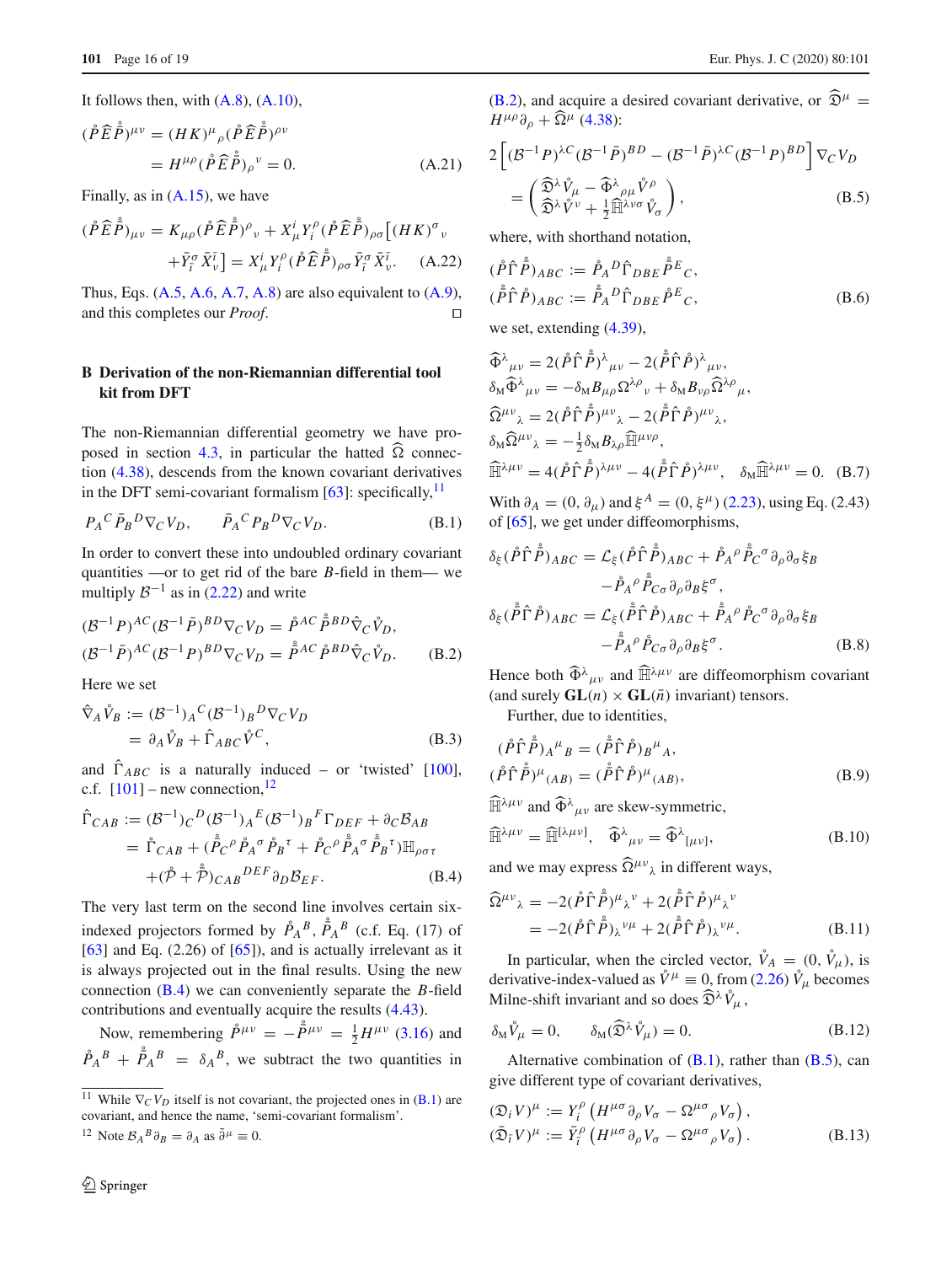However, these can act only on one-form fields, and appear not so useful.

### <span id="page-16-1"></span>**References**

- <span id="page-16-0"></span>1. K. Morand, J.H. Park, Classification of non-Riemannian doubledyet-gauged spacetime. Eur. Phys. J. C **77**(10), 685 (2017). Erratum: [Eur. Phys. J. C **78**(11), 901 (2018) ] [https://doi.org/](https://doi.org/10.1140/epjc/s10052-017-5257-z) [10.1140/epjc/s10052-017-5257-z,](https://doi.org/10.1140/epjc/s10052-017-5257-z) [https://doi.org/10.1140/epjc/](https://doi.org/10.1140/epjc/s10052-018-6394-8) [s10052-018-6394-8,](https://doi.org/10.1140/epjc/s10052-018-6394-8) [arXiv:1707.03713](http://arxiv.org/abs/1707.03713) [hep-th]
- <span id="page-16-2"></span>2. W. Siegel, Two vierbein formalism for string inspired axionic gravity. Phys. Rev. D **47**, 5453 (1993). [https://doi.org/10.1103/](https://doi.org/10.1103/PhysRevD.47.5453) [PhysRevD.47.5453.](https://doi.org/10.1103/PhysRevD.47.5453) [arXiv:hep-th/9302036](http://arxiv.org/abs/hep-th/9302036)
- <span id="page-16-16"></span>3. W. Siegel, Superspace duality in low-energy superstrings. Phys. Rev. D **48**, 2826 (1993). [https://doi.org/10.1103/PhysRevD.48.](https://doi.org/10.1103/PhysRevD.48.2826) [2826.](https://doi.org/10.1103/PhysRevD.48.2826) [arXiv:hep-th/9305073](http://arxiv.org/abs/hep-th/9305073)
- 4. C. Hull, B. Zwiebach, Double field theory. JHEP **0909**, 099 (2009). [https://doi.org/10.1088/1126-6708/2009/09/099.](https://doi.org/10.1088/1126-6708/2009/09/099) [arXiv:0904.4664](http://arxiv.org/abs/0904.4664) [hep-th]
- 5. C. Hull, B. Zwiebach, The gauge algebra of double field theory and Courant brackets. JHEP **0909**, 090 (2009). [https://doi.org/10.](https://doi.org/10.1088/1126-6708/2009/09/090) [1088/1126-6708/2009/09/090.](https://doi.org/10.1088/1126-6708/2009/09/090) [arXiv:0908.1792](http://arxiv.org/abs/0908.1792) [hep-th]
- 6. O. Hohm, C. Hull, B. Zwiebach, Background independent action for double field theory. JHEP **1007**, 016 (2010). [https://doi.org/](https://doi.org/10.1007/JHEP07(2010)016) [10.1007/JHEP07\(2010\)016.](https://doi.org/10.1007/JHEP07(2010)016) [arXiv:1003.5027](http://arxiv.org/abs/1003.5027) [hep-th]
- <span id="page-16-3"></span>7. O. Hohm, C. Hull, B. Zwiebach, Generalized metric formulation of double field theory. JHEP **1008**, 008 (2010). [https://doi.org/10.](https://doi.org/10.1007/JHEP08(2010)008) [1007/JHEP08\(2010\)008.](https://doi.org/10.1007/JHEP08(2010)008) [arXiv:1006.4823](http://arxiv.org/abs/1006.4823) [hep-th]
- <span id="page-16-4"></span>8. K. Lee, J.H. Park, Covariant action for a string in doubled yet gauged spacetime. Nucl. Phys. B **880**, 134 (2014). [arXiv:1307.8377](http://arxiv.org/abs/1307.8377) [hep-th]
- 9. J.H. Park, Y. Suh, U-gravity: SL(N). JHEP **1406**, 102 (2014). [https://doi.org/10.1007/JHEP06\(2014\)102.](https://doi.org/10.1007/JHEP06(2014)102) [arXiv:1402.5027](http://arxiv.org/abs/1402.5027) [hep-th]
- <span id="page-16-17"></span>10. S.M. Ko, C. Melby-Thompson, R. Meyer, J.H. Park, Dynamics of perturbations in double field theory & non-relativistic string theory. JHEP **1512**, 144 (2015). [https://doi.org/10.1007/](https://doi.org/10.1007/JHEP12(2015)144) [JHEP12\(2015\)144.](https://doi.org/10.1007/JHEP12(2015)144) [arXiv:1508.01121](http://arxiv.org/abs/1508.01121) [hep-th]
- <span id="page-16-15"></span>11. D.S. Berman, C.D.A. Blair, R. Otsuki, Non-Riemannian geometry of M-theory. JHEP **1907**, 175 (2019). [https://doi.org/10.1007/](https://doi.org/10.1007/JHEP07(2019)175) [JHEP07\(2019\)175.](https://doi.org/10.1007/JHEP07(2019)175) [arXiv:1902.01867](http://arxiv.org/abs/1902.01867) [hep-th]
- <span id="page-16-5"></span>12. Y. Sakatani, Type II DFT solutions from Poisson-Lie Tduality/plurality, PTEP 073B04 (2019). [https://doi.org/10.1093/](https://doi.org/10.1093/ptep/ptz071) [ptep/ptz071.](https://doi.org/10.1093/ptep/ptz071) [arXiv:1903.12175](http://arxiv.org/abs/1903.12175) [hep-th]
- <span id="page-16-6"></span>13. N.A. Obers, B. Pioline, U duality and M theory. Phys. Rep. **318**, 113 (1999). [https://doi.org/10.1016/S0370-1573\(99\)00004-6.](https://doi.org/10.1016/S0370-1573(99)00004-6) [arXiv:hep-th/9809039](http://arxiv.org/abs/hep-th/9809039)
- 14. C.M. Hull, A geometry for non-geometric string backgrounds. JHEP **0510**, 065 (2005). [https://doi.org/10.1088/1126-6708/](https://doi.org/10.1088/1126-6708/2005/10/065) [2005/10/065.](https://doi.org/10.1088/1126-6708/2005/10/065) [arXiv:hep-th/0406102](http://arxiv.org/abs/hep-th/0406102)
- 15. C.M. Hull, R.A. Reid-Edwards, Flux compactifications of string theory on twisted tori. Fortsch. Phys. **57**, 862 (2009). [https://doi.](https://doi.org/10.1002/prop.200900076) [org/10.1002/prop.200900076.](https://doi.org/10.1002/prop.200900076) [arXiv:hep-th/0503114](http://arxiv.org/abs/hep-th/0503114)
- 16. G. Dall'Agata, N. Prezas, H. Samtleben, M. Trigiante, Gauged supergravities from twisted doubled tori and non-geometric string backgrounds. Nucl. Phys. B **799**, 80 (2008). [https://doi.org/10.](https://doi.org/10.1016/j.nuclphysb.2008.02.020) [1016/j.nuclphysb.2008.02.020.](https://doi.org/10.1016/j.nuclphysb.2008.02.020) [arXiv:0712.1026](http://arxiv.org/abs/0712.1026) [hep-th]
- <span id="page-16-7"></span>17. R. Blumenhagen, A. Deser, D. Lust, E. Plauschinn, F. Rennecke, Non-geometric fluxes, asymmetric strings and nonassociative geometry. J. Phys. A **44**, 385401 (2011). [https://doi.org/](https://doi.org/10.1088/1751-8113/44/38/385401) [10.1088/1751-8113/44/38/385401.](https://doi.org/10.1088/1751-8113/44/38/385401) [arXiv:1106.0316](http://arxiv.org/abs/1106.0316) [hep-th]
- <span id="page-16-8"></span>18. D. Andriot, M. Larfors, D. Lust, P. Patalong, A ten-dimensional action for non-geometric fluxes. JHEP **1109**, 134 (2011). [https://](https://doi.org/10.1007/JHEP09(2011)134) [doi.org/10.1007/JHEP09\(2011\)134.](https://doi.org/10.1007/JHEP09(2011)134) [arXiv:1106.4015](http://arxiv.org/abs/1106.4015) [hep-th]
- 19. D. Andriot, O. Hohm, M. Larfors, D. Lust, P. Patalong, Nongeometric fluxes in supergravity and double field theory. Fortsch. Phys. **60**, 1150 (2012). [https://doi.org/10.1002/prop.201200085.](https://doi.org/10.1002/prop.201200085) [arXiv:1204.1979](http://arxiv.org/abs/1204.1979) [hep-th]
- 20. R. Blumenhagen, A. Deser, E. Plauschinn, F. Rennecke, Nongeometric strings, symplectic gravity and differential geometry of Lie algebroids. JHEP **1302**, 122 (2013). [https://doi.org/10.1007/](https://doi.org/10.1007/JHEP02(2013)122) [JHEP02\(2013\)122.](https://doi.org/10.1007/JHEP02(2013)122) [arXiv:1211.0030](http://arxiv.org/abs/1211.0030) [hep-th]
- 21. G. Dibitetto, J.J. Fernandez-Melgarejo, D. Marques, D. Roest, Duality orbits of non-geometric fluxes. Fortsch. Phys. **60**, 1123 (2012). [https://doi.org/10.1002/prop.201200078.](https://doi.org/10.1002/prop.201200078) [arXiv:1203.6562](http://arxiv.org/abs/1203.6562) [hep-th]
- <span id="page-16-18"></span>22. E. Malek, Timelike U-dualities in generalised geometry. JHEP **1311**, 185 (2013). [https://doi.org/10.1007/JHEP11\(2013\)185.](https://doi.org/10.1007/JHEP11(2013)185) [arXiv:1301.0543](http://arxiv.org/abs/1301.0543) [hep-th]
- 23. F. Hassler, D. Lust, Consistent compactification of double field theory on non-geometric flux backgrounds. JHEP **1405**, 085 (2014). [https://doi.org/10.1007/JHEP05\(2014\)085.](https://doi.org/10.1007/JHEP05(2014)085) [arXiv:1401.5068](http://arxiv.org/abs/1401.5068) [hep-th]
- 24. M. Cederwall, T-duality and non-geometric solutions from double geometry. Fortsch. Phys. **62**, 942 (2014). [https://doi.org/10.1002/](https://doi.org/10.1002/prop.201400069) [prop.201400069.](https://doi.org/10.1002/prop.201400069) [arXiv:1409.4463](http://arxiv.org/abs/1409.4463) [hep-th]
- 25. I. Bakhmatov, A. Kleinschmidt, E.T. Musaev, Non-geometric branes are DFT monopoles. JHEP **1610**, 076 (2016). [https://doi.](https://doi.org/10.1007/JHEP10(2016)076) [org/10.1007/JHEP10\(2016\)076.](https://doi.org/10.1007/JHEP10(2016)076) [arXiv:1607.05450](http://arxiv.org/abs/1607.05450) [hep-th]
- 26. M.A. Heller, N. Ikeda, S. Watamura, Unified picture of nongeometric fluxes and T-duality in double field theory via graded symplectic manifolds. JHEP **1702**, 078 (2017). [https://doi.org/10.](https://doi.org/10.1007/JHEP02(2017)078) [1007/JHEP02\(2017\)078.](https://doi.org/10.1007/JHEP02(2017)078) [arXiv:1611.08346](http://arxiv.org/abs/1611.08346) [hep-th]
- <span id="page-16-19"></span>27. K. Lee, S.J. Rey, Y. Sakatani, Effective action for non-geometric fluxes duality covariant actions. JHEP **1707**, 075 (2017). [https://](https://doi.org/10.1007/JHEP07(2017)075) [doi.org/10.1007/JHEP07\(2017\)075.](https://doi.org/10.1007/JHEP07(2017)075) [arXiv:1612.08738](http://arxiv.org/abs/1612.08738) [hep-th]
- 28. A. Chatzistavrakidis, L. Jonke, F.S. Khoo, R.J. Szabo, Double field theory and membrane sigma-models. JHEP **1807**, 015 (2018). [https://doi.org/10.1007/JHEP07\(2018\)015.](https://doi.org/10.1007/JHEP07(2018)015) [arXiv:1802.07003](http://arxiv.org/abs/1802.07003) [hep-th]
- 29. V.E. Marotta, R.J. Szabo, Para Hermitian geometry, dualities and generalized flux backgrounds. Fortsch. Phys. **67**(3), 1800093 (2019). [https://doi.org/10.1002/prop.201800093.](https://doi.org/10.1002/prop.201800093) [arXiv:1810.03953](http://arxiv.org/abs/1810.03953) [hep-th]
- 30. E. Plauschinn, Non-geometric backgrounds in string theory. Phys. Rep. **798**, 1 (2019). [https://doi.org/10.1016/j.physrep.2018.12.](https://doi.org/10.1016/j.physrep.2018.12.002) [002.](https://doi.org/10.1016/j.physrep.2018.12.002) [arXiv:1811.11203](http://arxiv.org/abs/1811.11203) [hep-th]
- 31. A. Deser, C. Sämann, Extended Riemannian geometry III: global double field theory with nilmanifolds. JHEP **1905**, 209 (2019). [https://doi.org/10.1007/JHEP05\(2019\)209.](https://doi.org/10.1007/JHEP05(2019)209) [arXiv:1812.00026](http://arxiv.org/abs/1812.00026) [hep-th]
- <span id="page-16-9"></span>32. D.S. Berman, E.T. Musaev, R. Otsuki, Exotic branes in M-theory. [arXiv:1903.10247](http://arxiv.org/abs/1903.10247) [hep-th]
- <span id="page-16-10"></span>33. E. Cartan, Sur les variétés à connexion affine et la théorie de la relativité généralisée. (première partie). Ann. Sci. Ecole Norm. Sup. **40**, 325 (1923)
- 34. H.P. Künzle, Galilei and Lorentz structures on space-time comparison of the corresponding geometry and physics. Ann. Inst. H. Poincare Phys. Theor. **17**, 337 (1972)
- <span id="page-16-11"></span>35. C. Duval, G. Burdet, H.P. Kunzle, M. Perrin, Bargmann structures and Newton-Cartan theory. Phys. Rev. D **31**, 1841 (1985). [https://](https://doi.org/10.1103/PhysRevD.31.1841) [doi.org/10.1103/PhysRevD.31.1841](https://doi.org/10.1103/PhysRevD.31.1841)
- <span id="page-16-12"></span>36. R. Andringa, E. Bergshoeff, J. Gomis, M. de Roo, 'Stringy' Newton-Cartan gravity. Class. Quantum Gravity **29**, 235020 (2012). [https://doi.org/10.1088/0264-9381/29/23/235020.](https://doi.org/10.1088/0264-9381/29/23/235020) [arXiv:1206.5176](http://arxiv.org/abs/1206.5176) [hep-th]
- <span id="page-16-13"></span>37. M. Henneaux, Zero hamiltonian signature spacetimes. Bull. Soc. Math. de Belgique **XXXI**, 31–47 (1979)
- <span id="page-16-14"></span>38. C. Duval, G.W. Gibbons, P.A. Horvathy, P.M. Zhang, Carroll versus Newton and Galilei: two dual non-Einsteinian concepts of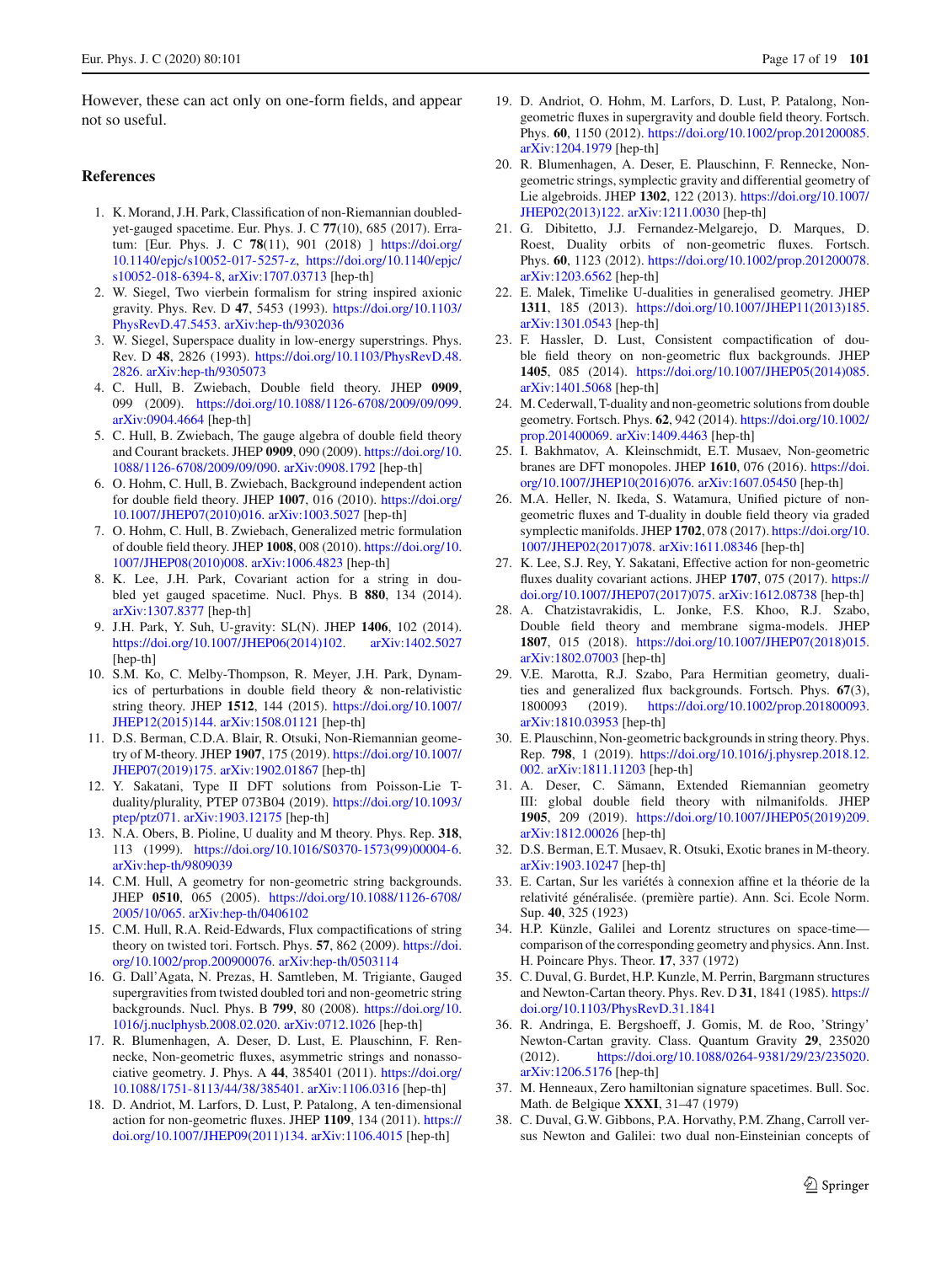time. Class. Quantum Gravity **31**, 085016 (2014). [https://doi.org/](https://doi.org/10.1088/0264-9381/31/8/085016) [10.1088/0264-9381/31/8/085016.](https://doi.org/10.1088/0264-9381/31/8/085016) [arXiv:1402.0657](http://arxiv.org/abs/1402.0657) [gr-qc]

- <span id="page-17-0"></span>39. J. Gomis, H. Ooguri, Nonrelativistic closed string theory. J. Math. Phys. **42**, 3127 (2001). [https://doi.org/10.1063/1.1372697.](https://doi.org/10.1063/1.1372697) [arXiv:hep-th/0009181](http://arxiv.org/abs/hep-th/0009181)
- <span id="page-17-1"></span>40. E.A. Milne, A Newtonian expanding universe. Quat. J. Math. (Oxf. Ser.) **5**, 64–72 (1934)
- <span id="page-17-18"></span>41. C. Duval, On Galileian isometries. Class. Quantum Gravity **10**, 2217 (1993). [https://doi.org/10.1088/0264-9381/10/11/006.](https://doi.org/10.1088/0264-9381/10/11/006) [arXiv:0903.1641](http://arxiv.org/abs/0903.1641) [math-ph]
- 42. M.H. Christensen, J. Hartong, N.A. Obers, B. Rollier, Torsional Newton-Cartan geometry and Lifshitz holography. Phys. Rev. D **89**, 061901 (2014). [https://doi.org/10.1103/PhysRevD.89.](https://doi.org/10.1103/PhysRevD.89.061901) [061901.](https://doi.org/10.1103/PhysRevD.89.061901) [arXiv:1311.4794](http://arxiv.org/abs/1311.4794) [hep-th]
- 43. X. Bekaert, K. Morand, Connections and dynamical trajectories in generalised Newton-Cartan gravity I. An intrinsic view. J. Math. Phys. **57**(2), 022507 (2016). [https://doi.org/10.1063/1.4937445.](https://doi.org/10.1063/1.4937445) [arXiv:1412.8212](http://arxiv.org/abs/1412.8212) [hep-th]
- 44. X. Bekaert, K. Morand, Connections and dynamical trajectories in generalised Newton-Cartan gravity II. An ambient perspective. J. Math. Phys. **59**(7), 072503 (2018). [https://doi.org/10.1063/1.](https://doi.org/10.1063/1.5030328) [5030328.](https://doi.org/10.1063/1.5030328) [\[arXiv:1505.03739](http://arxiv.org/abs/1505.03739) [hep-th]]
- <span id="page-17-21"></span>45. E.A. Bergshoeff, J. Rosseel, Three-dimensional extended Bargmann supergravity. Phys. Rev. Lett. **116**(25), 251601 (2016). [https://doi.org/10.1103/PhysRevLett.116.251601.](https://doi.org/10.1103/PhysRevLett.116.251601) [arXiv:1604.08042](http://arxiv.org/abs/1604.08042) [hep-th]
- <span id="page-17-22"></span>46. J. Hartong, Y. Lei, N.A. Obers, Nonrelativistic Chern-Simons theories and three-dimensional Hořava-Lifshitz gravity. Phys. Rev. D **94**(6), 065027 (2016). [https://doi.org/10.1103/PhysRevD.94.](https://doi.org/10.1103/PhysRevD.94.065027) [065027.](https://doi.org/10.1103/PhysRevD.94.065027) [arXiv:1604.08054](http://arxiv.org/abs/1604.08054) [hep-th]
- <span id="page-17-20"></span>47. E. Bergshoeff, J. Gomis, Z. Yan, Nonrelativistic string theory and T-duality. JHEP **1811**, 133 (2018). [https://doi.org/10.1007/](https://doi.org/10.1007/JHEP11(2018)133) [JHEP11\(2018\)133.](https://doi.org/10.1007/JHEP11(2018)133) [arXiv:1806.06071](http://arxiv.org/abs/1806.06071) [hep-th]
- <span id="page-17-23"></span>48. D. Hansen, J. Hartong, N.A. Obers, Action principle for Newtonian gravity. Phys. Rev. Lett. **122**(6), 061106 (2019). [https://doi.](https://doi.org/10.1103/PhysRevLett.122.061106) [org/10.1103/PhysRevLett.122.061106.](https://doi.org/10.1103/PhysRevLett.122.061106) [arXiv:1807.04765](http://arxiv.org/abs/1807.04765) [hepth]
- 49. T. Harmark, J. Hartong, L. Menculini, N.A. Obers, Z. Yan, Strings with non-relativistic conformal symmetry and limits of the AdS/CFT correspondence. JHEP **1811**, 190 (2018). [https://](https://doi.org/10.1007/JHEP11(2018)190) [doi.org/10.1007/JHEP11\(2018\)190.](https://doi.org/10.1007/JHEP11(2018)190) [arXiv:1810.05560](http://arxiv.org/abs/1810.05560) [hep-th]
- 50. E.A. Bergshoeff, K.T. Grosvenor, C. Simsek, Z. Yan, An action for extended string Newton-Cartan gravity. JHEP **1901**, 178 (2019). [https://doi.org/10.1007/JHEP01\(2019\)178.](https://doi.org/10.1007/JHEP01(2019)178) [arXiv:1810.09387](http://arxiv.org/abs/1810.09387) [hep-th]
- 51. K. Morand, Embedding Galilean and Carrollian geometries I. Gravitational waves. [arXiv:1811.12681](http://arxiv.org/abs/1811.12681) [hep-th]
- <span id="page-17-24"></span>52. J. Gomis, J. Oh, Z. Yan, Nonrelativistic string theory in background fields. [arXiv:1905.07315](http://arxiv.org/abs/1905.07315) [hep-th]
- 53. D. Hansen, J. Hartong, N.A. Obers, Non-relativistic expansion of the Einstein–Hilbert Lagrangian. [arXiv:1905.13723](http://arxiv.org/abs/1905.13723) [gr-qc]
- <span id="page-17-25"></span>54. A.D. Gallegos, U. Gürsoy, N. Zinnato, Torsional Newton Cartan gravity from non-relativistic strings. [arXiv:1906.01607](http://arxiv.org/abs/1906.01607) [hep-th]
- 55. T. Harmark, J. Hartong, L. Menculini, N.A. Obers, G. Oling, Relating non-relativistic string theories. [arXiv:1907.01663](http://arxiv.org/abs/1907.01663) [hepth<sub>1</sub>
- <span id="page-17-26"></span>56. E.A. Bergshoeff, J. Gomis, J. Rosseel, C. ŞimŞek, Z. Yan, String theory and string Newton-Cartan geometry. [arXiv:1907.10668](http://arxiv.org/abs/1907.10668) [hep-th]
- <span id="page-17-19"></span>57. C.D.A. Blair, A worldsheet supersymmetric Newton-Cartan string. [arXiv:1908.00074](http://arxiv.org/abs/1908.00074) [hep-th]
- <span id="page-17-2"></span>58. D. Pereñiguez, p-brane Newton–Cartan geometry. [arXiv:1908.04801](http://arxiv.org/abs/1908.04801) [hep-th]
- <span id="page-17-3"></span>59. G. Aldazabal, D. Marques, C. Nunez, Double field theory: a pedagogical review. Class. Quantum Gravity **30**, 163001

(2013). [https://doi.org/10.1088/0264-9381/30/16/163001.](https://doi.org/10.1088/0264-9381/30/16/163001) [arXiv:1305.1907](http://arxiv.org/abs/1305.1907) [hep-th]

- 60. D.S. Berman, D.C. Thompson, Duality symmetric string and M-theory. Phys. Rep. **566**, 1 (2014). [https://doi.org/10.1016/j.](https://doi.org/10.1016/j.physrep.2014.11.007) [physrep.2014.11.007.](https://doi.org/10.1016/j.physrep.2014.11.007) [arXiv:1306.2643](http://arxiv.org/abs/1306.2643) [hep-th]
- <span id="page-17-4"></span>61. O. Hohm, D. Lüst, B. Zwiebach, The spacetime of double field theory: review, remarks, and outlook. Fortsch. Phys. **61**, 926 (2013). [https://doi.org/10.1002/prop.201300024.](https://doi.org/10.1002/prop.201300024) [arXiv:1309.2977](http://arxiv.org/abs/1309.2977) [hepth<sub>1</sub>
- <span id="page-17-5"></span>62. I. Jeon, K. Lee, J.H. Park, Differential geometry with a projection: application to double field theory. JHEP **1104**, 014 (2011). [https://](https://doi.org/10.1007/JHEP04(2011)014) [doi.org/10.1007/JHEP04\(2011\)014.](https://doi.org/10.1007/JHEP04(2011)014) [arXiv:1011.1324](http://arxiv.org/abs/1011.1324) [hep-th]
- <span id="page-17-17"></span>63. I. Jeon, K. Lee, J.H. Park, Stringy differential geometry, beyond Riemann. Phys. Rev. D **84**, 044022 (2011). [https://doi.org/10.](https://doi.org/10.1103/PhysRevD.84.044022) [1103/PhysRevD.84.044022.](https://doi.org/10.1103/PhysRevD.84.044022) [arXiv:1105.6294](http://arxiv.org/abs/1105.6294) [hep-th]
- 64. O. Hohm, B. Zwiebach, On the Riemann tensor in double field theory. JHEP **1205**, 126 (2012). [https://doi.org/10.1007/](https://doi.org/10.1007/JHEP05(2012)126) [JHEP05\(2012\)126.](https://doi.org/10.1007/JHEP05(2012)126) [arXiv:1112.5296](http://arxiv.org/abs/1112.5296) [hep-th]
- <span id="page-17-6"></span>65. S. Angus, K. Cho, J.H. Park, Einstein double field equations. Eur. Phys. J. C **78**(6), 500 (2018). [https://doi.org/10.1140/epjc/](https://doi.org/10.1140/epjc/s10052-018-5982-y) [s10052-018-5982-y.](https://doi.org/10.1140/epjc/s10052-018-5982-y) [arXiv:1804.00964](http://arxiv.org/abs/1804.00964) [hep-th]
- <span id="page-17-14"></span>66. S.M. Ko, J.H. Park, M. Suh, The rotation curve of a point particle in stringy gravity. JCAP **1706**(06), 002 (2017). [https://doi.org/10.](https://doi.org/10.1088/1475-7516/2017/06/002) [1088/1475-7516/2017/06/002.](https://doi.org/10.1088/1475-7516/2017/06/002) [arXiv:1606.09307](http://arxiv.org/abs/1606.09307) [hep-th]
- <span id="page-17-15"></span>67. J.H. Park, Stringy gravity: solving the dark problems at 'short' distance. EPJ Web Conf. **168**, 01010 (2018). [https://doi.org/10.](https://doi.org/10.1051/epjconf/201816801010) [1051/epjconf/201816801010.](https://doi.org/10.1051/epjconf/201816801010) [arXiv:1707.08961](http://arxiv.org/abs/1707.08961) [hep-th]
- <span id="page-17-7"></span>68. A. Rocen, P. West, E11, generalised space-time and IIA string theory: the R-R sector. [https://doi.org/10.1142/](https://doi.org/10.1142/9789814412551_0020) [9789814412551\\_0020.](https://doi.org/10.1142/9789814412551_0020) [arXiv:1012.2744](http://arxiv.org/abs/1012.2744) [hep-th]
- 69. O. Hohm, S.K. Kwak, B. Zwiebach, Unification of type II strings and T-duality. Phys. Rev. Lett. **107**, 171603 (2011). [https://doi.](https://doi.org/10.1103/PhysRevLett.107.171603) [org/10.1103/PhysRevLett.107.171603.](https://doi.org/10.1103/PhysRevLett.107.171603) [arXiv:1106.5452](http://arxiv.org/abs/1106.5452) [hepth<sub>1</sub>
- 70. O. Hohm, S.K. Kwak, B. Zwiebach, Double field theory of type II strings. JHEP **1109**, 013 (2011). [https://doi.org/10.1007/](https://doi.org/10.1007/JHEP09(2011)013) [JHEP09\(2011\)013.](https://doi.org/10.1007/JHEP09(2011)013) [arXiv:1107.0008](http://arxiv.org/abs/1107.0008) [hep-th]
- <span id="page-17-8"></span>71. I. Jeon, K. Lee, J.H. Park, Ramond-Ramond cohomology and O(D, D) T-duality. JHEP **1209**, 079 (2012). [https://doi.org/10.](https://doi.org/10.1007/JHEP09(2012)079) [1007/JHEP09\(2012\)079.](https://doi.org/10.1007/JHEP09(2012)079) [arXiv:1206.3478](http://arxiv.org/abs/1206.3478) [hep-th]
- <span id="page-17-9"></span>72. I. Jeon, K. Lee, J.H. Park, Incorporation of fermions into double field theory. JHEP **1111**, 025 (2011). [https://doi.org/10.1007/](https://doi.org/10.1007/JHEP11(2011)025) [JHEP11\(2011\)025.](https://doi.org/10.1007/JHEP11(2011)025) [arXiv:1109.2035](http://arxiv.org/abs/1109.2035) [hep-th]
- <span id="page-17-10"></span>73. O. Hohm, S.K. Kwak, Double field theory formulation of heterotic strings. JHEP **1106**, 096 (2011). [https://doi.org/10.1007/](https://doi.org/10.1007/JHEP06(2011)096) [JHEP06\(2011\)096.](https://doi.org/10.1007/JHEP06(2011)096) [arXiv:1103.2136](http://arxiv.org/abs/1103.2136) [hep-th]
- 74. O. Hohm, A. Sen, B. Zwiebach, Heterotic effective action and duality symmetries revisited. JHEP **1502**, 079 (2015). [https://doi.](https://doi.org/10.1007/JHEP02(2015)079) [org/10.1007/JHEP02\(2015\)079.](https://doi.org/10.1007/JHEP02(2015)079) [arXiv:1411.5696](http://arxiv.org/abs/1411.5696) [hep-th]
- <span id="page-17-11"></span>75. K. Cho, K. Morand, J.H. Park, Kaluza-Klein reduction on a maximally non-Riemannian space is moduli-free. Phys. Lett. B **793**, 65 (2019). [https://doi.org/10.1016/j.physletb.2019.04.042.](https://doi.org/10.1016/j.physletb.2019.04.042) [arXiv:1808.10605](http://arxiv.org/abs/1808.10605) [hep-th]
- <span id="page-17-12"></span>76. I. Jeon, K. Lee, J.H. Park, Double field formulation of Yang-Mills theory. Phys. Lett. B **701**, 260 (2011). [https://doi.org/10.1016/j.](https://doi.org/10.1016/j.physletb.2011.05.051) [physletb.2011.05.051.](https://doi.org/10.1016/j.physletb.2011.05.051) [arXiv:1102.0419](http://arxiv.org/abs/1102.0419) [hep-th]
- <span id="page-17-13"></span>77. X. Bekaert, J.H. Park, Higher spin double field theory: a proposal. JHEP **1607**, 062 (2016). [https://doi.org/10.1007/](https://doi.org/10.1007/JHEP07(2016)062) [JHEP07\(2016\)062.](https://doi.org/10.1007/JHEP07(2016)062) [arXiv:1605.00403](http://arxiv.org/abs/1605.00403) [hep-th]
- <span id="page-17-16"></span>78. I. Jeon, K. Lee, J.H. Park, Supersymmetric Double Field Theory: Stringy Reformulation of Supergravity. Phys. Rev. D **85**, 081501 (2012), Erratum: [Phys. Rev. D **86** (2012) 089903]. [https://doi.org/10.1103/PhysRevD.86.089903,](https://doi.org/10.1103/PhysRevD.86.089903) [https://](https://doi.org/10.1103/PhysRevD.85.081501) [doi.org/10.1103/PhysRevD.85.081501,](https://doi.org/10.1103/PhysRevD.85.081501) [https://doi.org/10.1103/](https://doi.org/10.1103/PhysRevD.85.089908) [PhysRevD.85.089908.](https://doi.org/10.1103/PhysRevD.85.089908) [arXiv:1112.0069](http://arxiv.org/abs/1112.0069) [hep-th]